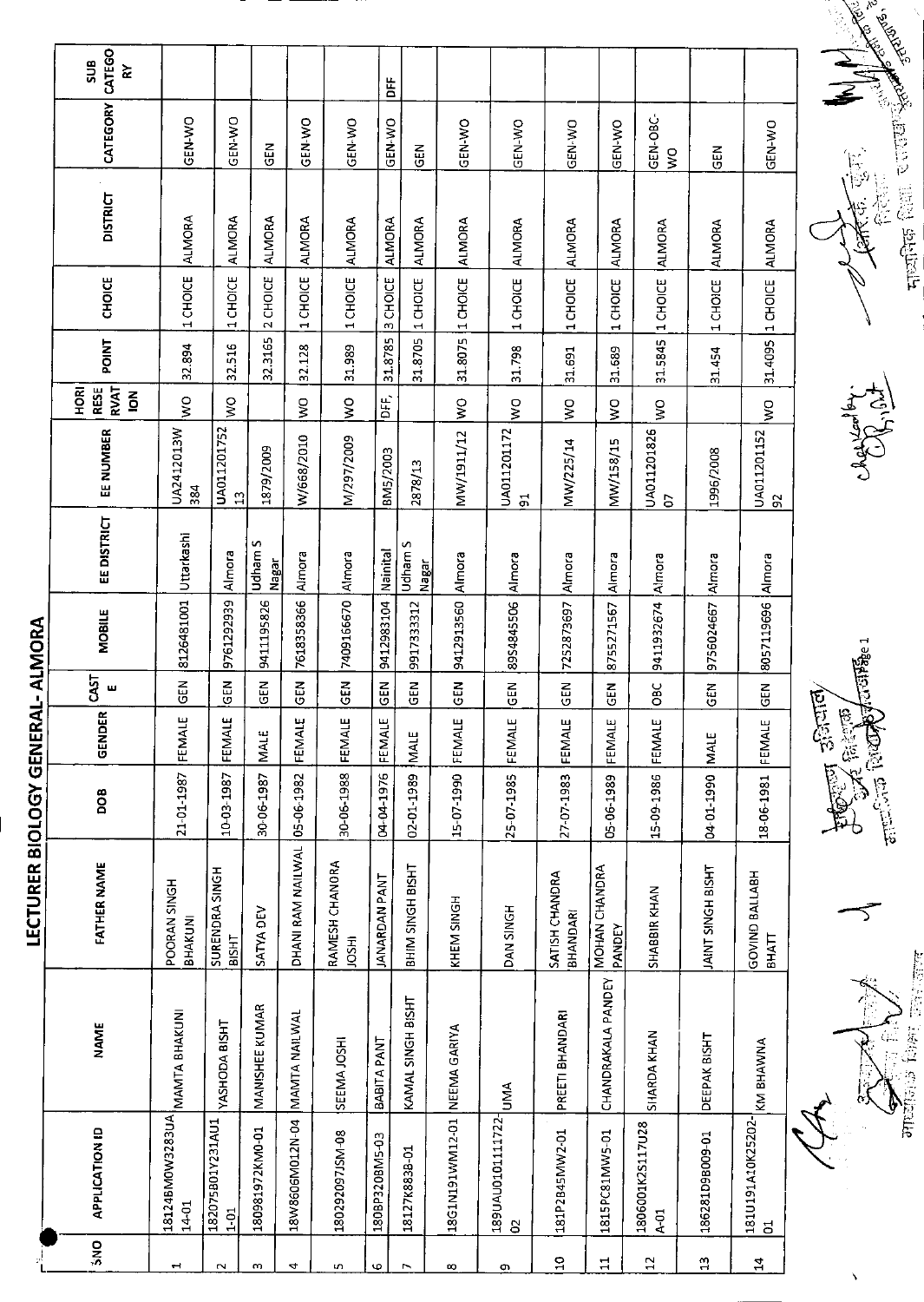|                          |                                                           |                              |                               |                               |                      |                           |                             |                              |                          |                               |                    |                                |                                  |                                  | NEW REAL               |
|--------------------------|-----------------------------------------------------------|------------------------------|-------------------------------|-------------------------------|----------------------|---------------------------|-----------------------------|------------------------------|--------------------------|-------------------------------|--------------------|--------------------------------|----------------------------------|----------------------------------|------------------------|
|                          | CATEGO<br>SUB<br>ķχ                                       |                              |                               |                               |                      |                           |                             |                              |                          |                               |                    |                                |                                  |                                  | र्थ<br>ड               |
|                          | CATEGORY                                                  | GEN-WO                       | GEN-WO                        | GEN-WO                        | GEN                  | GEN-WO                    | GEN-WO                      | GEN-WO                       | <b>GEN</b>               | GEN-OBC                       | <b>GEN</b>         | <b>GEN</b>                     | 군<br>5                           | <b>CEN</b>                       | 不定点<br>$\frac{1}{12}$  |
|                          | <b>DISTRICT</b>                                           | <b>ALMORA</b>                | ALMORA                        | ALMORA                        | ALMORA               | <b>ALMORA</b>             | <b>ALMORA</b>               | ALMORA                       | ALMORA                   | <b>ALMORA</b>                 | <b>ALMORA</b>      | <b>ALMORA</b>                  | <b>ALMORA</b>                    | ALMORA                           |                        |
|                          | CHOICE                                                    | CHOICE<br>$\rightarrow$      | 1 CHOICE                      | CHOICE<br>w                   | 1 CHOICE             | 1 CHOICE                  | 3 CHOICE                    | CHOICE<br>$\sim$             | 2 CHOICE                 | 1 CHOICE                      |                    | 3 CHOICE                       | 1 CHOICE                         | 3 CHOICE                         |                        |
|                          | POINT                                                     | 31.319                       | 31.203                        | 30.989                        | 30.9205              | 30.8885                   | 30.8855                     | 30.8235                      | 30.751                   | 30.698                        | 30.6045 1 CHOICE   | 30.529                         | 30.4955                          | 30.446                           |                        |
|                          | <b>RVAT</b><br><b>ROH</b><br>RESE<br>$\tilde{\mathbf{6}}$ | $\mathsf{S}^{\mathsf{O}}$    | š                             | ş                             |                      | $\frac{1}{2}$             | $\frac{8}{5}$               | $\frac{1}{2}$                |                          |                               |                    |                                |                                  |                                  | 有义曰                    |
|                          | EE NUMBER                                                 | MW/292/14                    | UA011201756<br>පි             | F/3534/12                     | 3412/12              | 1144/12                   | UA124201725<br>$\mathbf{r}$ | UA124201713<br>46            | 2782/2011                | UA2312015T7<br>625            | 12-Nov             | 629/09                         | 163/15                           | 2658/2013/10                     |                        |
|                          | EE DISTRICT                                               | Almora                       | Almora                        | Pithoragarh                   | Almora               | Almora                    | Nainital                    | Nainital                     | Nainital                 | Udham S<br>Nagar              | Almora             | Nainital                       | Almora                           |                                  |                        |
| ALMORA                   | <b>MOBILE</b>                                             | 9857230396                   | 9412977985                    | 7500289362                    | 8958054509           | 7669127891                | 8279335439                  | 7500793088                   | 9917392120               | 7017340719                    | 9548491151         | 8449843055                     | 9756359902                       | 9536094800 Champawat             | Suide Chage 2/         |
|                          | CAST<br>ш                                                 | 모<br>ပ                       | 모<br><u>ဖ</u>                 | 곥<br>ဖ                        | 2<br>O               | $\Xi$<br>ပ                | $rac{5}{65}$                | GEN                          | 65                       | OBC                           | GEN                | 옶<br><u>ම</u>                  | <b>GEN</b>                       | <b>GEN</b>                       | <b>REVER</b>           |
|                          | <b>GENDER</b>                                             | FEMALE                       | FEMALE                        | <b>FEMALE</b>                 | <b>MALE</b>          | FEMALE                    | FEMALE                      | FEMALE                       | <b>MALE</b>              | MALE                          | MALE               | <b>MALE</b>                    | <b>MALE</b>                      | MALE                             |                        |
|                          | DOB                                                       | 10-11-1984                   | 01-06-1983                    | 01-07-1988                    | 05-08-1989           | 17-07-1986                | 16-03-1979                  | 30-01-1990                   | 09-06-1987               | 23-05-1987                    | 21-07-1990         | 13-02-1982                     | 10-06-1989                       | 10-07-1988                       |                        |
| LECTURER BIOLOGY GENERAL | <b>FATHER NAME</b>                                        | YOGESH KUMAR<br><b>IDSHI</b> | RAMESH CHANDRA<br><b>HSOF</b> | PURAN CHANDRA<br><b>IDSHI</b> | MOHAN SINGH<br>RAWAT | JAGDISH CHANDRA<br>TIWARI | OM PRAKASH<br>KANDPAL       | RAGHUVEER SINGH<br>RAWAT     | JAGDISH CHANDRA<br>ВНАТТ | CHANDRA PAL SINGH             | GANGA SINGH        | DEVI DUTT JOSHI                | <b>HARISH CHANDRA</b><br>MATHPAL | DIKAR SINGH                      | $\frac{2}{\sqrt{2}}$   |
|                          | <b>NAME</b>                                               | VINITA JOSHI                 | PUSHPA JOSHI                  | KANCHANA JOSHI                | MANOJ SINGH RAWAT    | PRIYANKA TIWRI            | PUNAM KANDPAL               | SAVITRI RAWAT                | TULSI DAS BHATT          | DEEPAK KUMAR<br>KASHYAP       | <b>ANAND SINGH</b> | PRABHU NARAYAN<br><b>IRSOL</b> | JAGDISH CHANDRA<br>MATHPAL       |                                  |                        |
|                          | <b>APPLICATION ID</b>                                     | 1812M214VW9-02               | 187211P505J6AU00<br>$1-01$    | 18F1J53K234-01                | 181MR23412-01        | 1824P1T411-05             | 18K257U4P1721021<br>$4-01$  | 1826245A301741R1<br>$0 - 02$ | 182T1281702B-01          | 185D1UTK21725A36<br>$02 - 01$ | 1811A215-01        | 186J9P029-02                   | 183M11516-01                     | 18N0185026S132-01 NARENDRA SINGH | $\frac{1}{2}$<br>هو ان |
|                          | SNO                                                       | $\mathbf{5}$                 | $\mathfrak{a}$                | $\mathbf{r}$                  | $23\,$               | $\mathfrak{a}$            | 20                          | $\overline{z}$               | 22                       | 23                            | $\overline{2}$     | $\mathbf{z}$                   | 26                               | $\overline{2}$                   |                        |

July 15 Miles မ္မ

 $\begin{picture}(20,20) \put(0,0){\vector(1,0){10}} \put(15,0){\vector(1,0){10}} \put(15,0){\vector(1,0){10}} \put(15,0){\vector(1,0){10}} \put(15,0){\vector(1,0){10}} \put(15,0){\vector(1,0){10}} \put(15,0){\vector(1,0){10}} \put(15,0){\vector(1,0){10}} \put(15,0){\vector(1,0){10}} \put(15,0){\vector(1,0){10}} \put(15,0){\vector(1,0){10}} \put(15,0){\vector(1$ 



16 66.<br>156. 66.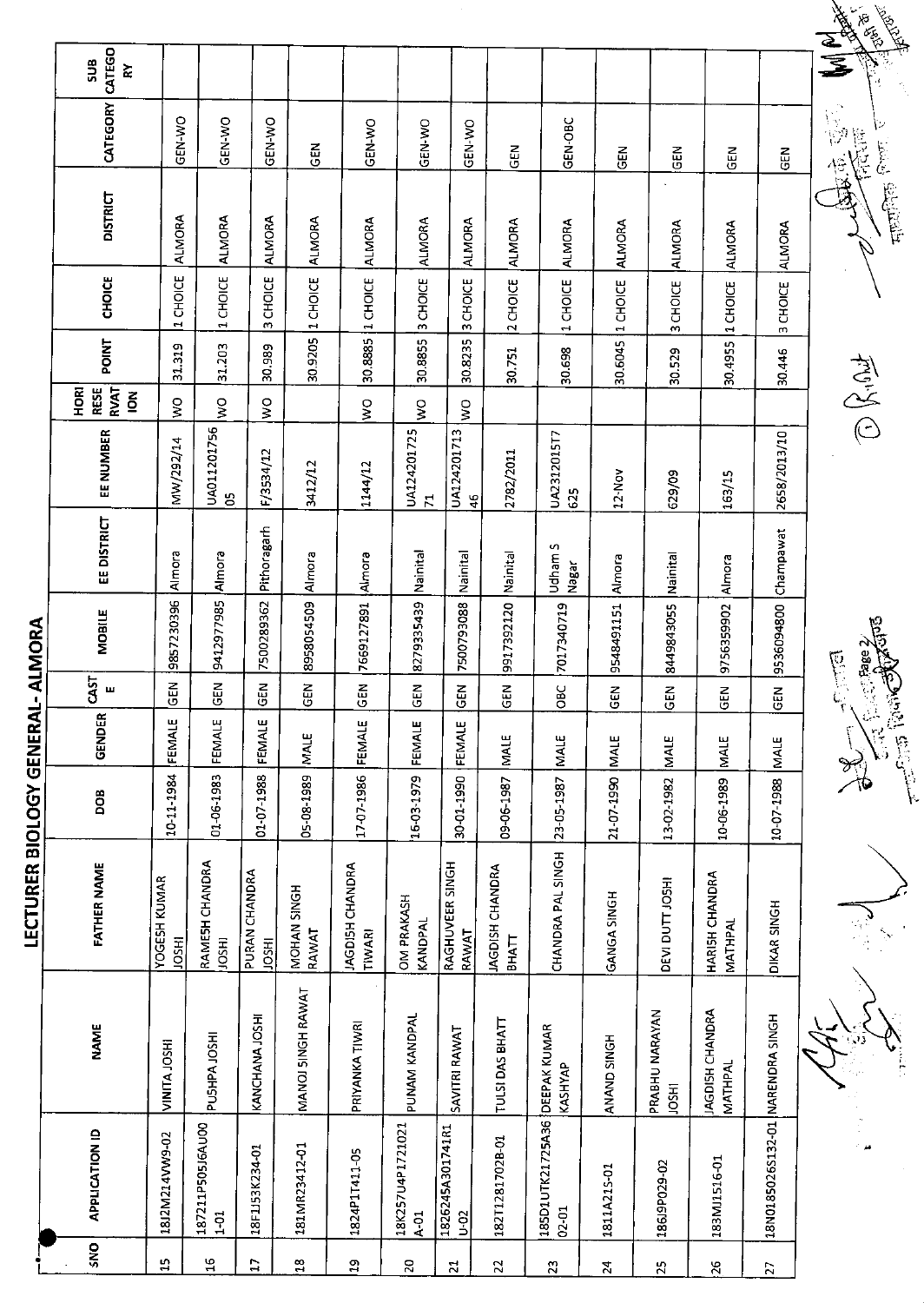|                       | CATEGO<br>5UB<br>$\geq$                      |                           |                           |                              |                               |                 |                |                  |                            |                            |                                |                       |                                   |                         |                          |                      |
|-----------------------|----------------------------------------------|---------------------------|---------------------------|------------------------------|-------------------------------|-----------------|----------------|------------------|----------------------------|----------------------------|--------------------------------|-----------------------|-----------------------------------|-------------------------|--------------------------|----------------------|
|                       | CATEGORY                                     | <b>GEN WO</b>             | <b>OBC</b>                | GEN-WO                       | OBC-WO                        | <b>GBC</b>      | SC-V/O         | <b>OBC</b>       | OBC-WO                     | OBC-WO                     | OBC-WO                         | SC-WO                 | <b>SCWO</b>                       | <b>OW-IS</b>            | SC-WO                    |                      |
|                       | <b>DISTRICT</b>                              | <b>ALMORA</b>             | <b>ALMORA</b>             | <b>ALMORA</b>                | <b>ALMORA</b>                 | <b>ALMORA</b>   | <b>ALMORA</b>  | <b>ALMORA</b>    | <b>ALMORA</b>              | ALMORA                     | <b>ALMORA</b>                  | ALMORA                | <b>ALMORA</b>                     | <b>ALMORA</b>           | <b>ALMORA</b>            |                      |
|                       | CHOICE                                       | 1 CHOICE                  | CHOICE<br>$\vec{ }$       | 1 CHOICE                     | 1CHOICE                       | 1 CHOICE        | 1 CHOICE       | 3 CHOICE         | 5 CHOICE                   | 5 CHOICE                   | 4 CHOICE                       | 2 CHOICE              | 3 CHOICE                          | 1 CHOICE                | 1 CHOICE                 |                      |
|                       | POINT                                        | 30.3555                   | 30.2775                   | 30.1165                      | 29.4395                       | 29.4115         | 29.3635        | 21.968           | 21.595                     | 21.5085                    | 21.4915                        | 20.817                | 20.8005                           | 20.5465                 | 20.53                    | O Gigat              |
|                       | RVAT<br><b>ROH</b><br>RESE<br>$\overline{6}$ | $\frac{1}{2}$             |                           | $\frac{0}{5}$                | $\frac{1}{2}$                 |                 | $\leq$         |                  | $\tilde{\mathbf{z}}$       | Š                          | $\sum_{i=1}^{n}$               | $\frac{1}{2}$         | °∑                                | $\frac{1}{2}$           | $\frac{1}{2}$            |                      |
|                       | EE NUMBER                                    | UA0122015T2<br>030        | UA012201714<br>098        | 1157/13                      | UA011201510<br>453            | 514/09          | W-739/13       | 398/11           | UA241201662<br>$\tilde{r}$ | UA051201813<br>523         | UA241201519<br> 742            | UA232201641           | UA011201591<br>2                  | 1889/12                 | UA011201616<br>5         |                      |
|                       | <b>EE DISTRICT</b>                           | Almora                    | Almora                    | Almora                       | Almora                        | Almora          | Nainital       | Udham S<br>Nagar | Uttarkashi                 | Dehradun                   | Uttarkashi                     | Udham S<br>Nagar      | Almora                            | Pithoragarh             | Almora                   |                      |
| RAL-ALMORA            | <b>MOBILE</b>                                | 9456560466                | 7055374824                | 9410349068                   | 9456163867                    | 7351659043      | 9756019504     | 8650850010       | 8958019498                 | 7409931121                 | 9557378390                     | 7536824928            | 9456869074                        | 8750483790              | 9756333965               |                      |
|                       | CAST<br>ш                                    | <b>GEN</b>                | <b>SEC</b>                | <b>GEN</b>                   | <b>OBC</b>                    | OBC             | ς              | <b>OBC</b>       | OBC                        | OBC                        | පි<br>පි                       | ပ္တ                   | X                                 | 능                       | ပ္ပ                      | ل<br>مەردىن          |
|                       | GENDER                                       | FEMALE                    | 111<br>MALE               | FEMALE                       | FEMALE                        | <b>NALE</b>     | FEMALE         | MALE             | FEMALE                     | FEMALE                     | FEMALE                         | FEMALE                | щ<br>FEMA                         | 필<br>FEMA               | بيا<br>FEMA              | $\frac{c}{\sqrt{2}}$ |
|                       | DOB                                          | 18-08-1988                | 12-03-1990                |                              |                               | 05-07-1984      | 26-06-1988     | 01-01-1986       | 10-08-1994                 | 24-10-1994                 | 12-01-1995                     | 14-06-1992            | 23-09-1991                        | 06-09-1989              | 02-07-1994               |                      |
| LECTURER BIOLOGY GENE | <b>FATHER NAME</b>                           | BHUWAN CHANDRA<br>PANDEY  | BASANT SINGH NEGI         | RAM DATT MAULEKHI 03-05-1984 | HAYAT GIRI GOSWAMI 08-02-1990 | RAM LAL VERMA   | KHARAK SINGH   | MOHAMMAD HASAN   | ARJUN 5INGH<br>CHAUHAN     | YOGENDRA PRASAD<br>SEMWAL  | GYANSHWROOP<br><b>NAUTIYAL</b> | <b>JAGAT SINGH</b>    | <b>KRARYA</b>                     | SHANKAR SINGH<br>HYANKI | MANOHAR LAL              |                      |
|                       | <b>NAME</b>                                  | <b>VINEETA PANDEY</b>     | HEMANT SINGH NEGI         | VANOANA MAULEKHI             | SONU GOSWAMI                  | SHYAM LAL VERMA | RANJANA        | AFTAV ALAM       | <b>JAGRITI CHAUHAN</b>     | KM POOJA                   | ANJALI NAUTIYAL                | UJALA GAURAV          | CHITRA                            | SARSWATI HYANKI         | <b>MONIKA ARYA</b>       |                      |
|                       | <b>APPLICATION ID</b>                        | 183T000P15U22A20<br>1V-02 | 188H91210UN12A04<br>70-01 | 18V311175M-01                | 1801G135524AU10S<br>$01 - 04$ | 18591V054-01    | 1839-37W1R-02  | 1813AA891-01     | 1832U17660224J1C<br>$4-01$ | 18K52A800231U151<br>$3-01$ | 182410A15722ANU4<br>91-01      | 18612327U01AU42G<br>8 | 1822C59108U11A10-<br>$\mathbb{S}$ | 18189H8215-03           | 18AU1190M106A11<br>26-01 |                      |
|                       | $\frac{5}{5}$                                | 28                        | 29                        | $\boldsymbol{\mathcal{S}}$   | 51                            | $\mathfrak{L}$  | $\mathfrak{L}$ | ž,               | $\frac{1}{2}$              | 36                         | $\overline{a}$                 | 38                    | 33                                | $\boldsymbol{\varphi}$  | $\overline{4}$           |                      |

٤ 高度

ÿ

 $\frac{1}{2}$ 

前庭市

**Children** र्छि المحكم المحكم

377.735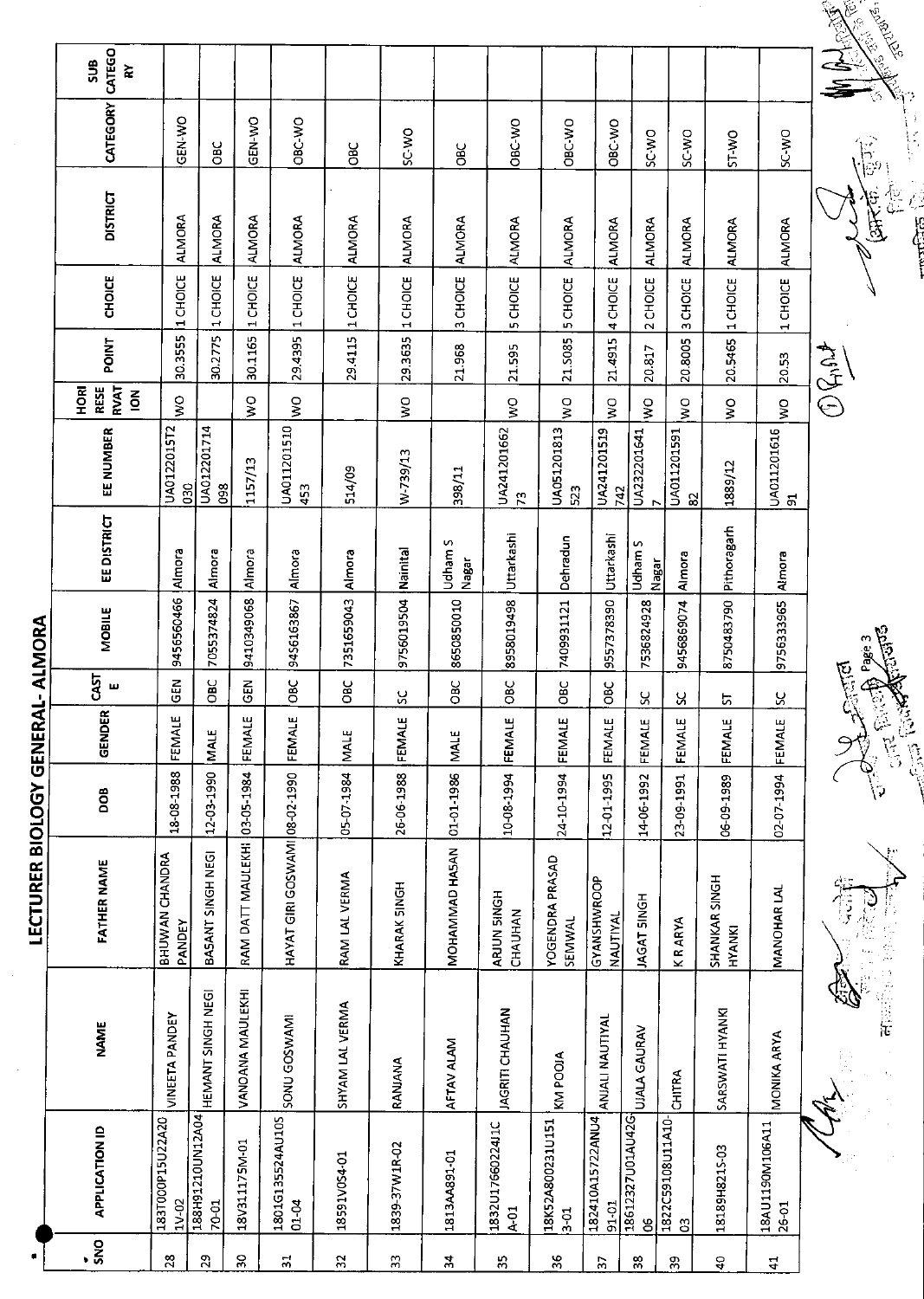|                                  | CATEGO<br>SUB<br>⋩                                         |                              |                                               |                              |                        |                          |                                  | ဥ                                   |                       | á                      |          |                                                                                                                                                                                                                                                                                                                                                                                                  |
|----------------------------------|------------------------------------------------------------|------------------------------|-----------------------------------------------|------------------------------|------------------------|--------------------------|----------------------------------|-------------------------------------|-----------------------|------------------------|----------|--------------------------------------------------------------------------------------------------------------------------------------------------------------------------------------------------------------------------------------------------------------------------------------------------------------------------------------------------------------------------------------------------|
|                                  | <b>CATEGORY</b>                                            | ST-WO                        | SC-WO                                         | SC-WO                        | SC WO                  | <b>SCWO</b>              |                                  | SC-WO<br>$\overline{5}$             | ပ္တ                   | $\tilde{E}$            |          | ان<br>نوا<br>ြ<br>ခြ                                                                                                                                                                                                                                                                                                                                                                             |
|                                  | <b>DISTRICT</b>                                            | <b>ALMORA</b>                | <b>ALMORA</b>                                 | <b>ALMORA</b>                | ALMORA                 | <b>ALMORA</b>            |                                  | <b>ALMORA</b><br><b>ALMORA</b>      | <b>ALMORA</b>         | <b>ALMORA</b>          |          | IE.<br>$\max_{\substack{\mathcal{P} \in \mathcal{P}^{\mathcal{P}}_{\mathcal{P}}(\mathcal{P}) \\ \mathcal{P} \in \mathcal{P}^{\mathcal{P}}_{\mathcal{P}}}}$                                                                                                                                                                                                                                       |
|                                  | <b>CHOICE</b>                                              | 1 CHOICE                     | 1 CHOICE                                      | 2 CHOICE                     | 2 CHOICE               | 2 CHOICE                 |                                  | 2 CHOICE<br>8 CHOICE                | 2 CHOICE              | 1 CHOICE               |          | <b>BOOK</b><br><b>1967</b>                                                                                                                                                                                                                                                                                                                                                                       |
|                                  | <b>POINT</b>                                               | 20.16                        | 19.8705                                       | 19.7865                      | 19.778                 | 19.7085                  |                                  | 19.595<br>19.509                    | 19.486                | 18.091                 |          | Robert                                                                                                                                                                                                                                                                                                                                                                                           |
|                                  | <b>RVAT</b><br><b>RESE</b><br><b>ROH</b><br>$\overline{6}$ | $\frac{1}{2}$                | $\frac{1}{2}$                                 | $\frac{1}{2}$                |                        |                          |                                  | $\frac{1}{2}$<br>5d                 |                       | $\delta$               | FOR HOLD | ्री<br>क्रि                                                                                                                                                                                                                                                                                                                                                                                      |
|                                  | EE NUMBER                                                  | UA231201877<br>$\frac{8}{4}$ | UA124201527<br>$\mathbf{\mathbf{\mathbf{u}}}$ | UA121201620<br>8             | W/278/2012             | UA121201025<br>8         | Mar-14                           | UA051201875<br>Ю,                   | 2190/2013             | 2047                   |          | े<br>एंठ                                                                                                                                                                                                                                                                                                                                                                                         |
|                                  | EE DISTRICT                                                | Udham S<br>Nagar             | Nainital                                      | Nainital                     | Nainital               | Nainital                 | Bageshwar                        | Dehradun                            | Bageshwar             |                        |          |                                                                                                                                                                                                                                                                                                                                                                                                  |
|                                  | <b>MOBILE</b>                                              | 7017155780                   | 7248450396                                    | 8630138790                   | 8941047132             | 9557338025               | 7409025429                       | 8057898738                          | 7579109055            | 7500640068 Nainital    |          | $\frac{1}{2\sqrt{17}}\sum_{n=1}^{n}\frac{1}{\sqrt{2}}\sum_{n=1}^{n}\frac{1}{\sqrt{2}}\sum_{n=1}^{n}\frac{1}{\sqrt{2}}\sum_{n=1}^{n}\frac{1}{\sqrt{2}}\sum_{n=1}^{n}\frac{1}{\sqrt{2}}\sum_{n=1}^{n}\frac{1}{\sqrt{2}}\sum_{n=1}^{n}\frac{1}{\sqrt{2}}\sum_{n=1}^{n}\frac{1}{\sqrt{2}}\sum_{n=1}^{n}\frac{1}{\sqrt{2}}\sum_{n=1}^{n}\frac{1}{\sqrt{2}}\sum_{n=1}^{n}\frac{1}{\sqrt{2$<br>$-55700$ |
|                                  | <b>CAST</b><br>w                                           | 뉴                            | ပ္ပ                                           | ပ္ပ                          | χ                      | ς,                       | $rac{5}{65}$                     | ប្ត                                 | S                     | $\overline{5}$         |          |                                                                                                                                                                                                                                                                                                                                                                                                  |
|                                  | <b>GENDER</b>                                              | FEMALE                       | FEMALE                                        | FEMALE                       | FEMALE                 | FEMALE                   | FEMALE                           | FEMALE                              | <b>NALE</b>           | MAI <sub>E</sub>       |          | b<br>k,<br>ı<br>O                                                                                                                                                                                                                                                                                                                                                                                |
|                                  | <b>BOO</b>                                                 | 02-04-1995                   | 29-06-1994                                    | 06-08-1994                   | 10-06-1991             | 01-07-1989               | 03-03-1991                       | 02-06-1991                          | 01-07-1992            | 26-01-1976             |          |                                                                                                                                                                                                                                                                                                                                                                                                  |
| LECTURER BIOLOGY GENERAL- ALMORA | <b>FATHER NAME</b>                                         | HARDEV SINGH                 | JAGDISH RAM ARYA                              | RAJENDRA KUMAR               | NARENDRA MOHAN<br>ARYA | HARI RAM ARYA            |                                  | SURESH SINGH                        | RAMESH CHANDRA<br>RAM | PURUSHOTTAM            |          | 93<br>$\begin{bmatrix} 1 \\ 1 \\ 1 \end{bmatrix}$                                                                                                                                                                                                                                                                                                                                                |
|                                  | <b>NAME</b>                                                | NEELAM RANA                  | NIRMALA ARYA                                  | <b>IVOTI RANI</b>            | SEEMA ARYA             | RASHMI ARYA              | HEMA TAKULI KORANGA BHUPAL SINGH | <b>ANURADHA</b>                     | MANOJ KUMAR           | <b>BHUPENDRA KUMAR</b> |          | anti-album                                                                                                                                                                                                                                                                                                                                                                                       |
|                                  | <b>APPLICATION ID</b>                                      | 1821R823A748N017<br>$0 - 03$ | 1801242215UAN1A7<br>5                         | 18R01J062202AU19<br>$1 - 03$ | 18722218WS0A-02        | 180A1512A12U26R8<br>0-02 | 182130K4H0-03                    | 18UA00821A557175-<br>$\overline{a}$ | 180KM9011232-01       | 18P07B24-01            |          |                                                                                                                                                                                                                                                                                                                                                                                                  |
|                                  | ្ណឹ                                                        | $\overline{4}$               | $\frac{3}{4}$                                 | $\boldsymbol{4}$             | 45                     | 46                       | 47                               | $\frac{3}{4}$                       | \$                    | 5                      |          |                                                                                                                                                                                                                                                                                                                                                                                                  |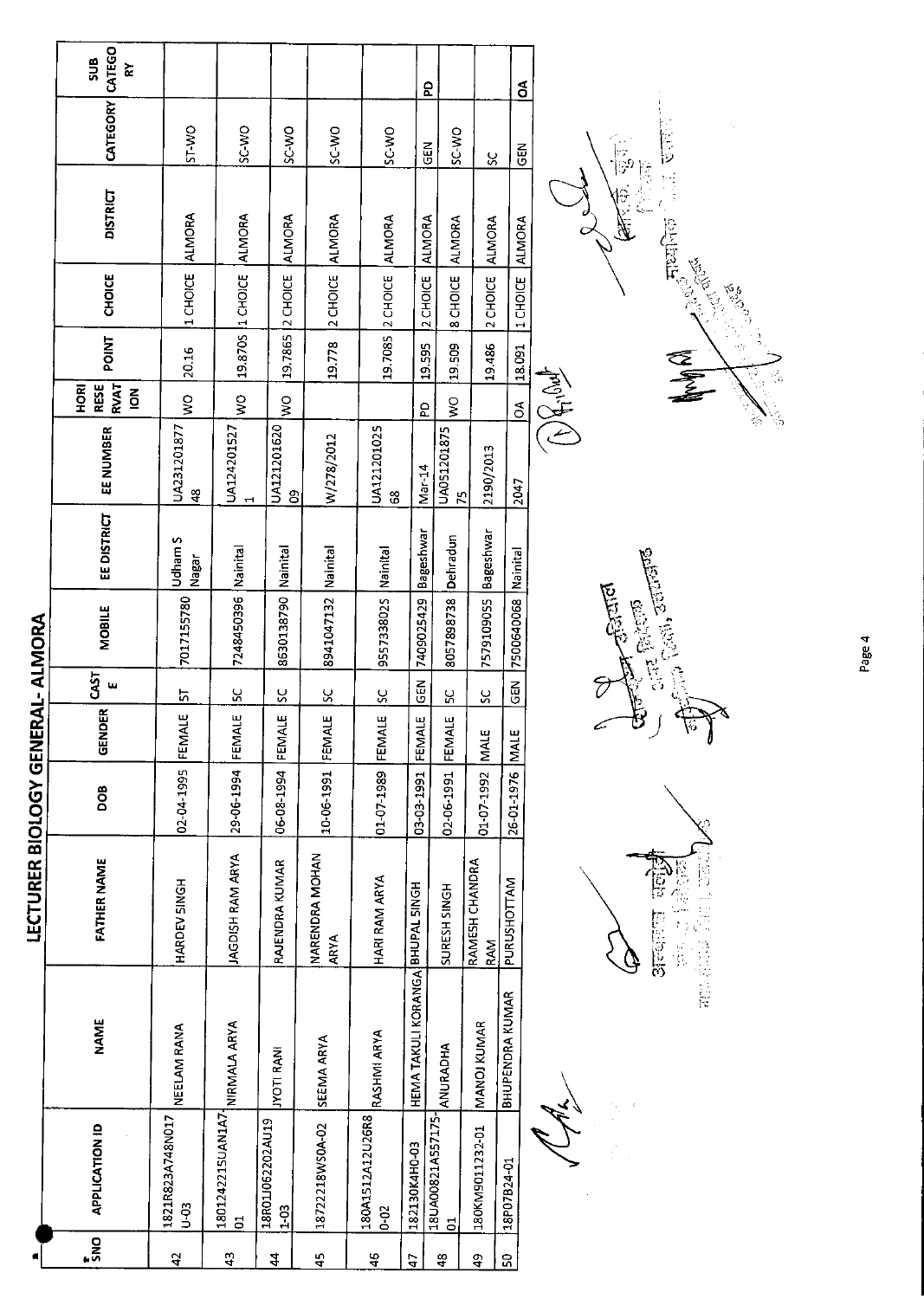|                      |                                    |                    | LECTURER BIOLOGY GENERAL-BAGESHWAR |            |                          |                |                           |                            |                               |                                                      |         |                                    |                  |                 |                                |
|----------------------|------------------------------------|--------------------|------------------------------------|------------|--------------------------|----------------|---------------------------|----------------------------|-------------------------------|------------------------------------------------------|---------|------------------------------------|------------------|-----------------|--------------------------------|
| SNO                  | <b>APPLICATION ID</b>              | <b>NAME</b>        | <b>FATHER NAME</b>                 | pog        | <b>GENDER</b>            | CAST<br>ш      | MOBILE                    | EE DISTRICT                | EE NUMBER                     | <b>RVAT</b><br><b>HORI</b><br>RESE<br>$\overline{6}$ | POINT   | <b>CHOICE</b>                      | <b>DISTRICT</b>  | <b>CATEGORY</b> | CATEGO<br>SU <sub>8</sub><br>č |
| $\blacktriangleleft$ | 181707112U40J1A2<br>$\overline{5}$ | URMILA JOSHI       | SHREENIWAS JOSHI                   | 14-06-1991 | FEMALE                   | EM<br>55       | 9458373250                | Bageshwar                  | UA021201141<br>F              | ş                                                    | 32.2155 | CHOICE<br>$\overline{\phantom{0}}$ | <b>BAGESHWAR</b> | GEN-WO          |                                |
| $\sim$               | 18A2039281BU81N9<br>5 <sub>0</sub> | BHAGWATI DEVI NEGI | DUNGAR SINGH NEGI                  | 05-09-1980 | FEMALE                   | <b>GEN</b>     | 8475033920                | Bageshwar                  | UA021201838<br>ஃ              | Ş                                                    | 31.3605 | 1 CHOICE                           | <b>BAGESHWAR</b> | GEN-WO          |                                |
| S                    | 181AR030195B42TU<br>$2 - 01$       | RASHMI BHATT       | MADHAWA NAND<br><b>BHATT</b>       | 31-12-1990 | FEMALE                   | <b>ABO</b>     | 9761170003                | Bageshwar                  | UA0212015T4<br>ၛၟ             | Ş                                                    | 31.252  | 1 CHOICE                           | <b>BAGESHWAR</b> | GEN-WO          |                                |
| 4                    | 18HM7P02210MP-                     | MANJU PANT         | <b>TNAP OL</b>                     | 10-06-1989 | <b>ALE</b><br><b>EEM</b> | GEN            | 9557385487                | Bageshwar                  | M/PH/07/201                   | Ş.                                                   | 31.2165 | 1 CHOICE                           | BAGESHWAR        | GEN-WO          | ಕ                              |
| S                    | 1832D183P210072U<br>$4-01$         | POONUM DYARAKOTI   | BHUPAL SINGH<br>DYARAKOTI          | 16-08-1989 | FEMALE                   | <b>SEN</b>     | 9410393009                | Bageshwar                  | UA021201837<br>$\approx$      | Ş                                                    | 31.216  | 1 CHOICE                           | BAGESHWAR        | GEN-WO          |                                |
| 9                    | 182UAS06H1P11230<br>$\frac{5}{1}$  | POOJA HARARIYA     | GANESH SINGH<br>HARARIYA           | 28-12-1989 | FEMALE                   | ទី             | 9410772518                | Bageshwar                  | UA021201161<br>್ಲಿ            | Ş                                                    | 31.11   | 1 CHOICE                           | BAGESHWAR        | GEN-WO          |                                |
| L                    | 181101AJ211-01                     | ANIL KUMAR JOSHI   | GIRISH CHANDRA<br><b>HSCL</b>      | 19-08-1986 | ш<br><b>NALI</b>         | ξEΝ            | 9917700205                | Almora                     | 111/2011                      |                                                      | 30.8615 | 1 CHOICE                           | <b>BAGESHWAR</b> | 즈<br>5          |                                |
| $\infty$             | 18M1W247B90-01                     | MAYA BELWAL        | PURAN CHANDRA<br><b>BELWAL</b>     | 10-05-1988 | FEMALE                   | <b>GEN</b>     | 9639284853                | Nainital                   | W/97/2014                     | $\frac{1}{2}$                                        | 30.349  | 3 CHOICE                           | <b>BAGESHWAR</b> | GEN-WO          |                                |
| თ                    | 186U2208A6011DK-<br>a,             | KAMLESH DAFAUTI    | RAGHUVEER DAFAUTI                  | 16-08-1990 | <b>ALE</b><br>FEM        | <b>GEN</b>     | 8859045161                | Bageshwar                  | UA021201668                   | Ş                                                    | 30.246  | 1 CHOICE                           | <b>BAGESHWAR</b> | GEN-WO          |                                |
| $\Xi$                | 1820815WS12M-01                    | MANJU SUNORI       | PREM PRAKASH<br><b>BHATT</b>       | 10 06 1983 | ALE<br><b>EEM</b>        | $\overline{5}$ | 9719529670                | Nainital                   | W/182/2015                    | $\geq$                                               | 30.2335 | 4 CHOICE                           | BAGESHWAR        | <b>OK-NJO</b>   |                                |
| $\Xi$                | 18717H630C-01                      | HARISH CHANDRA     | BALA DUTT                          | 11-07-1983 | ш<br>MALI                | GEN            | 7579440282                | Nainital                   | 1367/07                       |                                                      | 30.223  | 4 CHOICE                           | <b>BAGESHWAR</b> | 준<br>이          |                                |
| $22$                 | 182U117480K204A0-<br>8             | <b>KM CHAMPA</b>   | HEERA SINGH DANU                   | 18-07-1989 | ALE<br><b>EEM</b>        | <b>GEN</b>     | 9458681203                | Almora                     | UA012201847<br>$\overline{a}$ | $\geq$                                               | 30.042  | 2 CHOICE                           | BAGESHWAR        | GEN-WO          |                                |
| $\mathbf{a}$         | 183S1P1192-01                      | PANKAJ KUMAR SINGH | BALAM SINGH                        | 02-04-1988 | <b>MALE</b>              | $\overline{5}$ | 9410373672                | Almora                     | 1931/12                       |                                                      | 30.0415 | 2 CHOICE                           | BAGESHWAR        | 릅               |                                |
| $\Xi$                | 182K62P513-01                      | PRADEEP KUMAR      | GOVIND RAM                         | 15-07-1989 | <b>MALE</b>              | ပ္တ            | 9927505947 Bageshwar      |                            | 2536/12                       |                                                      | 29.794  | 1 CHOICE                           | BAGESHWAR        | <u>ប្ដ</u>      |                                |
|                      |                                    |                    |                                    |            |                          | T              | <b>Command</b>            |                            | きょう                           |                                                      |         |                                    |                  |                 |                                |
|                      |                                    |                    | id<br>S                            |            |                          |                | <b>Doubled</b> Clark Time | enterior Collabo actualida | <b>MALLER STATES</b>          |                                                      |         |                                    |                  |                 |                                |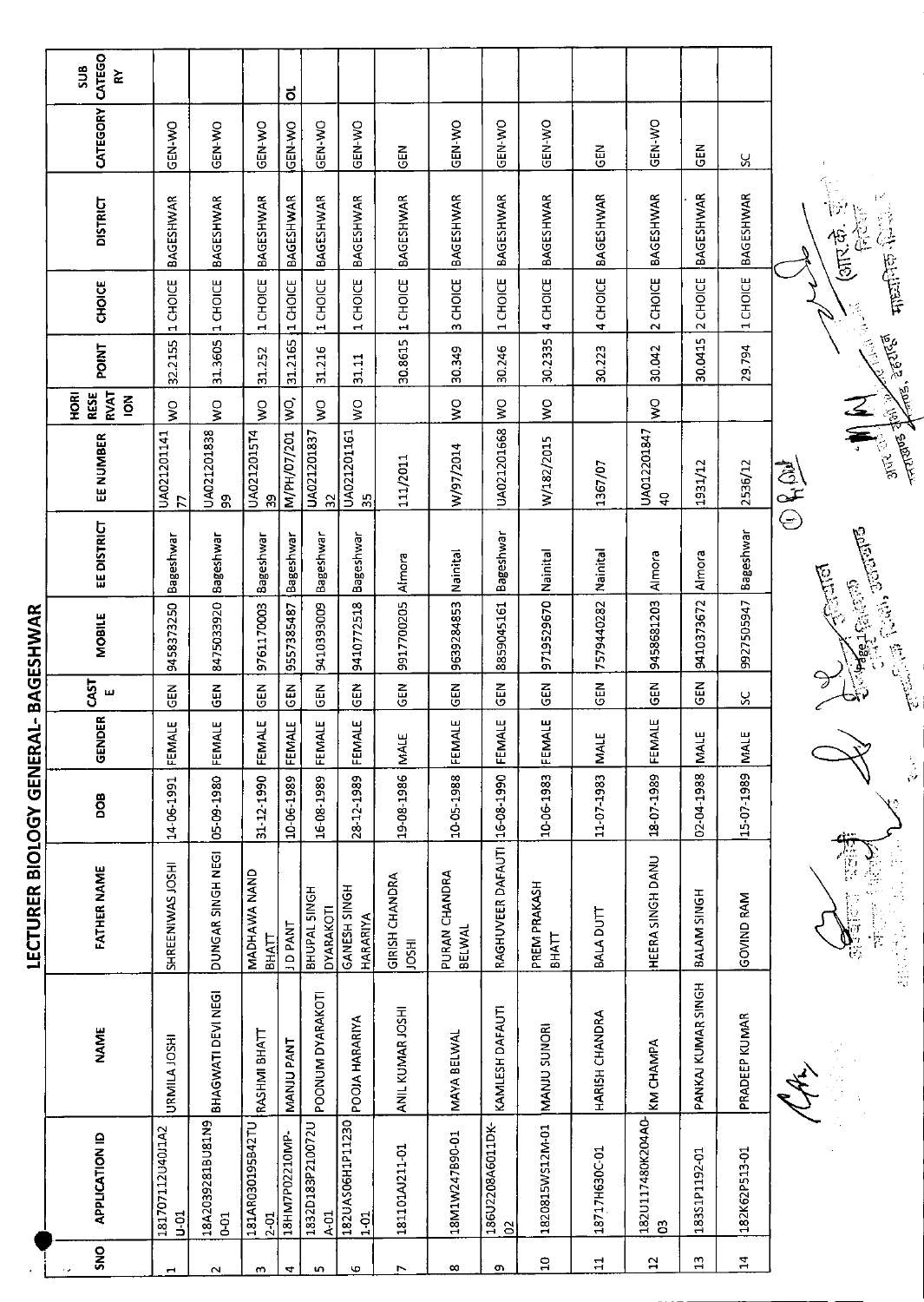|                 |                                              |                     | LECTURER BIOLOGY GENERAL- BAGESHWAR |                 |        |                                 |                       |             |                    |                                                     |              |                  |                             |                 |                 |
|-----------------|----------------------------------------------|---------------------|-------------------------------------|-----------------|--------|---------------------------------|-----------------------|-------------|--------------------|-----------------------------------------------------|--------------|------------------|-----------------------------|-----------------|-----------------|
| SN <sub>O</sub> | <b>APPLICATION ID</b>                        | <b>NAME</b>         | <b>FATHER NAME</b>                  | DOB             | GENDER | CAST<br>$\overline{\mathbf{u}}$ | <b>MOBILE</b>         | EE DISTRICT | EE NUMBER          | <b>RVAT</b><br>HORI<br>RESE<br>$\mathbf{\tilde{g}}$ | <b>POINT</b> | CHOICE           | <b>DISTRICT</b>             | CATEGORY CATEGO | <b>aus</b><br>⋧ |
| $\frac{1}{1}$   | 18820120205AU419-SOHAN LAL<br>$\overline{C}$ |                     | <b>GANGA PRASAD</b><br><b>TAMTA</b> | 07-01-1977 MALE |        | ႘                               | 9675956160 Bageshwar  |             | UA021201842<br>8   |                                                     | 28.805       | 1 CHOICE         | <b>BAGESHWAR</b>            | <u>پ</u>        |                 |
| $\mathfrak{a}$  | 1806U125P7N31421<br>$2A-03$                  | PREETI NAUTIYAL     | INDRA DEV NAUTIYAL 19-08-1993       |                 | FEMALE | <b>OBC</b>                      | 7895282878 Uttarkashi |             | UA241201517<br>236 | $\frac{1}{2}$                                       | 20.944       |                  | 7 CHOICE BAGESHWAR          | OBC-WO          |                 |
| $\frac{1}{2}$   | 1812153515R2UPA4<br>04-01                    | PREETI RAWAT RAWAT  | PRAVEEN SINGH<br>RAWAT              | 01-10-1993      | FEMALE | <b>OBC</b>                      | 7895120041 Uttarkashi |             | UA241201515<br>354 | $\geq$                                              |              | 20.8985 8 CHOICE | <b>BAGESHWAR</b>            | OBC-WO          |                 |
| $\frac{8}{10}$  | 18A7NN594171U612 NAMAN NAUTIYAL<br>20-01     |                     | CHANDRAMOHAN<br>NAUTIYAL            | 01-01-1995      | FEMALE | <b>OBC</b>                      | 7579056465 Uttarkashi |             | UA241201517<br>796 | $rac{1}{2}$                                         |              |                  | 20.5165 12 CHOICE BAGESHWAR | OBC-WO          |                 |
| $\overline{a}$  | 18110H7KU260A022<br>$2 - 01$                 | <b>HEMANT KUMAR</b> | GOPAL RAM                           | 01-04-1993 MALE |        | <u>یې</u>                       | 9917745911 Bageshwar  |             | UA021201622<br>S   |                                                     |              |                  | 20.0715 1 CHOICE BAGESHWAR  | <u>u</u>        |                 |
| $\overline{5}$  | 18711R37K7-01                                | KM POONAM RANA      | PRATAP SINGH RANA 11-07-1993        |                 | FEMALE | 5                               | 8859474638            | Dehradun    | 1737/17            | ş                                                   |              | 19.7245 6 CHOICE | BAGESHWAR                   | ST-WO           |                 |
| $\overline{z}$  | 18U41110AK123255<br>$2 - 03$                 | KM MAMTA            | JASPAL SINGH                        | 22-07-1994      | FEMALE | <u>یې</u>                       | 9811553997 Pauri      |             | UA152201513<br>142 |                                                     | 1935         | 7 CHOICE         | <b>BAGESHWAR</b>            | SC-WO           |                 |
|                 |                                              |                     |                                     |                 |        |                                 |                       |             | <b>Assist</b>      |                                                     |              |                  |                             |                 |                 |
|                 |                                              |                     |                                     |                 |        |                                 |                       |             |                    |                                                     |              |                  |                             |                 |                 |

 $\left(\overline{m}\dot{\vec{a}}, \overline{u}\dot{\vec{a}}\right)$  $\frac{1}{\text{supp}(\mathbb{Q})}\left\{ \begin{array}{ll} 0 & \text{if } \mathbb{Q}^n \leq \mathbb{Q}^n, \\ 0 & \text{otherwise} \end{array} \right.$ **Conte**  $\begin{bmatrix} \mathcal{L}_{\mathcal{S}} & \mathcal{L}_{\mathcal{S}} \\ \mathcal{L}_{\mathcal{S}} & \mathcal{L}_{\mathcal{S}} \end{bmatrix}$ ું

 $\epsilon_f$ 

Control Science

 $\overline{\mathbb{Y}}$ 



Page 2

 $\mathbb{R}^{\frac{1}{2}}$ 

ふとう

不合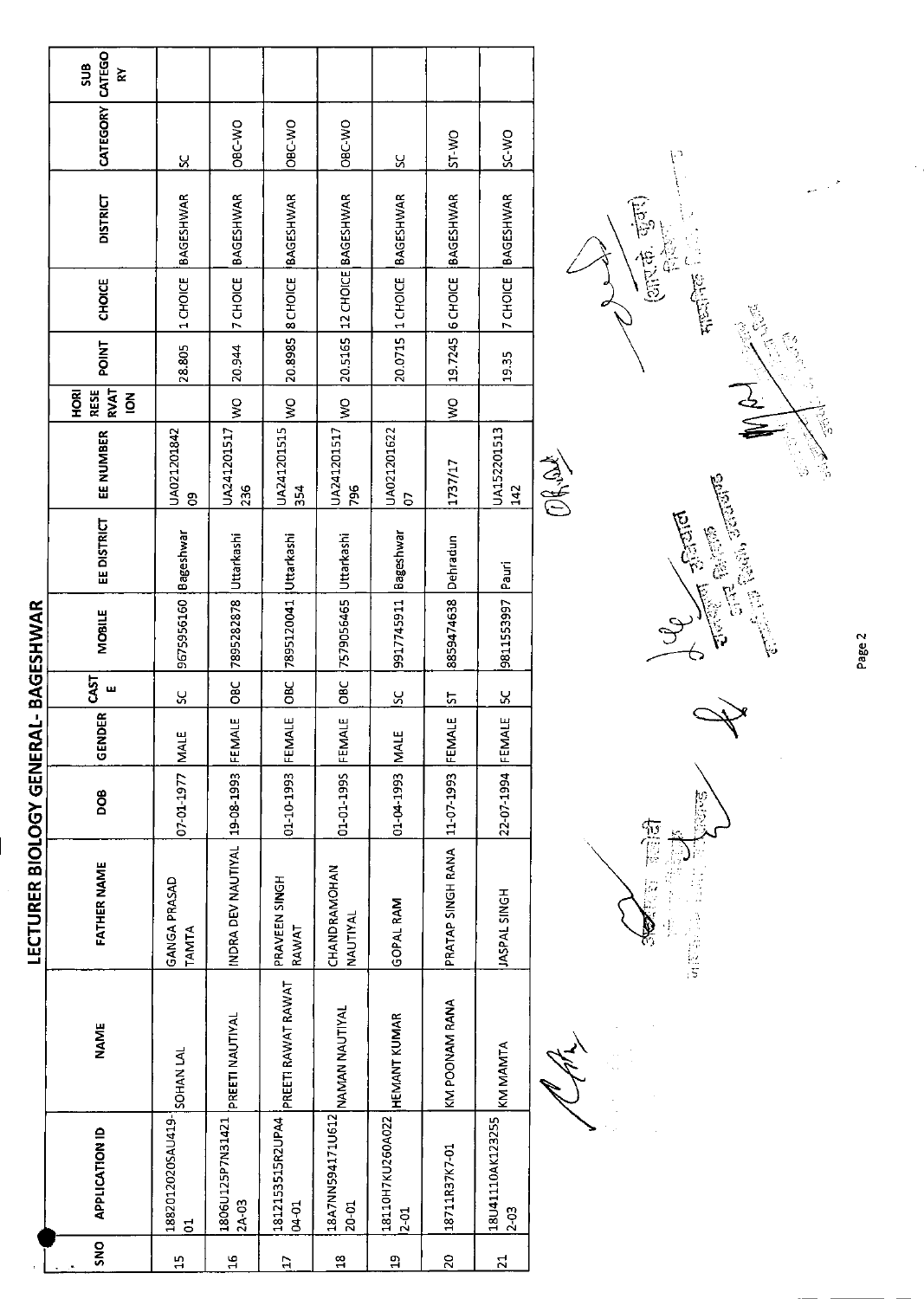|                          |                                    |                          | LECTURER BIOLOGY GENERAL- CHAMOLI |            |             |              |            |                                                               |                               |                                                      |                  |               |                          |                                             |                    |
|--------------------------|------------------------------------|--------------------------|-----------------------------------|------------|-------------|--------------|------------|---------------------------------------------------------------|-------------------------------|------------------------------------------------------|------------------|---------------|--------------------------|---------------------------------------------|--------------------|
| SNO                      | <b>APPLICATION ID</b>              | <b>NAME</b>              | <b>FATHER NAME</b>                | <b>BOO</b> | GENDER      | CAST<br>ш    | MOBILE     | <b>EE DISTRICT</b>                                            | EE NUMBER                     | <b>RVAT</b><br>HORI<br><b>RESE</b><br>$\overline{6}$ | POINT            | <b>CHOICE</b> | <b>DISTRICT</b>          | CATEGORY                                    | CATEGO<br>SUB<br>ř |
| ÷                        | 18803621A03BA641<br>5 <sup>o</sup> | ASHA BISHT               | NARAIN SINGH BISHT                | 23-01-1984 | FEMALE      | <b>GEN</b>   | 7895198819 | Chamoli                                                       | UA031201866<br>$\ddot{a}$     | ş                                                    | 33.3685          | 1 CHOICE      | CHAMOLI                  | <b>GEN-WO</b>                               |                    |
| $\sim$                   | 18A0251U1730A352                   | ASHA PUNDIR              | DHYAN SINGH                       | 05-01-1992 | Ч<br>FEMAI  | GEN          | 8859992052 | Chamoli                                                       | UA031201732                   | $\overline{a}$                                       | 32.5415          | 1 CHOICE      | CHAMOLI                  | <b>GEN-WO</b>                               | DFF                |
| w                        | 18160V03B512-01                    | <b>BHUPESH VAISHNAVA</b> | RAGUVEER PRASAD<br>VAISHNAVA      | 07-05-1989 | <b>NALE</b> | GEN          | 9634225120 | Chamoli                                                       | 1560/2013                     |                                                      | 32.5005          | 1 CHOICE      | <b>CHAMOLI</b>           | <b>GEN</b>                                  |                    |
| 4                        | 185R-1R02140W-01                   | ROSHNI RAWAT             | <b>VIRANDAR SINGH</b><br>RAWAT    | 03-07-1989 | FEMALE      | $rac{2}{5}$  | 9627629155 | Tehri                                                         | W-401/2015                    | $\tilde{\mathsf{s}}$                                 | 32.3795          | 1 CHOICE      | CHAMOLI                  | GEN-WO                                      |                    |
| $\overline{\phantom{a}}$ | 185740-D91213-01                   | DHANNJAY SINGH           | BACHAN SINGH                      | 19-07-1990 | <b>MALE</b> | <b>GEN</b>   | 8126298270 | Chamoli                                                       | 4971-2013                     |                                                      | 31.6445          | 1 CHOICE      | CHAMOLI                  | GEN                                         |                    |
| م                        | 1829V10144-01                      | VINITIKA                 | MOHAN SINGH NEGI                  | 09-07-1988 | Ш<br>FEMAL  | $rac{2}{3}$  | 8979495406 | Chamoli                                                       | 419/2014                      | ş                                                    | 31.4435          | 1 CHOICE      | CHAMOLI                  | GEN-WO                                      |                    |
| $\overline{ }$           | 18513B729A0-01                     | <b>ASHARAM BHAGAT</b>    | RADHESHYAM                        | 18-06-1988 | <b>NALE</b> | ပ္က          | 9410563929 | Chamoli                                                       | 759/2013                      |                                                      | 31.0175 1 CHOICE |               | CHAMOLI                  | GEN-SC                                      |                    |
| $\infty$                 | 184720M0170A71U<br>$3-01$          | NANIU                    | HARISH KUMAR<br>SIDOLA            | 15-06-1991 | щ<br>FEMAL  | $\mathbf{g}$ | 9410513825 | Chamoli                                                       | UA031201740<br>$\overline{7}$ | $\frac{1}{2}$                                        | 30.2645 1 CHOICE |               | CHAMOLI                  | GEN-5C<br>$\tilde{\mathbf{x}}$              |                    |
| G                        | 1871K0675-01                       | SUDARSHAN KATHAYAT       | BALWANT SINGH<br>KATHAYAT         | 10-06-1987 | MALE        | <b>GEN</b>   | 9761568760 | Almora                                                        | 776/10                        |                                                      | 29.8535          | 3 CHOICE      | CHAMOLI                  | GEN                                         |                    |
| $\Xi$                    | 18R2M39758U1A11<br>$00-01$         | MADIIU RAWAT             | PRATAP SINGH<br>PUNDIR            | 28-02-1987 | щ<br>FEMALI | <b>GEN</b>   | 8477941584 | Chamoli                                                       | UA031201871<br>ဣ              | Š                                                    | 29.5935          | 1 CHOICE      | CHAMOLI                  | GEN-WO                                      |                    |
| 릨                        | 180872521A01B1P7<br>$\tilde{5}$    | POOJA BISHT              | SHANKAR SINGH<br>BISHT            | 29-11-1991 | ш<br>FEMALI | <b>GEN</b>   | 7340158438 | Almora                                                        | UA011201725<br>$\frac{8}{3}$  | $\frac{1}{2}$                                        | 28.566           | 4 CHOICE      | <b>CHAMOLI</b>           | GEN-WO                                      |                    |
| 12                       | 18608U73D11RA052<br>$7 - 01$       | RUCHITA DIMRI            | OM PRAKASH DIMRI                  | 23-08-1991 | FEMALE      | <b>GEN</b>   | 8755755602 | Chamoli                                                       | UA031201865<br>$\overline{z}$ | Š                                                    | 28.1665          | 1 CHOICE      | CHAMOLI                  | GEN-WO                                      |                    |
| $\mathbf{r}$             | 1881D6P3RW-4-01                    | PREETI RATURI            | BIRENDRA PRASAD<br>RATURI         | 28-04-1992 | FEMALE      | <b>GEN</b>   | 9410114611 | Chamoli                                                       | W-3086/14                     | $\mathop{\mathsf{SO}}\nolimits$                      | 27.9795          | 1 CHOICE      | CHAMOLI                  | GEN-WO                                      |                    |
|                          |                                    |                          |                                   |            |             |              |            | From Butter Repose<br>Transport (2020), Scribberg<br>die Paar | A<br>A REAL                   |                                                      | Marian Radia     | 三年<br>TAK CE. | $\widetilde{\mathbb{F}}$ | $\begin{bmatrix} 1 \\ 1 \\ 2 \end{bmatrix}$ |                    |

y)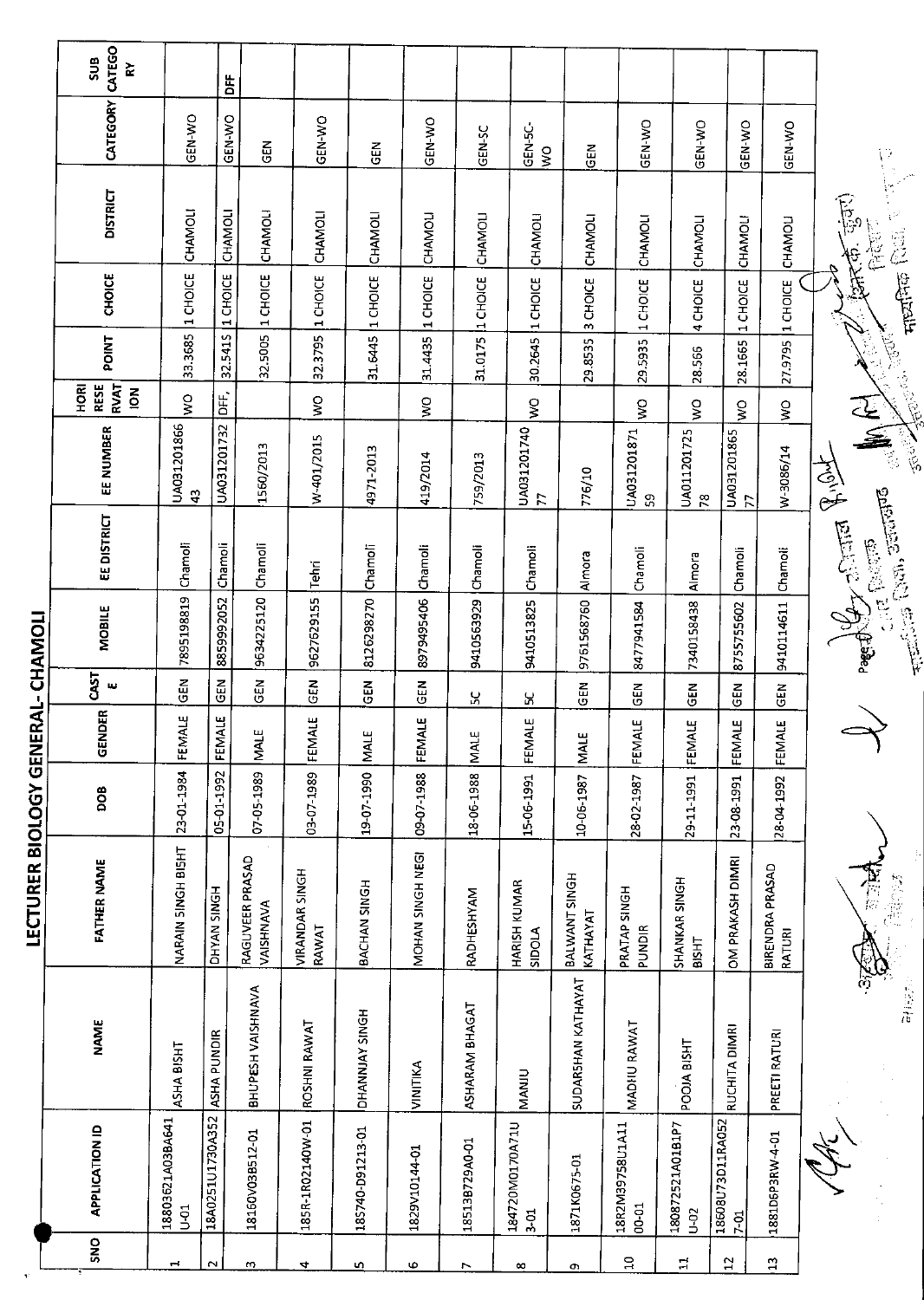|                       | CATEGO<br>SUB<br>š                                         |                               |                                            |                    |                                 |                                       |                                        |                          |                                    |                                |                                    |                           |               |                          |                                                                 |
|-----------------------|------------------------------------------------------------|-------------------------------|--------------------------------------------|--------------------|---------------------------------|---------------------------------------|----------------------------------------|--------------------------|------------------------------------|--------------------------------|------------------------------------|---------------------------|---------------|--------------------------|-----------------------------------------------------------------|
|                       | <b>CATEGORY</b>                                            | GEN-WO                        | 준<br>연                                     | GEN-SC             | GEN-WO                          | GEN-WO                                | GEN-WO                                 | GEN-WO                   | <b>CEN WO</b>                      | OBC-WO                         | OBC-WO                             | OBC-WO                    | OBC-WO        | <b>OW-3S</b>             | . э<br>$\overline{\widetilde{\mathbf{C}}}$                      |
|                       | <b>DISTRICT</b>                                            | CHAMOLI                       | CHAMOLI                                    | CHAMOLI            | CHAMOLI                         | CHAMOLI                               | CHAMOLI                                | CHAMOLI                  | CHAMOLI                            | CHAMOLI                        | CHAMOLI                            | CHAMOLI                   | CHAMOLI       | CHAMOLI                  | कुंवल)<br>V<br>ij.<br>$\frac{1}{2}$                             |
|                       | CHOICE                                                     | CHOICE<br>$\sim$              | 1 CHOICE                                   | <b>CHOICE</b><br>H | 1 CHOICE                        | <b>CHOICE</b><br>$\mathbf{\tilde{z}}$ | 1 CHOICE                               | 9 CHOICE                 | <b>CHOICE</b><br>$\blacksquare$    | 1 CHOICE                       | CHOICE<br>$\overline{\phantom{0}}$ | <b>6 CHOICE</b>           | 1 CHOICE      | CHOICE<br>$\blacksquare$ | नाध्यनिक                                                        |
|                       | POINT                                                      | 27.979                        | 27.6985                                    | 26.8145            | 25.9655                         | 25.403                                | 25.2985                                | 24.3105                  | 23.9035                            | 22.9945                        | 22.297                             | 21.164                    | 21.0675       | 20.5025                  |                                                                 |
|                       | <b>RVAT</b><br><b>RESE</b><br><b>HORI</b><br>$\frac{2}{9}$ | Ş                             |                                            |                    | $\frac{1}{3}$                   | $\frac{1}{2}$                         | ş                                      |                          | Ş                                  | Ş                              | $\zeta$                            | Ş                         | $\frac{1}{3}$ | $\overline{\mathbf{S}}$  | <b>Agental</b><br>E.C.                                          |
|                       | EE NUMBER                                                  | UA031201865<br>$\overline{3}$ | UA031200252<br>$_{\rm \odot}^{\rm \alpha}$ | 2576/09            | UA153201858                     | UA031201077                           | UA032018715<br>$\sim$                  | UA051201532<br>್ದ        | RudMf1160/1<br>1                   | W-5074/14                      | UA051201812<br>612                 | UA2412014W<br>2144        | W371/15       | W-5128/14                | <b>California</b> Territo and artists<br><br>C<br>C<br>ر<br>نوم |
|                       | EE DISTRICT                                                | Chamoli                       | Chamoli                                    | Chamoli            | Pauri                           | Chamoli                               | Chamoli                                | Dehradun                 | Rudraprayag                        | Chamoli                        | Dehradun                           | Uttarkashi                | Chamoli       | Chamoli                  | $\sum_{i=1}^{n}$<br><sub>me</sub> dous<br>Flate nemet           |
| RAL-CHAMOLI           | <b>MOBILE</b>                                              | 8755270330                    | 9412921659                                 | 9897124039         | 9557119945                      | 9837317050                            | 9997810121                             | 8477093433               | 8755284855                         | 8791144648                     | 9897947370                         | 9456718692                | 8755012701    | 9634223541               | <b>Arthur School</b><br>⋝<br><b>STAR LA</b><br>Page 2           |
|                       | CAST<br>щ                                                  | <b>GEN</b>                    | $rac{2}{5}$                                | ပ္တ                | <b>GEN</b>                      | $\tilde{5}$                           | 군<br>5                                 | $\tilde{5}$              | 도<br>55                            | <b>OBC</b>                     | ЭвС                                | OBC                       | <b>OBC</b>    | χ                        |                                                                 |
|                       | <b>GENDER</b>                                              | FEMALE                        | <b>MALE</b>                                | <b>MALE</b>        | 4LE<br>FEM                      | <b>ALE</b><br>FEM                     | FEMALE                                 | a<br>E<br><b>EEM</b>     | 4LE<br><b>KEM</b>                  | FEMALE                         | FEMALE                             | FEMALE                    | FEMALE        | 4Ľ<br>FEM <sup>2</sup>   | ν                                                               |
|                       | DOB                                                        | 18-03-1978                    | 15-04-1979                                 | 03-03-1988         | 04-07-1991                      | 20-07-1988                            | 28-03-1989                             | 01-07-1990               | 03-10-1988                         | 23-08-1993                     | 15-02-1993                         | 27-01-1991                | 28-03-1994    | 05-10-1993               |                                                                 |
| LECTURER BIOLOGY GENE | <b>FATHER NAME</b>                                         | GOPAL SINGH                   | <b>GAJENDRA KRISHANA</b>                   | PAMA LAL           | BANSIDHAR DIMRI                 | RAGHUNATH SINGH<br>RAWAT              | V D GURURANI                           | TEJ SINGH                | LAXMAN SINGH                       | RAGHUBEER SINGH<br><b>NEGI</b> | RAMESH PAINULY                     | SANTOSH KUMAR<br>RANA     | SHIV PRASHAD  | MANOHARI LAL             | <b>想在之后的感觉</b><br>在窗户<br>$\hat{\mathbf{z}}$                     |
|                       | <b>NAME</b>                                                | MAMTA NEGI                    | KESHAV CHANDRA                             | RAKESH LAL         | PRIYANKA RUDOLA                 | SARITA RAWAT                          | <b>JYOTI GURURANI</b><br><b>ASNORA</b> | ANEETA RAWAT             | BINEETA RANA                       | PRIYANKA NEGI                  | POONAM PAINULY                     | SWATIKA RANA              | POOJA GOSWAMI | BHAWANA                  | $\frac{1}{2}$                                                   |
|                       | <b>APPLICATION ID</b>                                      | 185MU01836132NA<br>20-01      | 185U8030C022K1A2<br>$0-01$                 | 187620R951-01      | 1810U185RP382A5<br>$\mathbf{d}$ | 1803S17UA010R27-<br>$\overline{5}$    | 180A28U17A10J235-<br>$\overline{5}$    | 183012A108245AUS<br>R-02 | 18B11101Rd6RuMf-<br>$\overline{5}$ | 18745N-10PW4-01                | 18U1P152022A0618<br>$1P-03$        | 1842A2511024RWU<br>441-01 | 183P1G17W5-01 | 18452WB181-02            |                                                                 |
|                       | SNO                                                        | $\mathbf{z}$                  | 15                                         | $\frac{9}{10}$     | 7                               | $18$                                  | 5                                      | 20                       | $\overline{21}$                    | 22                             | $\mathfrak{L}$                     | 24                        | 25            | 26                       |                                                                 |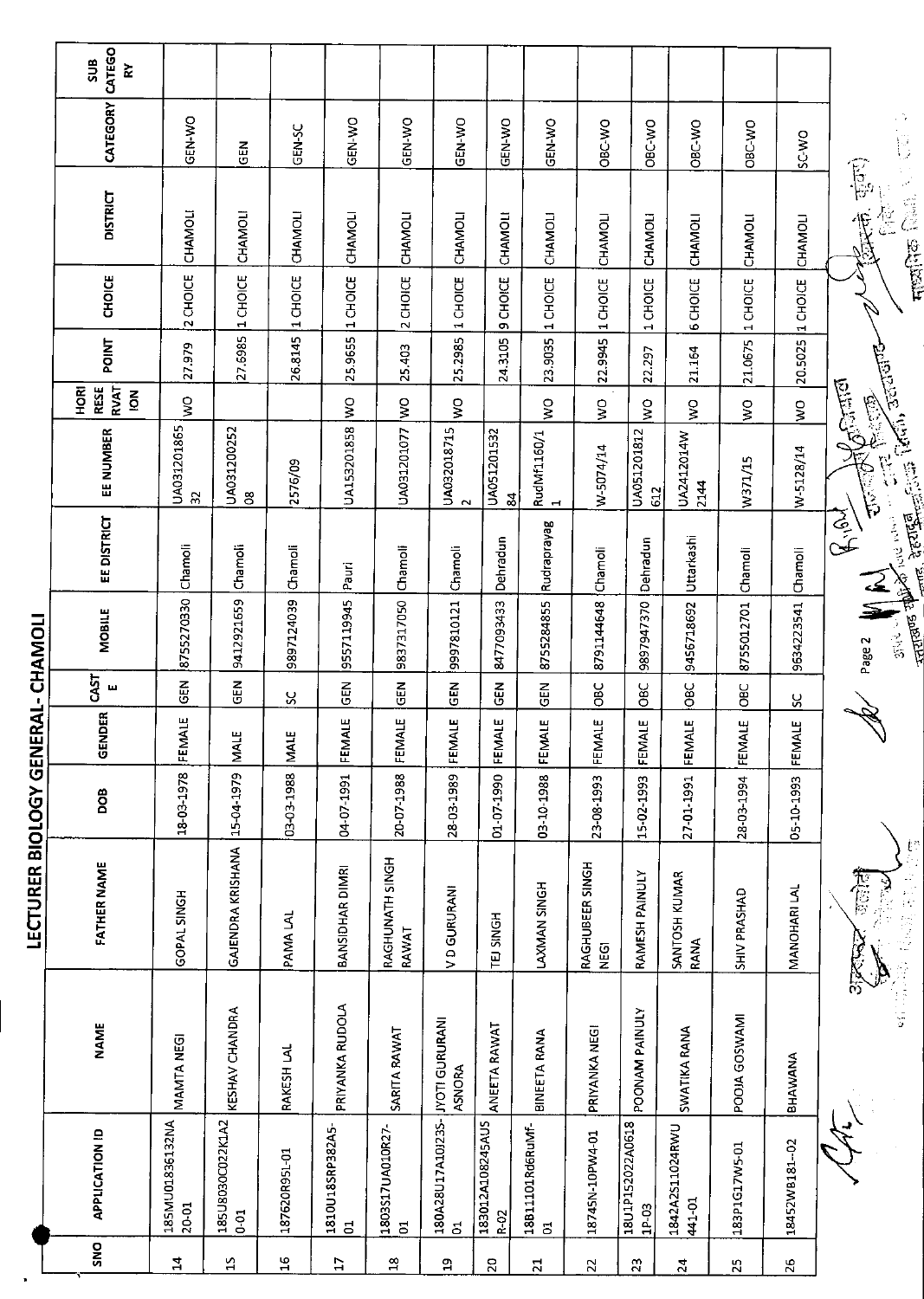|                |                                      |                    | <b>LECTURER BIOLOGY GENER</b>       |                 |                                        |           | INONYHJO-TYX          |                    |                                        |                                               |              |                          |                 |                 |                 |
|----------------|--------------------------------------|--------------------|-------------------------------------|-----------------|----------------------------------------|-----------|-----------------------|--------------------|----------------------------------------|-----------------------------------------------|--------------|--------------------------|-----------------|-----------------|-----------------|
| SND            | <b>APPLICATION ID</b>                | <b>NAME</b>        | FATHER NAME                         | <b>800</b>      | $\overline{\mathbf{g}}$<br><b>GEND</b> | CAST<br>ш | <b>MOBILE</b>         | <b>EE DISTRICT</b> | EE NUMBER                              | <b>RESE</b><br>RVAT<br>HORI<br>$\overline{6}$ | <b>POINT</b> | <b>CHOICE</b>            | <b>DISTRICT</b> | CATEGORY CATEGO | <b>SUB</b><br>š |
| 27             | 18102W3A5R-81-04 ANJU RAWAT          |                    | DIWAN SINGH RAWAT 04-03-1989 FEMALE |                 |                                        | <u>5</u>  | 9690409323 Chamoli    |                    | W-158/2013                             | $\frac{1}{2}$                                 | 20,238       | 1 CHOICE CHAMOLI         |                 | <b>OW-IS</b>    |                 |
| 28             | 18323801W-DM0-03 MEENA DHIMAN        |                    | BALLU RAM DHIMAN 10-07-1990 FEMALE  |                 |                                        | <u>sc</u> | 9557718374 Chamoli    |                    | W-308/2013                             | $\frac{1}{2}$                                 |              | 19.8365 1 CHOICE CHAMOLI |                 | SC-WO           |                 |
| 29             | 180875U130KB8121<br>$4 - 02$         | KM NUTAN BHARTI    | <b>NARENDRA LAL</b>                 | 19-07-1992 FEMA | با                                     | <u>ទ</u>  | 9997634752 Chamoli    |                    | UA031201758<br>$\overline{\mathbf{6}}$ |                                               |              | 19.6645 1 CHOICE CHAMOLI |                 | SC-WO           |                 |
| 9Ő             | 180155715K2-01                       | <b>SUNIL KUMAR</b> | JAI LAL MUNIYAL                     | 12-05-1993 MALE |                                        | <u>u</u>  | 9634114739 Chamoli    |                    | 571/2015                               |                                               | 19.462       | 1 CHOICE CHAMOLI         |                 | <u>ین</u>       |                 |
| $\ddot{a}$     | 184POK19820-04                       | PANKAJ KUMAR       | <b>NARENDRA LAL</b>                 | 08-05-1990 MALE |                                        | 50        | 8979492133 Chamoli    |                    | 2908/014                               |                                               |              | 19.4515 1 CHOICE CHAMOLI |                 | $\frac{2}{5}$   |                 |
| $\mathfrak{L}$ | 18U12004329A181A- ARVIND 5INGH<br>ទី |                    | DARSHAN LAL SHAH                    | 3JAM 02-101-101 |                                        | <u>يي</u> | 8126281347 Uttarkashi |                    | UA241200911<br>38                      |                                               | 19.44        | S CHOICE CHAMOLI         |                 | $\frac{2}{5}$   |                 |
|                |                                      |                    |                                     |                 |                                        |           |                       |                    |                                        |                                               |              |                          |                 |                 |                 |

البيا<br>مراجع Article

2 長さ 霊堂

i<br>Reference

**SEP** 

 $\mathbb{C}^{(1)}$  (2011)  $\mathbb{C}^{(1)}$ 

**CO** Franco

信息

हि

**Children Collage Colla** 

(3) 12:45 (5) 12:54

Page 3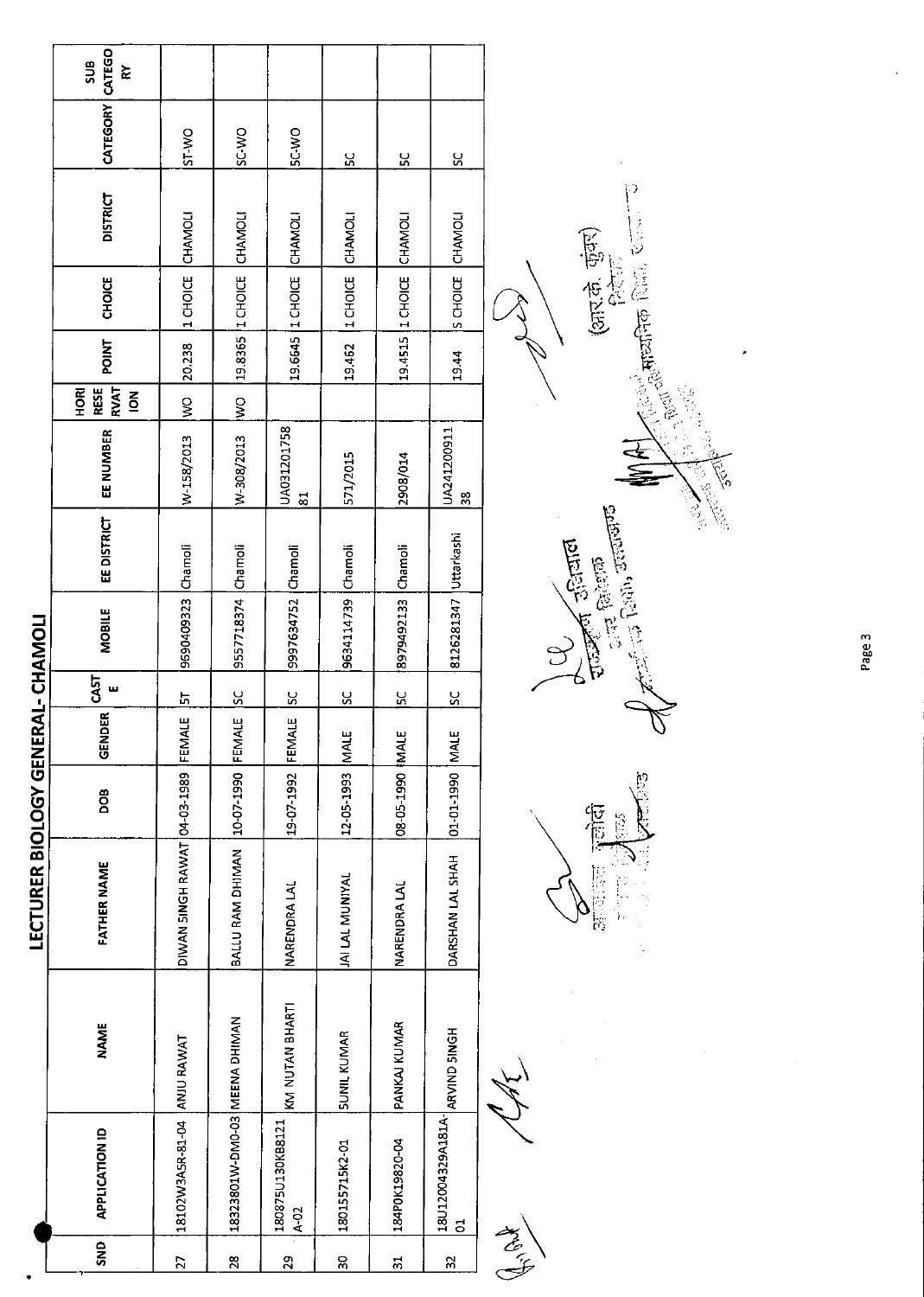|                         |                                     |                               | LECTURER BIOLOGY GENERAL-                 |            |             | O                | HAMPAWAT                                                                                                                                                                                                                                                                                                                                                   |                                 |                       |                                               |                   |                                 |                 |              |                       |
|-------------------------|-------------------------------------|-------------------------------|-------------------------------------------|------------|-------------|------------------|------------------------------------------------------------------------------------------------------------------------------------------------------------------------------------------------------------------------------------------------------------------------------------------------------------------------------------------------------------|---------------------------------|-----------------------|-----------------------------------------------|-------------------|---------------------------------|-----------------|--------------|-----------------------|
| SNO                     | <b>APPLICATION ID</b>               | <b>NAME</b>                   | <b>FATHER NAME</b>                        | <b>BOO</b> | GENDER      | <b>CAST</b><br>щ | <b>MOBILE</b>                                                                                                                                                                                                                                                                                                                                              | EE DISTRICT                     | EE NUMBER             | <b>RVAT</b><br>HORI<br>RESE<br>$\overline{6}$ | <b>POINT</b>      | CHOICE                          | <b>DISTRICT</b> | CATEGORY     | CATEGO<br>SUB<br>ř    |
|                         | 181R310K01W1-2-<br>$\Omega$         | ROMA KATHAYAT                 | SHIVRAJ SINGH<br>KATHAYAT                 | 06-12-1988 | FEMALE      | $\tilde{E}$<br>Ψ | 6395599031                                                                                                                                                                                                                                                                                                                                                 | Champawat                       | W-1101/2013           | Ş                                             | 33.0405           | 1 CHOICE                        | CHAMPAWAT       | GEN-WO       |                       |
|                         | 18W2AP184009-01                     | ANAMIKA PANT                  | RAMESH CHANDRA<br>PANT                    | 06-08-1985 | FEMALE      | <b>GEN</b>       | 9411432170                                                                                                                                                                                                                                                                                                                                                 | Pithoragarh                     | W/984/2010            | Š                                             | 32.633            | 1 CHOICE                        | CHAMPAWAT       | GEN-WO       |                       |
| $\boldsymbol{\epsilon}$ | 18WN0A22410-01                      | NEETU ADHIKARI                | BHUPAL SINGH<br>BOHRA                     | 25-08-1989 | FEMALE      | $\vec{E}$<br>Ψ   | 9012173464                                                                                                                                                                                                                                                                                                                                                 | Champawat                       | W/02/2014             | $\stackrel{\circ}{\ge}$                       | 31.9835           | 1 CHOICE                        | CHAMPAWAT       | GEN-WO       |                       |
| 4                       | 18427C882K01-01                     | CHANCHAL SINGH<br>KUNWAR      | UMED SINGH<br>KUNWAR                      | 25-05-1992 | <b>MALE</b> | $\Xi$<br>O       | 9759453139                                                                                                                                                                                                                                                                                                                                                 | Champawat                       | 2878/2014             |                                               | 31.1625           | 1 CHOICE                        | CHAMPAWAT       | GEN          |                       |
| 5                       | 1869WT018P-01                       | POONAM TRIPATHI               | <b>JAGDISH CHANDRA</b><br><b>TRIPATHI</b> | 10-01-1988 | FEMALE      | 준<br>୰           | 9917781401                                                                                                                                                                                                                                                                                                                                                 | Champawat                       | W/681/09              | $\frac{1}{2}$                                 | 31.1185           | 1 CHOICE                        | CHAMPAWAT       | GEN-WO       |                       |
| Ф                       | 18H924J123820U0A-<br>$\overline{5}$ | HIMANSHU JOSHI                | KESHAV DATT JOSHI                         | 06-07-1988 | FEMALE      | $\Xi$<br>O       | 9411367922                                                                                                                                                                                                                                                                                                                                                 | Champawat                       | UA042201892<br>$\sim$ | Š                                             | 31.0095           | 1 CHOICE                        | CHAMPAWAT       | GEN-WO       |                       |
| $\overline{ }$          | 182020124J0AU291J-<br>$\beta$       | <b>JAGMOHAN JOSHI</b>         | GANESH DATT JOSHI                         | 14-11-1983 | <b>NALE</b> | <u>ਟ</u><br>Φ    | 9690947062                                                                                                                                                                                                                                                                                                                                                 | Champawat                       | UA042201021<br>95     |                                               | 30.952            | <b>CHOICE</b><br>$\blacksquare$ | CHAMPAWAT       | <b>SEN</b>   |                       |
| $\infty$                | 180WM490P3-02                       | <b>MAYA PANGARIA</b>          | JAGDISH CHANDRA<br>PANGARIA               | 05-08-1989 | FEMALE      | $\Xi$<br>O       | 9456510072                                                                                                                                                                                                                                                                                                                                                 | Champawat                       | W/430/09              | Š                                             | 30.702            | CHOICE<br>$\overline{ }$        | CHAMPAWAT       | GEN-WO       |                       |
| c                       | 1810442G329V-01                     | <b>VIKRAM NATH</b><br>GOSWAMI | DUNGAR NATH<br>GOSWAMI                    | 01-07-1990 | <b>NALE</b> | 9Č<br>O          | 9756541430                                                                                                                                                                                                                                                                                                                                                 | Champawat                       | 3249/2014             |                                               | 30.654            | 1 CHOICE                        | CHAMPAWAT       | OBC          |                       |
| $\overline{a}$          | 184130A-1SJ0W-01                    | ARCHANA IOSHI                 | MANGLA NAND JOSHI                         | 28-06-1994 | FEMALE      | BC<br><u>੦</u>   | 9690393856                                                                                                                                                                                                                                                                                                                                                 | Tehri                           | W-5031/014            | $\frac{1}{2}$                                 | 20.7155           | 8 CHOICE                        | CHAMPAWAT       | OBC-WO       |                       |
| $\Xi$                   | 18DM76P15FI3-04                     | PRATIBHA DEVI                 | RAM ASARE BHARTI                          | 21-10-1986 | FEMALE      | $\frac{1}{2}$    | 6387328591                                                                                                                                                                                                                                                                                                                                                 | S<br>Udham!<br>Nagar            | MIF/765/13            | $\mathsf{S}^{\mathsf{O}}$                     | 20,0905           | 5 CHOICE                        | CHAMPAWAT       | <b>OW-2S</b> |                       |
| $\overline{a}$          | 18A27SA43309T1U2<br>07-01           | SEEMA ARYA                    | NARAYAN RAM ARYA                          | 01-07-1993 | FEMALE      | <u>S</u>         | 9761956320                                                                                                                                                                                                                                                                                                                                                 | Champawat                       | UA0422017T3<br>739    | Š                                             | 19.5525           | CHOICE<br>$\mathbf{H}$          | CHAMPAWAT       | SC-WO        |                       |
|                         | الانجاز<br>محين                     |                               | $7 - 27$                                  |            |             |                  | r.<br>Ş<br>$\begin{picture}(20,5) \put(0,0){\line(1,0){155}} \put(15,0){\line(1,0){155}} \put(15,0){\line(1,0){155}} \put(15,0){\line(1,0){155}} \put(15,0){\line(1,0){155}} \put(15,0){\line(1,0){155}} \put(15,0){\line(1,0){155}} \put(15,0){\line(1,0){155}} \put(15,0){\line(1,0){155}} \put(15,0){\line(1,0){155}} \put(15,0){\line(1,0){155}} \put$ | Richard Tennes<br><b>Bullet</b> |                       |                                               | <b>Light</b> Red. | 阿克河<br>Ģ                        | $\frac{1}{2}$   | €<br>₹       | 一面不<br>高山<br>دي.<br>ا |
|                         |                                     |                               |                                           |            |             |                  |                                                                                                                                                                                                                                                                                                                                                            |                                 |                       |                                               |                   |                                 |                 |              |                       |

**CANONA** े<br>र  $\frac{1}{\text{width of } \left( \frac{1}{2} \right)} \cdot \frac{1}{2} \cdot \frac{1}{2} \cdot \frac{1}{2} \cdot \frac{1}{2} \cdot \frac{1}{2} \cdot \frac{1}{2} \cdot \frac{1}{2} \cdot \frac{1}{2} \cdot \frac{1}{2} \cdot \frac{1}{2} \cdot \frac{1}{2} \cdot \frac{1}{2} \cdot \frac{1}{2} \cdot \frac{1}{2} \cdot \frac{1}{2} \cdot \frac{1}{2} \cdot \frac{1}{2} \cdot \frac{1}{2} \cdot \frac{1}{2} \cdot \frac{1}{2} \cdot \frac{1}{2} \cdot \frac{1}{$ 

**Community** of the first of the first of the first of the second of the community of the second of the community of the community of the community of the community of the community of the community of the community of the

2010年12月 **A REAL PROPERTY**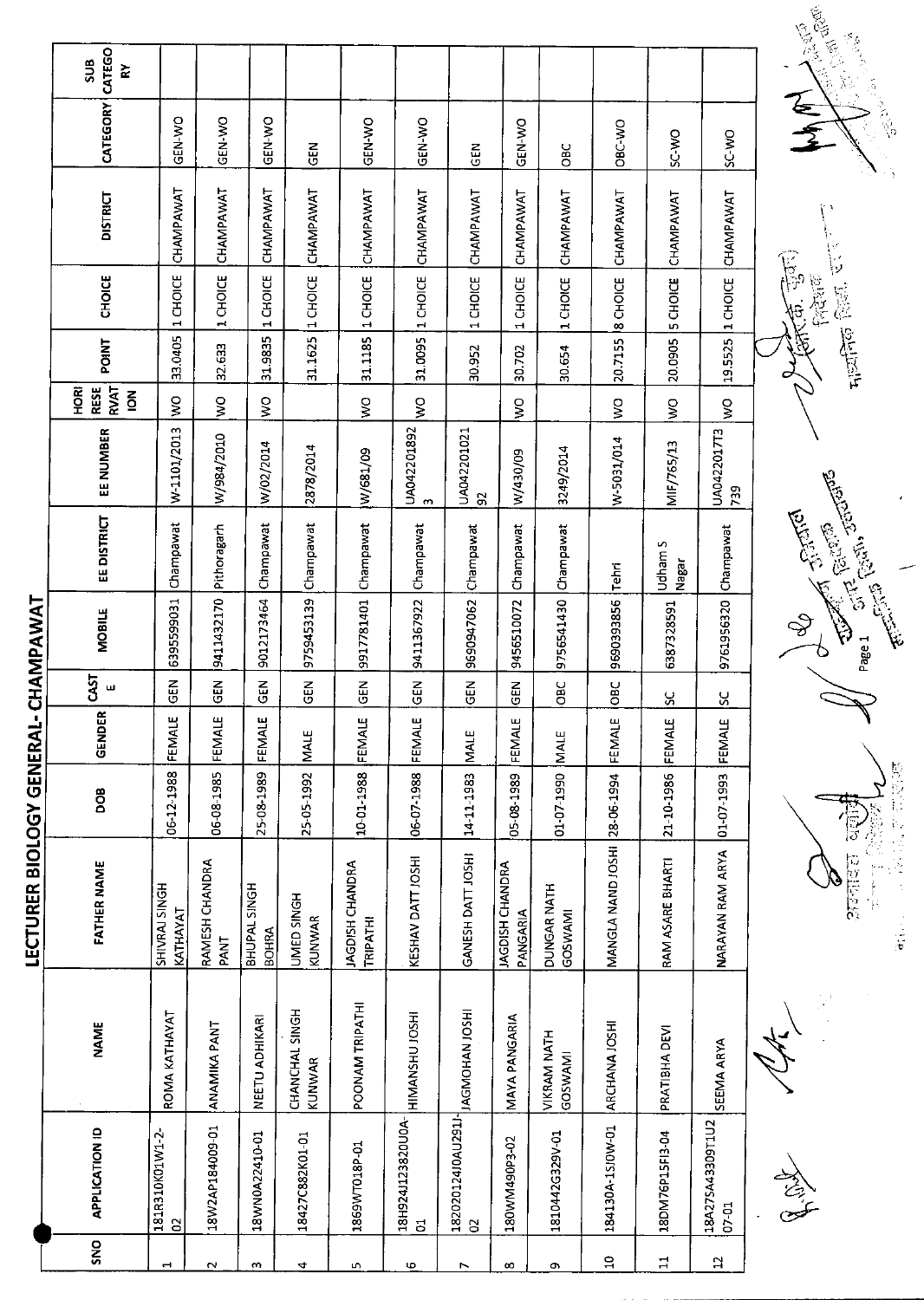|                                                                                             |  | <b>LECTURER BIOLOGY GENER</b> |                 |                   |                        | AL-DEHRADUN   |                  |                               |                                                           |              |                   |                 |                   |                            |
|---------------------------------------------------------------------------------------------|--|-------------------------------|-----------------|-------------------|------------------------|---------------|------------------|-------------------------------|-----------------------------------------------------------|--------------|-------------------|-----------------|-------------------|----------------------------|
| <b>FATHER NAME</b><br><b>NAME</b><br><b>APPLICATION ID</b><br>SNO                           |  |                               | <b>BOB</b>      | DER<br>GENE       | CAST<br>ш              | <b>MOBILE</b> | EE DISTRICT      | EE NUMBER                     | <b>RESE</b><br><b>RVAT</b><br><b>FORE</b><br>$\mathbf{z}$ | <b>FOINT</b> | <b>CHOICE</b>     | <b>DISTRICT</b> | CATEGORY          | CATEGO<br><b>SUB</b><br>ķΥ |
| BHOOMI NATH<br>JAG MOHAN SINGH<br>1813S203J021-D1                                           |  |                               | 10-02-1986 MALE |                   | 능                      | 7895710383    | Dehradun         | 1303/2012                     |                                                           | 31.7455      | 1 CHOICE          | DEHRADUN        | GEN-ST            |                            |
| CHANDRA MANI<br>NISHA BUALWAN<br>188A13N302B51U06<br>$2-01$                                 |  |                               | 10-05-1990      | ببا<br>FEMA       | r,                     | 7088682308    | Dehradun         | UA053201821<br>C3             | $\frac{8}{2}$                                             | 31.001       | 1 CHOICE          | DEHRADUN        | GEN-ST-<br>$\leq$ |                            |
| RAM UJAGIR YADAV<br>ANUPAM<br>1807A41131-01                                                 |  |                               | 29-12-1991      | FEMALE            | <b>GEN</b>             | 9410780542    | Nainital         | 1703114                       | $\frac{1}{2}$                                             | 29.965       | <b>SCHOICE</b>    | DEHRADUN        | GEN-WO            |                            |
| 04-08-1987<br>SARFARAJ KHAN<br>FARHA KHAN<br>1806KW15F24-02                                 |  |                               |                 | ببا<br>FEMA       | $rac{1}{6}$            | 8958557164    | Udham S<br>Nagar | W/2560/14                     | $\frac{8}{5}$                                             |              | 29.855 7 CHOICE   | DEHRADUN        | GEN-WO            |                            |
| 19-09-1989<br>HARISHCHANDRA<br>SHARMA<br>DON<br>1814051w41-01                               |  |                               |                 | FEMALE            | GEN                    | 9627833232    | Nainital         | w/5104/14                     | Š                                                         | 29.84        | 5 CHOICE          | DEHRADUN        | GEN-WO            |                            |
| 14-12-1990<br>LAKHPAT SINGH<br>RAUTHAN<br>RENU RAUTHAN<br>18R109441UR83512<br>$\lambda$ -02 |  |                               |                 | 박<br>FEMA         | <b>SEN</b>             | 8146428837    | Rudraprayag      | UA191201843<br>$\overline{5}$ | $\frac{1}{2}$                                             | 28.0615      | 2 CHDICE          | DEHRADUN        | GEN-WO            |                            |
| $05 - 12 - 1985$<br>SUNDER LAL SILWAL<br>PREETI SILWAL<br>184P26S0AU182841-<br>đ            |  |                               |                 | FEMALE            | $rac{C}{C}$            | 8126836494    | Uttarkashi       | UA241201884<br>Ю              | $\frac{1}{2}$                                             |              | 24.6805  1 CHOICE | DEHRADUN        | OBC-WO            |                            |
| 20-08-1988<br>PREM DUTT UNIYAL<br>NISHA UNIYAL<br>18N08221U7AU713L<br>$\frac{5}{1}$         |  |                               |                 | FEMALE            | OBC                    | 8630234684    | Tehri            | UL211201A73<br>78             | $\frac{1}{2}$                                             | 24.122S      | 1 CHOICE          | DEHRADUN        | OBC-WO            |                            |
| BUDDHI LAL<br>MEENU BHARTI<br>18534M1AU0211B2<br>22-01                                      |  |                               |                 | 15-03-1990 FEMALE | $\frac{8}{5}$          | 7088506658    | Paun             | UA1S2201314<br>22             | $\frac{1}{2}$                                             | 22.824       | 1 CHOICE          | DEHRADUN        | SC-WO             |                            |
| 09-05-1993<br><b>RAM SUMER</b><br>KM GRAH LAKSHMI<br>187K120L412W-02                        |  |                               |                 | FEMALE            | $\overline{\text{sc}}$ | 8279997848    | Udham S<br>Nagar | W/217/2014                    | $\frac{8}{2}$                                             | 20.449       | 3 CHDICE          | DEHRADUN        | SC-WO             |                            |
| <b>GUNA NAND</b><br><b>HEMANT KUMAR</b><br>18dHE006n812-01                                  |  |                               | 12-07-1971 MALE |                   | <b>GEN</b>             | 9411193482    | Dehradun         | Edn06/2018                    | 꼊                                                         | 17.299       | 1 CHOICE          | DEHRADUN        | <b>IGEN</b>       | ă                          |

 $\frac{1}{2}$ 。<br>百 15 ę.  $\frac{\sum_{i=1}^{n} \sum_{j=1}^{n} \binom{n}{j}}{n!} \frac{1}{n!} \sum_{j=1}^{n} \binom{n}{j} \binom{n}{j} \binom{n}{j}}{n!} \frac{1}{n!} \sum_{j=1}^{n} \binom{n}{j} \binom{n}{j} \binom{n}{j} \binom{n}{j}}$ t<br>B Children Rock Page 1



R. O. L.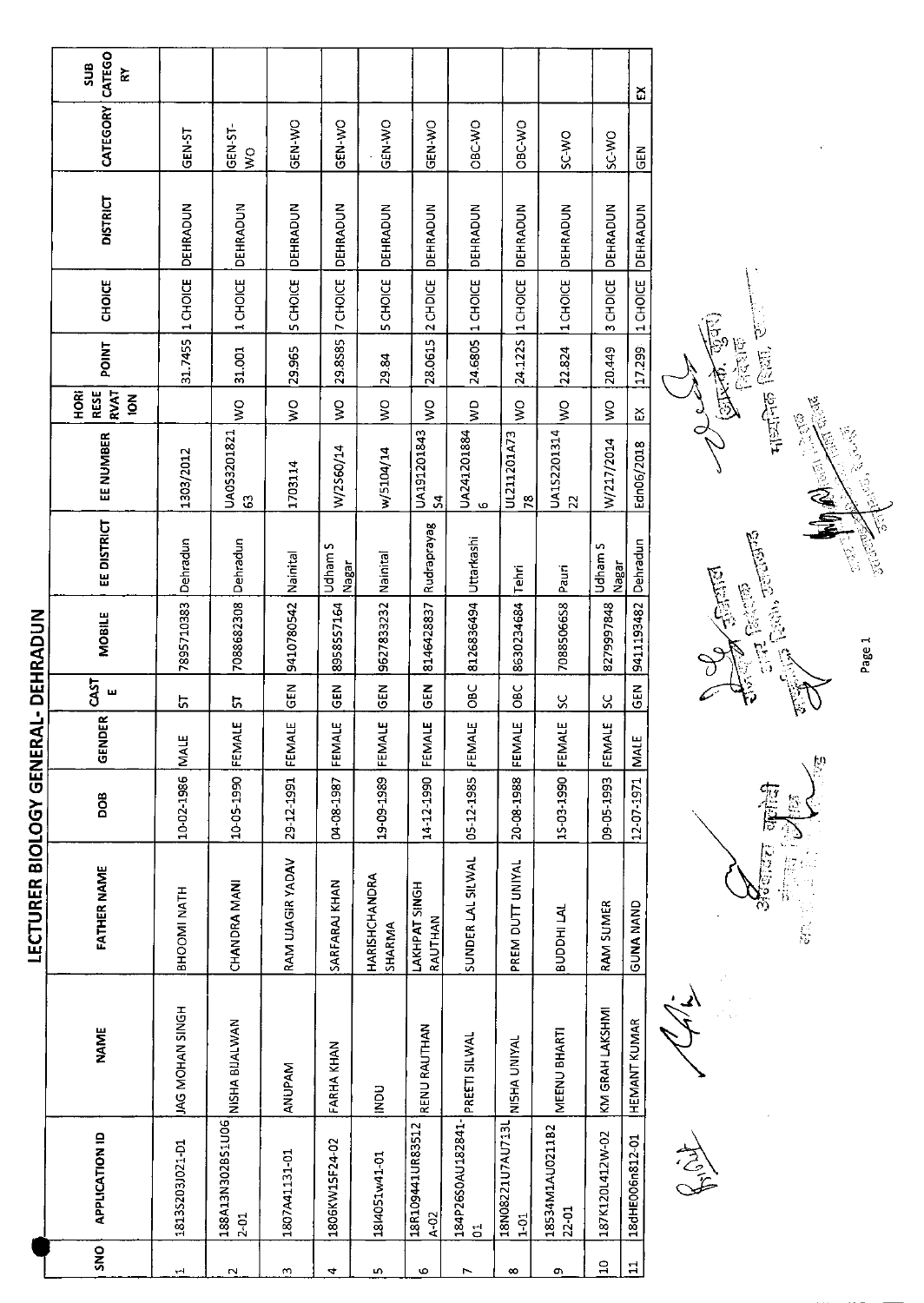|            |                                                |                  | LECTURER BIOLOGY GENERAL- HARIDWAR |                      |               |               |                         |             |                   |                                              |              |               |                              |                               |                  |
|------------|------------------------------------------------|------------------|------------------------------------|----------------------|---------------|---------------|-------------------------|-------------|-------------------|----------------------------------------------|--------------|---------------|------------------------------|-------------------------------|------------------|
| <b>SNS</b> | <b>APPLICATION ID</b>                          | <b>NAME</b>      | FATHER NAME                        | <b>DOG</b>           | <b>GENDER</b> | 55            | <b>MOBILE</b>           | EE DISTRICT | EE NUMBER         | <b>RVAT</b><br>HORI<br>RESE<br>$\frac{2}{5}$ | <b>POINT</b> | <b>CHOICE</b> | <b>DISTRICT</b>              | CATEGORY CATEGO               | $rac{1}{2}$<br>≿ |
|            | 185820071AP1099U<br>$5 - 2$                    | SHAISTA PARVEEN  | FAROOKH AHMAD                      | 04-12-1987 FEMALE    |               |               | OBC 3897089887 Haridwar |             | UA091201895<br>R  |                                              |              |               | WO 32.021 ICHOICE HARIDWAR   | <b>CHANG</b><br>$\frac{8}{2}$ |                  |
|            | 1821490211-01                                  | JAVED            | MUNTAJ AHMAD                       | 16-03-1988 MA        | щ             | $rac{1}{280}$ | 6396474218 Haridwar     |             | 149/2012          |                                              | 31.63        |               | 1 CHOICE HARIDWAR            | <b>GEN-OBC</b>                |                  |
|            | 185208199020A26U UTTAM PRASAD<br>$\frac{1}{2}$ | SEMWAL           | MARKANDAY PRASAD<br>SEMWAL         | 01-02-1984 MAI       | بب            |               | OBC 9458950429 Haridwar |             | UA091201892<br>G) |                                              |              |               | 23.3245 1 CHOICE   HARIDWAR  | $rac{6}{2}$                   |                  |
|            | 1813P1R9281-04                                 | <b>PUJA RANI</b> | NEKI RAM                           | 02-04-1988 FEMALE SC |               |               | 9012810189 Haridwar     |             | 13298/11          |                                              |              |               | WO 20.5345 1 CHOICE HARIDWAR | SC WO                         |                  |
|            |                                                |                  |                                    |                      |               |               |                         |             |                   |                                              |              |               |                              |                               |                  |

Children R.





Page 1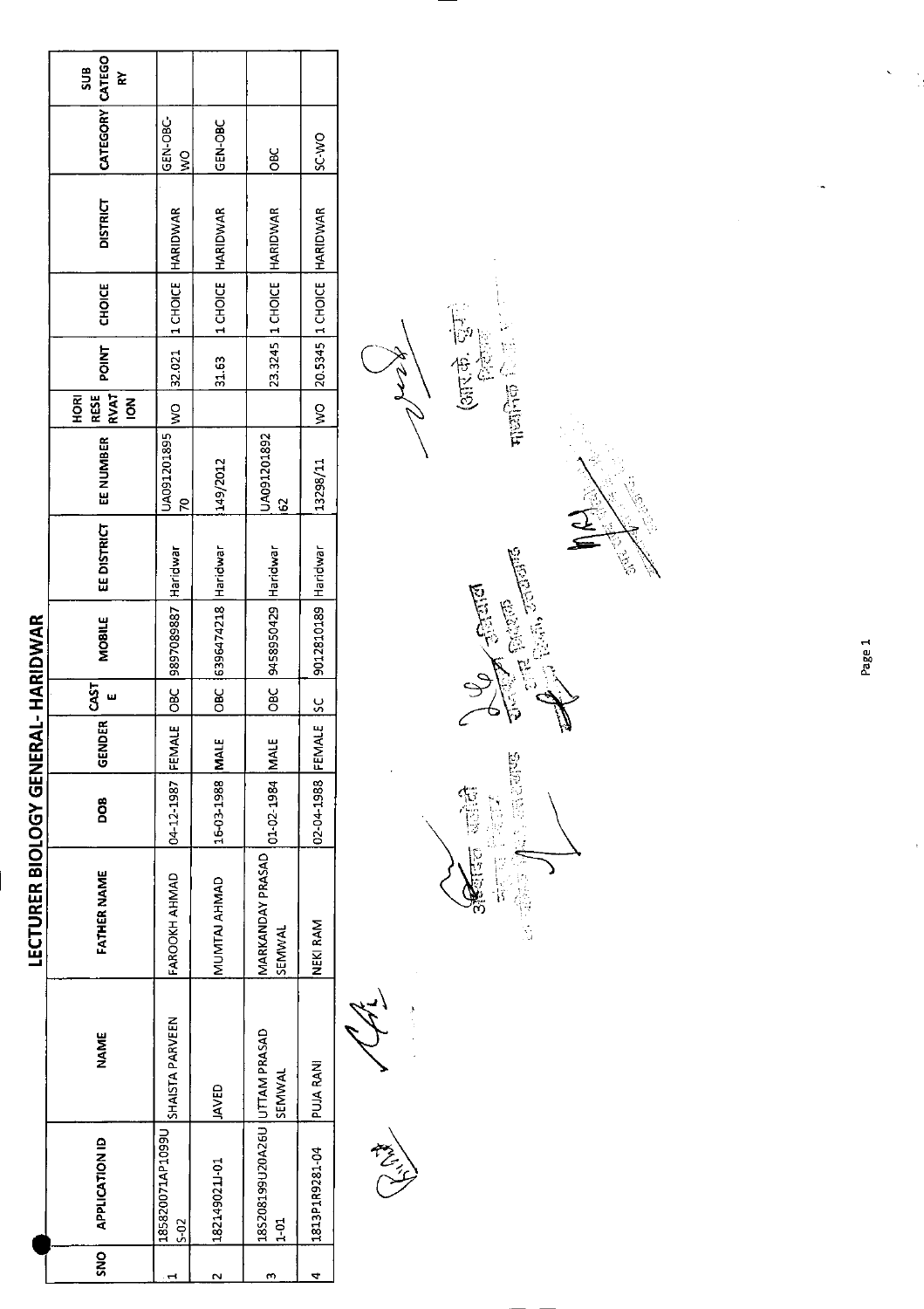|                       | CATEGO<br>ans<br>≿                              |                              |                     |                     |                              |                               |                                        |                          |                               |                           |                               |                         |                            |                                 | ಠ                 |                                     | $\begin{array}{c} \mathbb{C}^1_1 \\ \mathbb{C}^1_2 \\ \mathbb{C}^1_3 \\ \mathbb{C}^1_4 \end{array}$<br>ريخ<br>پرچ |
|-----------------------|-------------------------------------------------|------------------------------|---------------------|---------------------|------------------------------|-------------------------------|----------------------------------------|--------------------------|-------------------------------|---------------------------|-------------------------------|-------------------------|----------------------------|---------------------------------|-------------------|-------------------------------------|-------------------------------------------------------------------------------------------------------------------|
|                       | CATEGORY                                        | GEN-OBC-<br>$\frac{1}{2}$    | GEN-WO              | GEN-OBC-<br>ş       | 즈<br>5                       | GEN-WO                        | GEN-5C                                 | GEN-OBC<br>$\frac{1}{2}$ | $\tilde{5}$                   | GEN                       | <b>GEN-WO</b>                 | GEN-WO                  | ပ္တ                        | OBC-WO                          | Χ                 | OBC WO                              | $\tilde{R}$                                                                                                       |
|                       | <b>DISTRICT</b>                                 | NAINITAL                     | NAINITAL            | NAINITAL            | NAINITAL                     | NAINITAL                      | NAINITAL                               | NAINITAL                 | NAINITAL                      | NAINITAL                  | NAINITAL                      | NAINITAL                | NAINITAL                   | NAINITAL                        | <b>NAINITAL</b>   | NAINITAL                            |                                                                                                                   |
|                       | <b>CHOICE</b>                                   | 1 CHOICE                     | 2 CHOICE            | 2 CHOICE            | 2 CHOICE                     | 1 CHOICE                      | <b>CHOICE</b><br>$\blacktriangleright$ | 1 CHOICE                 | 1 CHOICE                      | 1 CHOICE                  | 1 CHOICE                      | 1 CHOICE                | 2 CHOICE                   | 1 CHOICE                        | 1 CHOICE          | 2 CHOICE                            | $\widetilde{E}_p$                                                                                                 |
|                       | <b>POINT</b>                                    | 33.0685                      | 33.0165             | 32.4915             | 32.486                       | 32.1965                       | 31.832                                 | 31.6915                  | 31.5645                       | 31.5475                   | 31.4775                       | 30.9945                 | 30.9225                    | 30.1845                         | 29.2945           | 22.3645                             | 包覆<br>E. E.                                                                                                       |
|                       | <b>RVAT</b><br><b>HORI</b><br>RESE<br>$\vec{6}$ | Ş                            | ş                   | $\frac{0}{5}$       | $\geq$                       | $\leq$                        |                                        | Ş                        |                               |                           | $\leq$                        | $\frac{8}{5}$           |                            |                                 | ಠ                 | $\leq$                              | <b>THE SERVICE</b>                                                                                                |
|                       | EE NUMBER                                       | UA122201838<br>22            | W/386/15            | 1313/11             | UA231201823<br>$\mathbf{r}$  | UA121201389<br>$\circ$        | UA124201816<br>$\overline{a}$          | w-379/15                 | UA121201102<br>876            | 1268/12                   | UA122201837<br>$\overline{4}$ | w/659/14                | UA231200919<br>5           | UA121201613                     | UA231200938<br>55 | UA124201612<br>$\mathfrak{L}$       |                                                                                                                   |
|                       | EE DISTRICT                                     | Nainital                     | S<br>Udham<br>Nagar | S<br>Udham<br>Nagar | S<br>Udham :<br>Nagar        | Nainital                      | Nainital                               | Nainital                 | Nainital                      | Nainital                  | Nainital                      | Nainital                | m<br>Udham<br><b>Nagar</b> | Nainital                        | Udham 5           | Nainital                            | Contract Combine Secretary<br><b>CASE</b><br>R. China                                                             |
| RAL-NAINITAL          | MOBILE                                          | 7060865750                   | 7579174225          | 9897726992          | 7251868499                   | 9410726884                    | 7017191428                             | 8958150343               | 9536554111                    | 8192824651                | 7088954659                    | 9456788962              | 9837929262                 | 7310696935                      | 9634853902        | 9870741157                          |                                                                                                                   |
|                       | <b>CAST</b><br>щ                                | ය<br>පි                      | មិ<br>ច             | OBC                 | <b>GEN</b>                   | GEN                           | ပ္တ                                    | <b>OBC</b>               | <b>GEN</b>                    | EN<br>영                   | GEN                           | <b>GEN</b>              | ပ္တ                        | OBC                             | ሄ                 | O8C                                 |                                                                                                                   |
|                       | GENDER                                          | FEMALE                       | FEMALE              | FEMALE              | FEMALE                       | <b>FEMALE</b>                 | <b>MALE</b>                            | FEMALE                   | <b>MALE</b>                   | MALE                      | FEMALE                        | FEMALE                  | <b>MALE</b>                | FEMALE                          | MALE              | FEMALE                              |                                                                                                                   |
|                       | <b>BOO</b>                                      | 05-07-1979                   | 10-06-1991          | 05-08-1980          | 07-03-1992                   | 15-05-1990                    | 09-11-1988                             | 03-06-1990               | 20-02-1990                    | 16-07-1988                | 04-05-1986                    | 20-01-1989              | 1207-1981                  | 01-03-1988                      | 08-08-1982        | 21-09-1993                          |                                                                                                                   |
| LECTURER BIOLOGY GENE | <b>FATHER NAME</b>                              | DINESH LAL VERMA             | OMKAR NATH SINGH    | SHAMSUDDIN          | YATENDRA PAL SINGH<br>RANA   | JITENDRA SINGH                | RAJKUMAR 500D                          | <b>YAMEEN</b>            | HAR SINGH                     | KAILASH CHANDRA<br>TIWARI | MADAN MOHAN<br>MATHPAL        | CHANDAN SINGH<br>GAUNIA | SITARAM SINGH              | ZAHOOR BEG                      | ANGAN LAL ARYA    | <b>JAMEEL AHMAD</b>                 | अंब्यूदत<br>$\phi \in \mathbb{R}^n$                                                                               |
|                       | NAME                                            | TARUNA VERMA                 | SUPRIYA SINGH       | YASMEEN             | NOOPUR SINGH RANA            | REKHA KANWAL                  | RAIDEEP SOOD                           | <b>MOAZZAMA</b>          | SHER SINGH                    | SANDEEP TIWARI            | MEENAKSHI MATHPAL             | <b>SUNITA GAUNIA</b>    | MANOJ KUMAR                | SHABANA BANO                    | SURENDRA SINGH    | SWALEHA                             |                                                                                                                   |
|                       | <b>APPLICATION ID</b>                           | 182AU18T2803712V<br>$2 - 01$ | 1883516SSW-01       | 18131Y113-03        | 181819N32RAU2320<br>$2 - 05$ | 18U3821019A2K01R-<br><b>S</b> | 186181U240S140R2<br>$A-01$             | 1819M7w53-01             | 1850U11101A25678<br>$22 - 01$ | 1881215T62-02             | 1843211A7MM2U02<br>$28 - 01$  | 18455691Gw-01           | 1807M9UA201213K<br>99-01   | 1805121312USA516<br><b>B-01</b> | 189012330U68A253  | 18USA02412113262-<br>$\overline{c}$ | 意美                                                                                                                |
|                       | SNO                                             | $\vec{ }$                    | $\sim$              | S                   | 4                            | w                             | S                                      | $\overline{ }$           | $\infty$                      | Q)                        | $\Xi$                         | $\Xi$                   | 12                         | $\mathbf{u}$                    | $\mathbf{z}$      | $\Xi$                               |                                                                                                                   |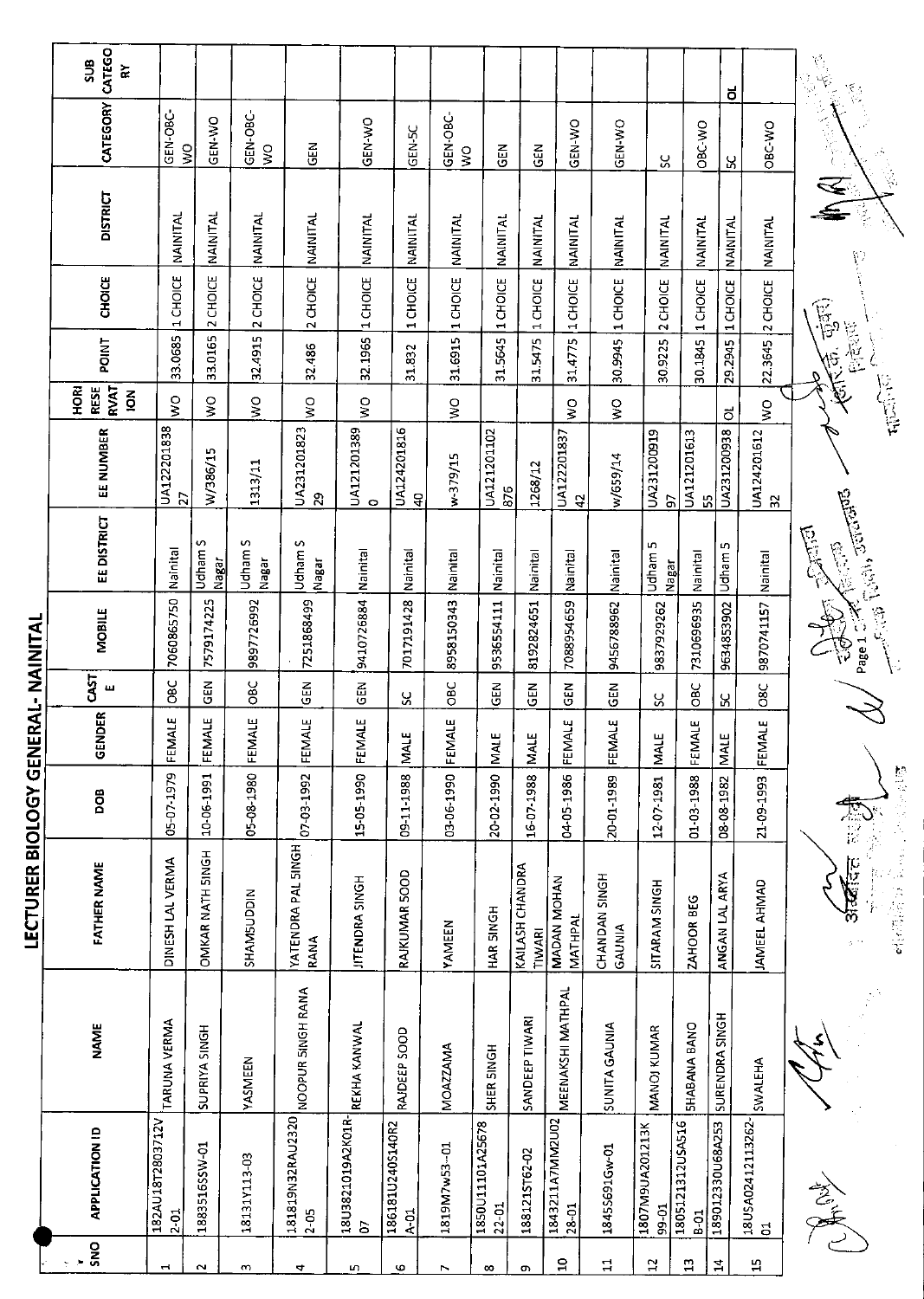|                                    | SUB<br>.<br>م                     |                                              |                                                                                                                                                                           |
|------------------------------------|-----------------------------------|----------------------------------------------|---------------------------------------------------------------------------------------------------------------------------------------------------------------------------|
|                                    | CATEGORY CATEGO                   | SC-WO                                        | <b>DM-1S</b>                                                                                                                                                              |
|                                    | <b>DISTRICT</b>                   |                                              |                                                                                                                                                                           |
|                                    | CHOICE                            | WO 21.376 2 CHOICE NAINITAL                  | 20.9975  I CHOICE   NAINITAL                                                                                                                                              |
|                                    | POINT                             |                                              |                                                                                                                                                                           |
|                                    | RESE<br>RVAT<br>HORI<br>$\vec{6}$ |                                              |                                                                                                                                                                           |
|                                    | EE NUMBER                         | UA232201750<br>ջ<br>2                        | $\begin{bmatrix} 9675962358\\ 9675962358\\ \end{bmatrix} \begin{bmatrix} \text{Pithoragath} \\ \text{Hil} \end{bmatrix} \begin{bmatrix} 14141201560\\ 72\\ \end{bmatrix}$ |
|                                    | EE DISTRICT                       |                                              |                                                                                                                                                                           |
|                                    | <b>MOBILE</b>                     | 7500946807   Udham S<br> 17500946807   Nagar |                                                                                                                                                                           |
|                                    | 55                                | <u>ს.</u>                                    | $\frac{5}{2}$                                                                                                                                                             |
|                                    | GENDER                            |                                              |                                                                                                                                                                           |
|                                    | ဦ                                 | 03-06-1991 FEMALE                            | 30-05-1991 FEMALE                                                                                                                                                         |
| LECTURER BIOLOGY GENERAL- NAINITAL | <b>FATHER NAME</b>                | <b>LAL CHANDRA</b><br>CHOUDHARY              | BHAGAT SINGH<br>NIKHURPA                                                                                                                                                  |
|                                    | NAME                              |                                              | KOMAL NIKHURPA                                                                                                                                                            |
|                                    | <b>APPLICATION ID</b>             | 18021U3A279P5022- PREETI<br>ដ                | 1802AK0167U2145N<br>$1 - 03$                                                                                                                                              |
|                                    | $rac{1}{5}$                       | 16                                           |                                                                                                                                                                           |

Gund Till **Hindick** form en J. Contractor **Chairs Control Control** 经过度体 赞同 د ORNI CAL

Page 2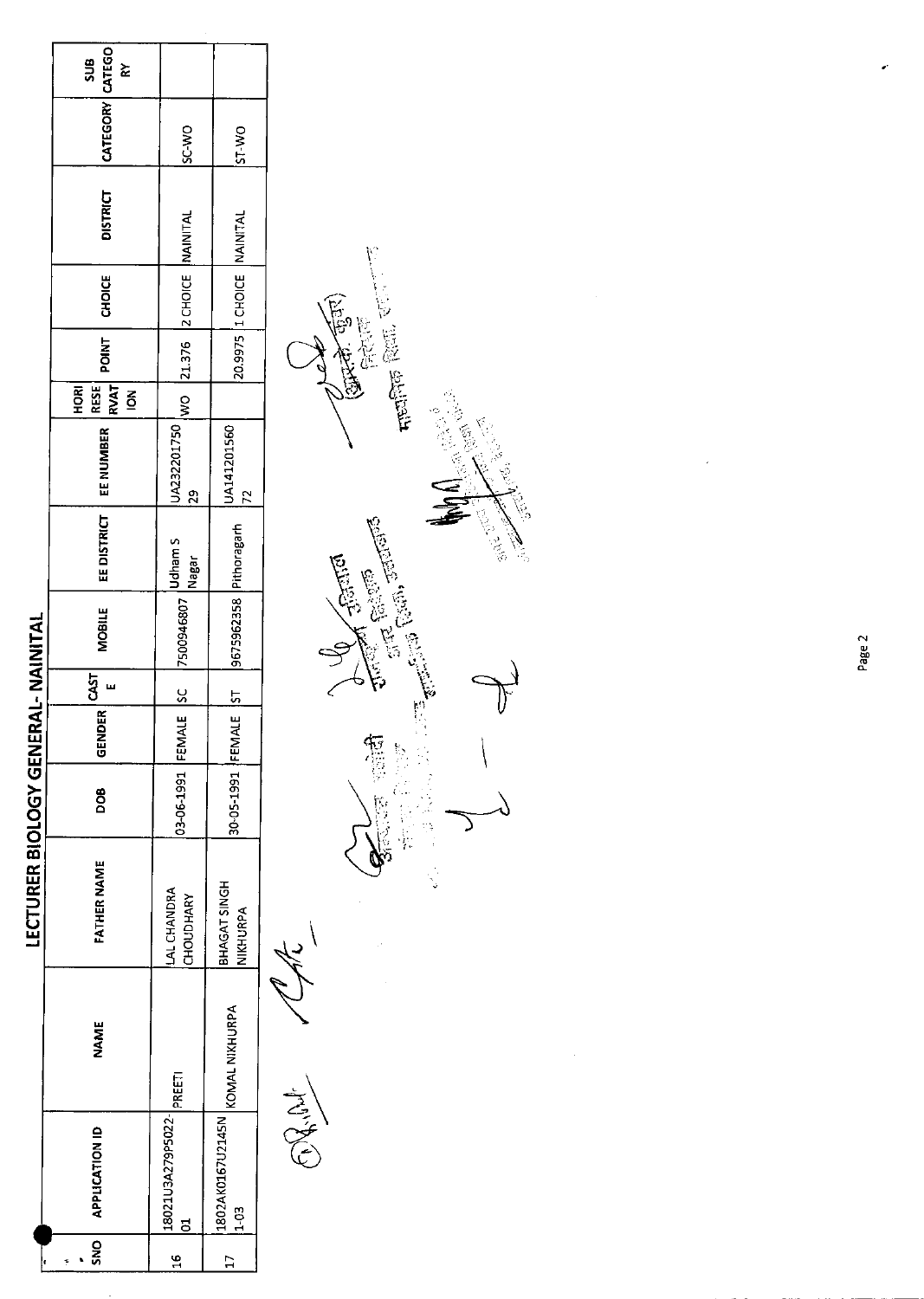| ARABSON CALLONS<br>CATEGORY<br>GEN-OBC-<br>GEN-OBC-<br>GEN-WO<br>GEN-WO<br>GEN-WO<br>GEN-WO<br>GEN-WO<br>GEN-WO<br>GEN-WO<br>GEN-WO<br>GEN-WO<br><b>CONTROLLER</b><br>준<br>이<br>$\mathsf{S}^{\mathsf{O}}$<br>δŃ<br>MyR<br><b>DISTRICT</b><br>PAURI<br>PAURI<br>PAURI<br>PAURI<br>PAURI<br>PAURI<br>PAURI<br>PAURI<br>PAURI<br>PAURI<br>PAURI<br>PAURI<br>1 CHOICE<br>1 CHOICE<br>1 CHOICE<br>1 CHOICE<br><b>CHOICE</b><br>1 CHOICE<br>1 CHOICE<br>1 CHOICE<br>1 CHOICE<br>1 CHOICE<br>1 CHOICE<br>1 CHOICE<br>1 CHOICE<br>$\mathbb{E}$<br><b>BRACE</b><br>信用<br>32.1145<br>31.7025<br>32.0005<br>33.6505<br>31.7635<br>32.4225<br>32.5505<br>32.0415<br>31.9245<br>31.7895<br><b>POINT</b><br>32.734<br>32.607<br>高度<br><b>RVAT</b><br><b>ROH</b><br><b>RESE</b><br>$\overline{6}$<br>$\frac{1}{2}$<br>ş<br>Š<br>$\frac{1}{2}$<br>$\frac{1}{2}$<br>$\frac{1}{2}$<br>S<br>5/2018000111 WO<br>š<br>š<br>MSW-84/2013<br>UA151201833<br>UA151201539<br>UA152200902<br>UA152201002<br>UA152201485<br>UA153201515<br>UA151201511<br>UA151201407<br>MPW3314/11<br>EE NUMBER<br>UK10EMP054<br>ancelons Roch, sected<br>w83007<br>$\mathcal{A}^{\text{S}}$ and<br>074<br>114<br><b>G51</b><br>$\mathcal{F} \in \mathcal{B}^{\text{even}}_{\text{even}}$<br>$\mathbf{a}$<br>59<br>35<br>$\mathbf{z}$<br>$\overline{31}$<br>$\infty$<br>EE DISTRICT<br>Dehradun<br>NEW 1<br>Pauri<br>Pauri<br>Pauri<br>Pauri<br>Pauri<br>Pauri<br>Pauri<br>Pauri<br>Pauri<br>Pauri<br>Pauri<br>7500106676<br>8979298928<br>8859414299<br>9897507310<br>7248283065<br>9627083190<br>7895175400<br>9917569759<br>9759895483<br>8057387682<br>9411744137<br>7895182531<br><b>MOBILE</b><br>ERAL-PAURI<br>Page 1<br>CAST<br><b>OBC</b><br>$rac{2}{5}$<br>$rac{2}{3}$<br>GEN<br>GL<br>OBC<br>$\frac{2}{5}$<br><b>GEN</b><br><b>GEN</b><br>$\tilde{5}$<br>មិ<br>ម<br>GEN<br>ш<br>GENDER<br>92<br>FEMALE<br>FEMALE<br>FEMALE<br>FEMALE<br>پ<br>Ч<br>FEMALE<br>FEMALE<br>FEMALE<br>FEMALE<br>Ч<br>MALE<br>FEMA<br>FEMA<br>FEMA<br>$\frac{1}{3}$<br>聖人 的复数医神经管<br>LECTURER BIOLOGY GEN<br>1667-20-20<br>27-07-1986<br>05-03-1991<br>15-08-1992<br>07-12-1982<br>02-08-1988<br>01-01-1988<br>13-12-1983<br>23-10-1989<br>11-07-1989<br>25-04-1977<br>01-08-1990<br><b>BOG</b><br>MR. RAJENDRA SINGH<br>YOGESHWAR PRASAD<br>PADMENDRA SINGH<br><b>FATHER NAME</b><br>BRIJENDRA SINGH<br>GIRISH CHANDRA<br><b>VIRENDAR SINGH</b><br>BIRENDRA SINGH<br><b>JASWANT SINGH</b><br>DHRUWA NAND<br>ANAND SINGH<br>HONIS NAVIS<br>SHIV PRASAD<br>BARTHWAL<br>NAUTIYAL<br>NAWANI<br>RAWAT<br>RANA<br>NEGI<br>POONAM NAWANI<br>DINESH CHANDRA<br>SAVITA NAUTIYAL<br><b>DIPTI BARTHWAL</b><br>POONAM BISHT<br><b>NAME</b><br><b>GARIMA RANA</b><br>REKHA ASWAL<br>Charles by<br>RANJNA NEGI<br>PUJA RAWAT<br>18MWA43S10-82-01 ARCHNA<br>MANTA<br><b>PDOJA</b><br>181U029475P2N200<br>18C2A4101UD22101<br>18U4RA5N38021511<br>18531G3120AS1U55<br>18U19530A2R1511A<br>18P025819UR5A133<br>18314P31WPM1-01<br>181255AP18011151<br>1841207UM147A10<br>180P50U4M201B15<br><b>APPLICATION ID</b><br>0180K118E0D-01<br>1873N008Sw-02<br>00-01<br>A0-01<br>$50 - 01$<br>R-05<br>$6-01$<br>$1-01$<br>$2-01$<br>$5-01$<br>SNO<br>$\mathbf{1}$<br>$\mathbf{5}$<br>6<br>c<br>$^\infty$ |                    |   |        |   |   |   |   |  |       |  |  |
|----------------------------------------------------------------------------------------------------------------------------------------------------------------------------------------------------------------------------------------------------------------------------------------------------------------------------------------------------------------------------------------------------------------------------------------------------------------------------------------------------------------------------------------------------------------------------------------------------------------------------------------------------------------------------------------------------------------------------------------------------------------------------------------------------------------------------------------------------------------------------------------------------------------------------------------------------------------------------------------------------------------------------------------------------------------------------------------------------------------------------------------------------------------------------------------------------------------------------------------------------------------------------------------------------------------------------------------------------------------------------------------------------------------------------------------------------------------------------------------------------------------------------------------------------------------------------------------------------------------------------------------------------------------------------------------------------------------------------------------------------------------------------------------------------------------------------------------------------------------------------------------------------------------------------------------------------------------------------------------------------------------------------------------------------------------------------------------------------------------------------------------------------------------------------------------------------------------------------------------------------------------------------------------------------------------------------------------------------------------------------------------------------------------------------------------------------------------------------------------------------------------------------------------------------------------------------------------------------------------------------------------------------------------------------------------------------------------------------------------------------------------------------------------------------------------------------------------------------------------------------------------------------------------------------------------------------------------------------------------------------------------------------------------------------------------------------------------------------------------------------------------------------------------------------------------------------------------------------|--------------------|---|--------|---|---|---|---|--|-------|--|--|
|                                                                                                                                                                                                                                                                                                                                                                                                                                                                                                                                                                                                                                                                                                                                                                                                                                                                                                                                                                                                                                                                                                                                                                                                                                                                                                                                                                                                                                                                                                                                                                                                                                                                                                                                                                                                                                                                                                                                                                                                                                                                                                                                                                                                                                                                                                                                                                                                                                                                                                                                                                                                                                                                                                                                                                                                                                                                                                                                                                                                                                                                                                                                                                                                                            | CATEGO<br>SUB<br>ř |   |        |   |   |   |   |  |       |  |  |
|                                                                                                                                                                                                                                                                                                                                                                                                                                                                                                                                                                                                                                                                                                                                                                                                                                                                                                                                                                                                                                                                                                                                                                                                                                                                                                                                                                                                                                                                                                                                                                                                                                                                                                                                                                                                                                                                                                                                                                                                                                                                                                                                                                                                                                                                                                                                                                                                                                                                                                                                                                                                                                                                                                                                                                                                                                                                                                                                                                                                                                                                                                                                                                                                                            |                    |   |        |   |   |   |   |  |       |  |  |
|                                                                                                                                                                                                                                                                                                                                                                                                                                                                                                                                                                                                                                                                                                                                                                                                                                                                                                                                                                                                                                                                                                                                                                                                                                                                                                                                                                                                                                                                                                                                                                                                                                                                                                                                                                                                                                                                                                                                                                                                                                                                                                                                                                                                                                                                                                                                                                                                                                                                                                                                                                                                                                                                                                                                                                                                                                                                                                                                                                                                                                                                                                                                                                                                                            |                    |   |        |   |   |   |   |  |       |  |  |
|                                                                                                                                                                                                                                                                                                                                                                                                                                                                                                                                                                                                                                                                                                                                                                                                                                                                                                                                                                                                                                                                                                                                                                                                                                                                                                                                                                                                                                                                                                                                                                                                                                                                                                                                                                                                                                                                                                                                                                                                                                                                                                                                                                                                                                                                                                                                                                                                                                                                                                                                                                                                                                                                                                                                                                                                                                                                                                                                                                                                                                                                                                                                                                                                                            |                    |   |        |   |   |   |   |  |       |  |  |
|                                                                                                                                                                                                                                                                                                                                                                                                                                                                                                                                                                                                                                                                                                                                                                                                                                                                                                                                                                                                                                                                                                                                                                                                                                                                                                                                                                                                                                                                                                                                                                                                                                                                                                                                                                                                                                                                                                                                                                                                                                                                                                                                                                                                                                                                                                                                                                                                                                                                                                                                                                                                                                                                                                                                                                                                                                                                                                                                                                                                                                                                                                                                                                                                                            |                    |   |        |   |   |   |   |  |       |  |  |
|                                                                                                                                                                                                                                                                                                                                                                                                                                                                                                                                                                                                                                                                                                                                                                                                                                                                                                                                                                                                                                                                                                                                                                                                                                                                                                                                                                                                                                                                                                                                                                                                                                                                                                                                                                                                                                                                                                                                                                                                                                                                                                                                                                                                                                                                                                                                                                                                                                                                                                                                                                                                                                                                                                                                                                                                                                                                                                                                                                                                                                                                                                                                                                                                                            |                    |   |        |   |   |   |   |  |       |  |  |
|                                                                                                                                                                                                                                                                                                                                                                                                                                                                                                                                                                                                                                                                                                                                                                                                                                                                                                                                                                                                                                                                                                                                                                                                                                                                                                                                                                                                                                                                                                                                                                                                                                                                                                                                                                                                                                                                                                                                                                                                                                                                                                                                                                                                                                                                                                                                                                                                                                                                                                                                                                                                                                                                                                                                                                                                                                                                                                                                                                                                                                                                                                                                                                                                                            |                    |   |        |   |   |   |   |  |       |  |  |
|                                                                                                                                                                                                                                                                                                                                                                                                                                                                                                                                                                                                                                                                                                                                                                                                                                                                                                                                                                                                                                                                                                                                                                                                                                                                                                                                                                                                                                                                                                                                                                                                                                                                                                                                                                                                                                                                                                                                                                                                                                                                                                                                                                                                                                                                                                                                                                                                                                                                                                                                                                                                                                                                                                                                                                                                                                                                                                                                                                                                                                                                                                                                                                                                                            |                    |   |        |   |   |   |   |  |       |  |  |
|                                                                                                                                                                                                                                                                                                                                                                                                                                                                                                                                                                                                                                                                                                                                                                                                                                                                                                                                                                                                                                                                                                                                                                                                                                                                                                                                                                                                                                                                                                                                                                                                                                                                                                                                                                                                                                                                                                                                                                                                                                                                                                                                                                                                                                                                                                                                                                                                                                                                                                                                                                                                                                                                                                                                                                                                                                                                                                                                                                                                                                                                                                                                                                                                                            |                    |   |        |   |   |   |   |  |       |  |  |
|                                                                                                                                                                                                                                                                                                                                                                                                                                                                                                                                                                                                                                                                                                                                                                                                                                                                                                                                                                                                                                                                                                                                                                                                                                                                                                                                                                                                                                                                                                                                                                                                                                                                                                                                                                                                                                                                                                                                                                                                                                                                                                                                                                                                                                                                                                                                                                                                                                                                                                                                                                                                                                                                                                                                                                                                                                                                                                                                                                                                                                                                                                                                                                                                                            |                    |   |        |   |   |   |   |  |       |  |  |
|                                                                                                                                                                                                                                                                                                                                                                                                                                                                                                                                                                                                                                                                                                                                                                                                                                                                                                                                                                                                                                                                                                                                                                                                                                                                                                                                                                                                                                                                                                                                                                                                                                                                                                                                                                                                                                                                                                                                                                                                                                                                                                                                                                                                                                                                                                                                                                                                                                                                                                                                                                                                                                                                                                                                                                                                                                                                                                                                                                                                                                                                                                                                                                                                                            |                    |   |        |   |   |   |   |  |       |  |  |
|                                                                                                                                                                                                                                                                                                                                                                                                                                                                                                                                                                                                                                                                                                                                                                                                                                                                                                                                                                                                                                                                                                                                                                                                                                                                                                                                                                                                                                                                                                                                                                                                                                                                                                                                                                                                                                                                                                                                                                                                                                                                                                                                                                                                                                                                                                                                                                                                                                                                                                                                                                                                                                                                                                                                                                                                                                                                                                                                                                                                                                                                                                                                                                                                                            |                    |   |        |   |   |   |   |  |       |  |  |
|                                                                                                                                                                                                                                                                                                                                                                                                                                                                                                                                                                                                                                                                                                                                                                                                                                                                                                                                                                                                                                                                                                                                                                                                                                                                                                                                                                                                                                                                                                                                                                                                                                                                                                                                                                                                                                                                                                                                                                                                                                                                                                                                                                                                                                                                                                                                                                                                                                                                                                                                                                                                                                                                                                                                                                                                                                                                                                                                                                                                                                                                                                                                                                                                                            |                    |   |        |   |   |   |   |  |       |  |  |
|                                                                                                                                                                                                                                                                                                                                                                                                                                                                                                                                                                                                                                                                                                                                                                                                                                                                                                                                                                                                                                                                                                                                                                                                                                                                                                                                                                                                                                                                                                                                                                                                                                                                                                                                                                                                                                                                                                                                                                                                                                                                                                                                                                                                                                                                                                                                                                                                                                                                                                                                                                                                                                                                                                                                                                                                                                                                                                                                                                                                                                                                                                                                                                                                                            |                    |   |        |   |   |   |   |  |       |  |  |
|                                                                                                                                                                                                                                                                                                                                                                                                                                                                                                                                                                                                                                                                                                                                                                                                                                                                                                                                                                                                                                                                                                                                                                                                                                                                                                                                                                                                                                                                                                                                                                                                                                                                                                                                                                                                                                                                                                                                                                                                                                                                                                                                                                                                                                                                                                                                                                                                                                                                                                                                                                                                                                                                                                                                                                                                                                                                                                                                                                                                                                                                                                                                                                                                                            |                    |   |        |   |   |   |   |  |       |  |  |
|                                                                                                                                                                                                                                                                                                                                                                                                                                                                                                                                                                                                                                                                                                                                                                                                                                                                                                                                                                                                                                                                                                                                                                                                                                                                                                                                                                                                                                                                                                                                                                                                                                                                                                                                                                                                                                                                                                                                                                                                                                                                                                                                                                                                                                                                                                                                                                                                                                                                                                                                                                                                                                                                                                                                                                                                                                                                                                                                                                                                                                                                                                                                                                                                                            |                    |   |        |   |   |   |   |  |       |  |  |
|                                                                                                                                                                                                                                                                                                                                                                                                                                                                                                                                                                                                                                                                                                                                                                                                                                                                                                                                                                                                                                                                                                                                                                                                                                                                                                                                                                                                                                                                                                                                                                                                                                                                                                                                                                                                                                                                                                                                                                                                                                                                                                                                                                                                                                                                                                                                                                                                                                                                                                                                                                                                                                                                                                                                                                                                                                                                                                                                                                                                                                                                                                                                                                                                                            |                    | 4 | $\sim$ | w | 4 | m | r |  | $\Xi$ |  |  |

 $\frac{1}{2}$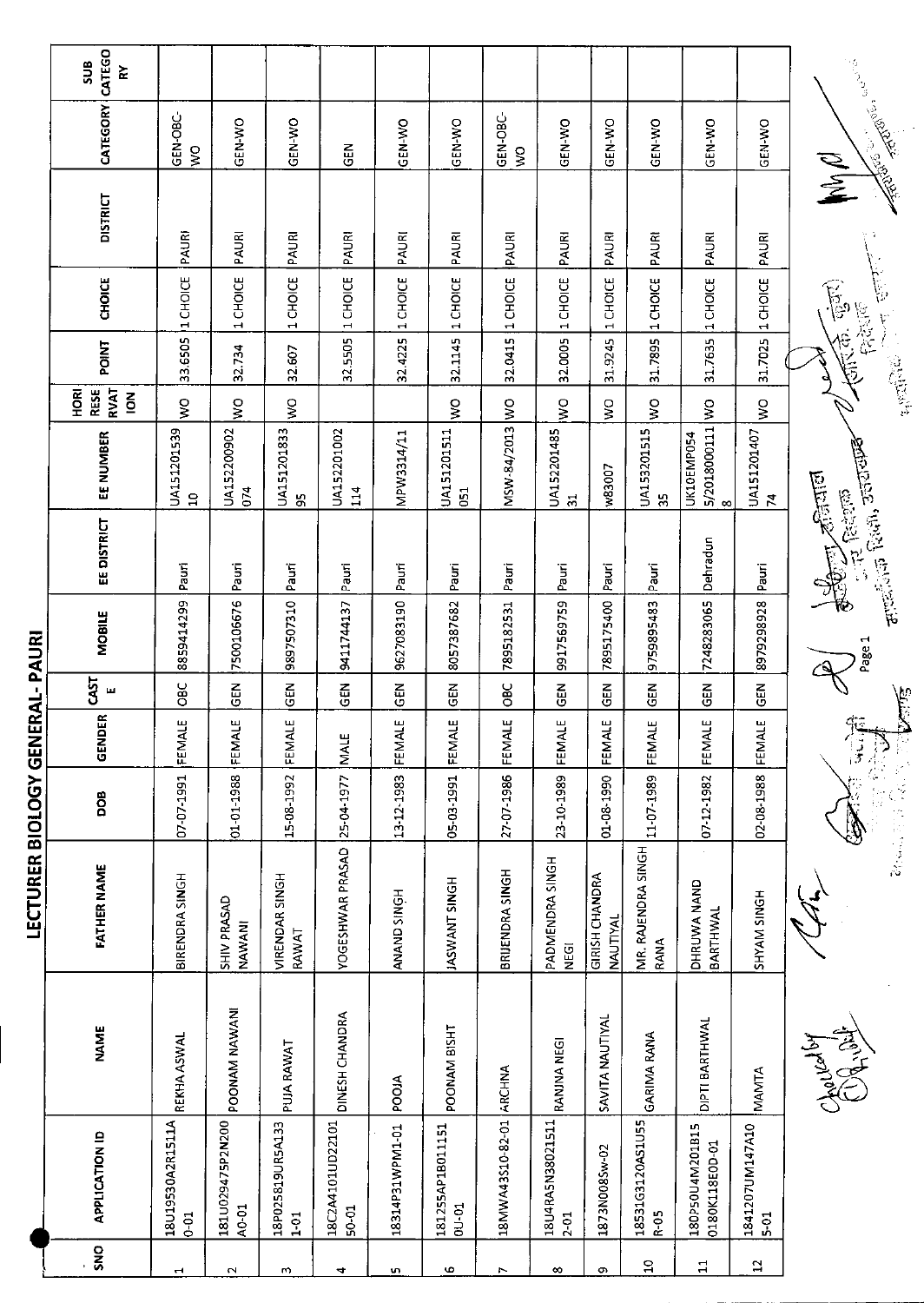| ٢č                               |                                                                   |                                 |                                  |                                              |                                 |                   |                   |                                               |                                                        |                                   |                                  |                                                               |                                                        | <b>CONTROLLED STATE</b><br><b>CONTROLLER</b><br>1911          |
|----------------------------------|-------------------------------------------------------------------|---------------------------------|----------------------------------|----------------------------------------------|---------------------------------|-------------------|-------------------|-----------------------------------------------|--------------------------------------------------------|-----------------------------------|----------------------------------|---------------------------------------------------------------|--------------------------------------------------------|---------------------------------------------------------------|
|                                  | GEN-WO                                                            | GEN-WO                          | GEN-WO                           | <b>GEN</b>                                   | GEN-5C                          | GEN-OBC           | <b>CEN</b>        | <b>GEN-SC</b>                                 | GEN-SC                                                 | GEN                               | GEN-5C                           | GEN-WO                                                        | GEN                                                    |                                                               |
| <b>DISTRICT</b>                  |                                                                   |                                 |                                  |                                              |                                 |                   |                   |                                               |                                                        |                                   |                                  |                                                               |                                                        | $\mathbb{G}_2$                                                |
| <b>CHOICE</b>                    |                                                                   |                                 | CHOICE                           |                                              |                                 |                   |                   |                                               | CHOICE                                                 | <b>CHOICE</b>                     | CHOICE                           | CHOICE                                                        | CHOICE                                                 | ্যুন্স)<br>$\frac{1}{2}$<br>检查年                               |
| <b>POINT</b>                     | 31.5335                                                           | 31.4605                         | 31.451                           | 31.2715                                      | 31.0455                         | 30.6705           | 29.6505           | 29.488                                        |                                                        | 28.8455                           | 28.0895                          |                                                               | 25.9965                                                | 一個 医海军<br><b>RECENT</b>                                       |
| HORI<br><b>RESE</b><br>$\vec{6}$ | Š                                                                 | Š                               | Š                                |                                              |                                 |                   |                   |                                               |                                                        |                                   |                                  | Š                                                             |                                                        | s                                                             |
| EE NUMBER                        | UA152201869<br>16                                                 | UA151201511<br>247              | W-399/2012                       | UA152201411<br>976                           | 3012/2006                       | 625/12            | UA0122017T1       | UA152201873<br>$\frac{8}{4}$                  | UA152201233<br>$\overline{12}$                         | 3624/10                           | UA151201828<br>က္က               | UA152201797<br>$\mathbf{2}$                                   | UA051201615<br>428                                     |                                                               |
| EE DISTRICT                      | Pauri                                                             | Pauri                           | Pauri                            | Pauri                                        | $\pmb{\varsigma}$<br>Pauri      | Pauri             | Almora            | Pauri                                         | Pauri                                                  | Almora                            | Pauri                            | Pauri                                                         | Dehradun                                               | alang Rain, asalang<br><b>CONSCRIPTION</b>                    |
| MOBILE                           | 7618404112                                                        | 8194080500                      | 7830083021                       | 7895911596                                   | 7454971452                      | 8475810720        | 9627397929        | 8006710511                                    | 9758925812                                             | 9837877307                        | 9675250173                       | 7088081185                                                    | 9997420694                                             | $\sim$<br>age                                                 |
| ш                                | GEN                                                               | <b>GEN</b>                      | <b>GEN</b>                       | $rac{1}{2}$                                  | Χ                               | OBC               | $\Xi$             | X                                             | χ                                                      | មិ<br>ច                           | ပ္တ                              | 준<br>문                                                        | <b>GEN</b>                                             |                                                               |
|                                  | 4E<br>EEM                                                         | FEMALE                          | <b>ALE</b><br>EEM                | ш<br>Ä                                       | ш<br>MALI                       | <b>MALE</b>       | <b>MALE</b>       | <b>MALE</b>                                   | <b>NALE</b>                                            | ш<br>MALI                         | ш<br>NAL                         | FEMALE                                                        | u.                                                     | ig<br>R<br>的复数                                                |
| <b>BOD</b>                       |                                                                   |                                 |                                  |                                              | 15-08-1987                      | 24-03-1979        | 28 01 1991        | 01-12-1988                                    | 01-07-1989                                             | 14-07-1987                        | 02-05-1980                       |                                                               |                                                        | $\frac{1}{2}$                                                 |
| <b>FATHER NAME</b>               | CHANDER SINGH<br>RAWAT                                            | SATYA NARAYAN<br><b>DHYANI</b>  | SRI, SOBAN SINGH<br><b>BISHT</b> | SATENDRA SINGH<br>BISHT                      | RAM SWAROOP                     | GAMAL SINGH       | BASANT BALLABH    | RATI RAM                                      | JEEVANAND                                              | <b>HONIS INT</b>                  | GOVIND DAS                       | RAJE SINGH RAWAT                                              | <b>MEWA RAM</b>                                        | 医子宫<br>They                                                   |
| <b>NAME</b>                      | <b>VIJAYA RAWAT</b>                                               | RASHMI DHYANI                   | REKHA BISHT                      | SANTOSH SINGH BISHT                          | PANKAJ KUMAR                    | <b>ANIL KUMAR</b> | <b>SHARMA</b>     | <b>MOHAN</b>                                  | <b>AJAY KUMAR</b>                                      | ANAND SINGH NEGI                  | PRAVIN KUMAR                     | ASHA RAWAT                                                    | SATENDRA KUMAR                                         | ACTES                                                         |
| <b>APPLICATION ID</b>            | 181R612V5196A82U<br>$6-01$                                        | 1821R51UA0151217<br>D4-01       | 18391R9W0-B22-01                 | 18525241101A7U16<br>98-01                    | 18P20120360-01                  | 18A5K2162-02      | 18D1UTA10105S251  | 182M378A18U1052                               | 182A5120A122133K<br>$5 - 5$                            | 18A4213N06-01                     |                                  | 1812R2U69AA75074                                              |                                                        |                                                               |
| SNO                              | $\mathbb{Z}$                                                      | $\mathbf{H}$                    | $\frac{15}{2}$                   | $16$                                         | $\overline{17}$                 | $18$              | $\mathfrak{p}$    | $\overline{20}$                               | $\overline{21}$                                        | 22                                | 23                               | $\overline{24}$                                               | 25                                                     |                                                               |
|                                  | CATEGO<br>SUB<br><b>CATEGORY</b><br><b>RVAT</b><br>CAST<br>GENDER | PAURI<br>1 CHOICE<br>18-04-1980 | PAURI<br>1 CHOICE<br>14-06-1990  | PAURI<br>$\mathbf{\mathbf{H}}$<br>15-07-1989 | PAURI<br>1 CHOICE<br>27 10 1988 | PAURI<br>1 CHOICE | PAURI<br>1 CHOICE | PAURI<br>3 CHOICE<br>DINESH CHANDRA<br>732-01 | PAURI<br>1 CHOICE<br>1535<br><b>SHARMA</b><br>$4 - 01$ | PAURI<br>$\blacksquare$<br>29.239 | PAURI<br>$\overline{\mathbf{N}}$ | PAURI<br>$\overline{\phantom{0}}$<br>182193U25181APK0<br>8-05 | PAURI<br>$\blacksquare$<br>26.5865<br>16-03-1990<br>32 | PAURI<br>m<br>05-08-1991 MAL<br>180151214K086SUA<br>$52 - 01$ |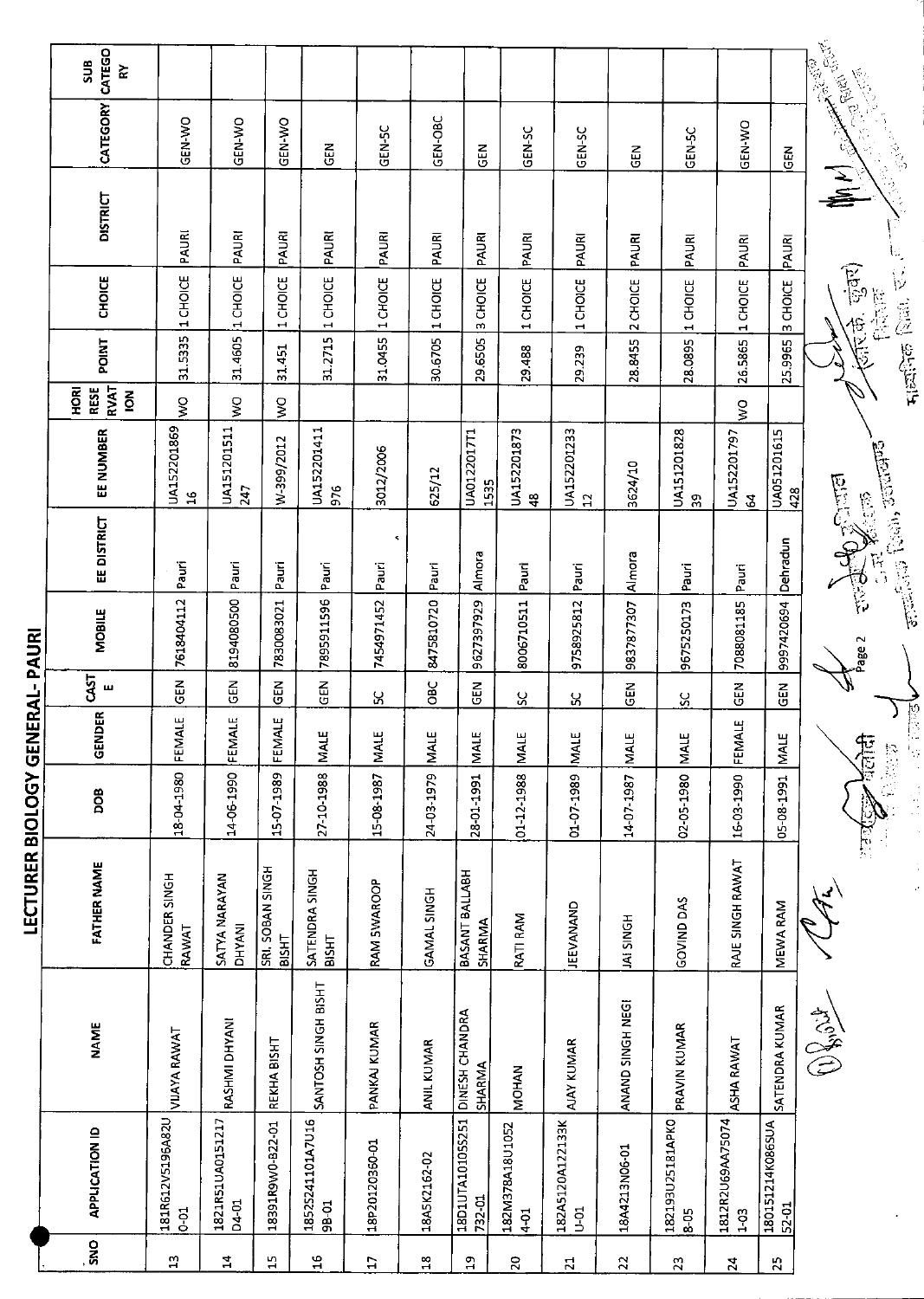| CATEGO<br><b>SUB</b><br>ξÝ                           |                |                            |                                                |                              |                              |                              |                      |                                   | <b>DFF</b>                              |                              |                            |                                   |                            | <b>REATAIN</b>           |
|------------------------------------------------------|----------------|----------------------------|------------------------------------------------|------------------------------|------------------------------|------------------------------|----------------------|-----------------------------------|-----------------------------------------|------------------------------|----------------------------|-----------------------------------|----------------------------|--------------------------|
| <b>CATEGORY</b>                                      | 군<br>5         | OBC-WO                     | OBC-WO                                         | OBC-WO                       | OBC-WO                       | OBC-WO                       | χ                    |                                   | GEN-WO<br>SC-WO                         | SC-WO                        | SC-WO                      | 5                                 | ပ္တ                        | $\sum_{i=1}^{n}$         |
| <b>DISTRICT</b>                                      | PAURI          | PAURI                      | PAURI                                          | PAURI                        | PAURI                        | PAURI                        | PAURI                |                                   | PAURI<br>PAURI                          | PAURI                        | PAURI                      | PAURI                             | PAURI                      |                          |
| CHOICE                                               | 2 CHOICE       | 3 CHOICE                   | 1 CHOICE                                       | <b>5 CHOICE</b>              | <b>5 CHOICE</b>              | 4 CHOICE                     | 1 CHOICE             | 3 CHOICE                          | 1 CHOICE                                | 2 CHOICE                     | 2 CHOICE                   | CHOICE                            | 1 CHOICE                   |                          |
| POINT                                                | 25.822         | 22.923                     | 21.6835                                        | 21.4545                      | 21.3625                      | 21.3485                      | 21.3115              | 20.5S1                            | 20.524                                  | 20.458                       | 20.127                     | m<br>19.9555                      | 19.8425                    |                          |
| <b>RVAT</b><br>HORI<br><b>RESE</b><br>$\overline{6}$ |                | $\frac{8}{2}$              | $\frac{1}{2}$                                  | Š                            | Š                            | $\frac{1}{2}$                |                      | DFF,                              | Ş                                       | Š                            | $\frac{8}{5}$              |                                   |                            |                          |
| EE NUMBER                                            | 7919/2018      | UA093201811<br>ငွ          | UA151201420<br>န္တ                             | UA241201661<br>55            | UA241201072<br>$\frac{2}{3}$ | UA211201847<br>$\mathbf{r}$  | UA151201261          | UA031201777                       | UA152201875<br>22                       | UA2412013W<br>612            | UA2412012W<br>136          | UA241201430<br>H                  | UA152201798<br>55          |                          |
| EE DISTRICT                                          | Tehri          | Haridwar                   | Pauri                                          | Uttarkashi                   | Uttarkashi                   | Tehri                        | Pauri                | Charnoll                          | Pauri                                   | Uttarkashi                   | Uttarkashi                 | Uttarkashi                        | Pauri                      | $\overline{\mathcal{L}}$ |
| <b>MOBILE</b>                                        | 8979163611     | 9149212951                 | 8447187063                                     | 8474952093                   | 8923643262                   | 8979087902                   | 8273444904           | 7060242488                        | 8449813296                              | 8979063043                   | 7895955095                 | 9634511842                        | 6396180629                 |                          |
| CAST<br>w                                            | <b>GEN</b>     | <b>OBC</b>                 | $rac{C}{C}$                                    | ں<br>86                      | OBC                          | OBC                          | ς,                   | <b>GEN</b>                        | χ                                       | ပ္တ                          | SC.                        | <u>5</u>                          | ပ္တ                        |                          |
| <b>GENDER</b>                                        | <b>MALE</b>    | FEMALE                     | FEMALE                                         | FEMALE                       | FEMALE                       | FEMALE                       | <b>NALE</b>          | FEMALE                            | FEMALE                                  | FEMALE                       | FEMALE                     | <b>MALE</b>                       | MALE                       |                          |
| 8                                                    | 05-07-1989     | 07-02-1992                 | 10-07-1991                                     | 04-08-1992                   | 09-09-1988                   | 26-12-1994                   | 20-07-1990           |                                   | 26-03-1994                              | 30-06-1991                   | 12-03-1991                 | 15-11-1989                        | 12-07-1994                 |                          |
| <b>FATHER NAME</b>                                   | GYAN SINGH     | ABDU GAFFAR                | JAGMOHAN SINGH<br>LINGWAL                      | RAKESH SINGH BIST            | VIJAYPAL SINGH NEGI          | JAGDAMBA PRASAD<br>DOBHAL    | PITAMBAR DUTT        | GOVIND SINGH TOPAL 22-02-1993     | PRATAP SINGH                            | RAGHUVEER LAL<br>GHALWAN     | <b>JYOTI LAL MEGHWAL</b>   | KIRTI SINGH                       | PITAMBAR DUTT              |                          |
| <b>NAME</b>                                          | JEEVAN SINGH   | SAZIA TABASSUM             |                                                | PRIYANKA BIST                | ANITA NEGI                   | POOIA DOBHAL                 | BRIJBHUSHAN          |                                   |                                         | KM REENA GHALWAN             | SHASHI MEGHWAL             | UPENDRA SINGH                     | SURJEET KUMAR              | ASSES                    |
| <b>APPLICATION ID</b>                                | 18J02117989-01 | 18U9213118050760<br>$A-02$ | 18261G12415A0U60-<br>GAYATRI<br>$\overline{5}$ | 18252A16U91401P6<br>$3 - 63$ | 18227UA1N21400A8<br>4-03     | 1821U4D17508A21P<br>$4 - 01$ | 18185112206A1U-<br>8 | 18010T8732U7K17A KM GAYATRI TOPAL | 1828102U12K25A57- KM BHARTI<br><b>G</b> | 182UA1W21K34601<br>$G2 - 01$ | 1813A260W2S42MU<br>$11-01$ | 18A2UU1S23701014<br>$\frac{1}{2}$ | 182U315782S5A910<br>$k-01$ |                          |
| <b>ONS</b>                                           | 26             | $\overline{5}$             | $\overline{28}$                                | $\mathbf{g}$                 | $\overline{\mathbf{3}}$      | $\frac{1}{2}$                | 32                   | 33                                | ¥,                                      | 55                           | 36                         | 57                                | $3\hskip -3pt 8$           |                          |

**LECTURER BIOI OGY GENERAL- PALIPI** 

 $\overline{\mathcal{L}}$ 

 $\left(\frac{1}{2},\frac{1}{2},\frac{1}{2},\frac{1}{2},\frac{1}{2}\right)$ 

**FreeDrie** Russ, Circle

 $\frac{1}{2}$ 

Ease 1  $\sqrt{1-\left(\frac{1}{\sqrt{2}}\right)^2}$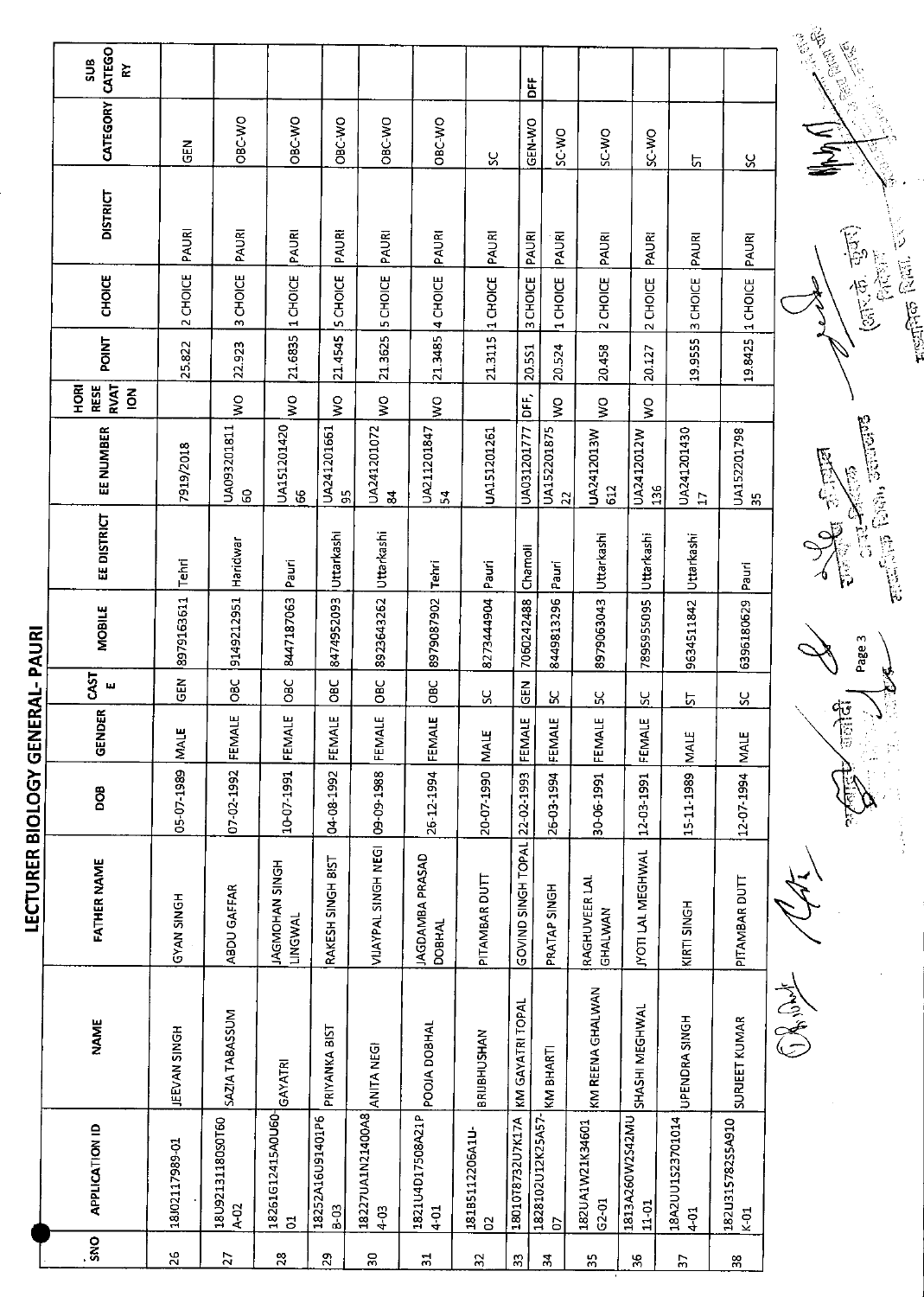|                             | SUB<br>⋧                                     |                          |                              | ă                                |                           | č                      |
|-----------------------------|----------------------------------------------|--------------------------|------------------------------|----------------------------------|---------------------------|------------------------|
|                             | CATEGORY CATEGO                              | SC-WO                    | ŠC                           | <b>DBC</b>                       | ST-WO                     | <b>OM-2S</b>           |
|                             | <b>DISTRICT</b>                              |                          | PAURI                        | PAURI                            |                           |                        |
|                             | <b>CHOICE</b>                                | 19.8055 2 CHOICE   PAURI | 19.7135 2 CHOICE             |                                  | WO 18.9775 8 CHOICE PAURI | 18.4945 1 CHOICE PAURI |
|                             | <b>POINT</b>                                 |                          |                              |                                  |                           |                        |
|                             | <b>RVAT</b><br>HORI<br>RESE<br>$\frac{2}{5}$ | $rac{8}{1}$              |                              |                                  |                           |                        |
|                             | EE NUMBER                                    | ua0512016t55<br>51       | UA091201666<br>$\frac{5}{8}$ | UA2412008W WO,B 19.4315 3 CHOICE | UA141201526<br>ပ္ပ        | MPW-2830/11 EX         |
|                             | EE DISTRICT                                  |                          |                              | Uttarkashi                       |                           |                        |
| <b>NERAL-PAURI</b>          | <b>MOBILE</b>                                | 7830448649 Dehradun      | 19758776664 Haridwar         | 7500434743                       | 8126537919 Pithoragarh    | 9917183033 Pauri       |
|                             | 55                                           |                          | <u>ყ</u>                     | <b>OBC</b>                       |                           |                        |
|                             | GENDER                                       |                          |                              |                                  |                           |                        |
|                             | DOB                                          | 29-10-1990 FEMALE SC     | 01-07-1991   MALE            | 03-02-1987 FEMALE                | 14-03-1990 FEMALE  5T     | 10-04-1990 FEMALE  5C  |
| <b>LECTURER BIOLOGY GEI</b> | <b>FATHER NAME</b>                           | SATYANDRA SINGH          | <b>JAGRAM SINGH</b>          | JAI SINGH BIST                   | PRAHLAD SINGH<br>PANGTEY  | RAMESH CHANDRA         |
|                             | <b>NAME</b>                                  |                          | <b>DINESH KUMAR</b>          |                                  | TANUJA PANGTEY            | <b>LIVOTI RAJ</b>      |
|                             | <b>APPLICATION ID</b>                        | 18506tu5211P550a1-<br>8  | 185U26KD89A11006<br>$5-5$    | 1828441AU41WOK8 KALPANA BIST     | 18T1102PU155423A<br>6-06  | 18M-PJW312810R-        |
|                             | š                                            | 39                       | ទ                            | $\mathbf{d}$                     | 42                        | 43                     |

Alph 1

 $\frac{1}{2}$ 



 $\frac{1}{2}$ 

ψ

 $\tilde{Q}$ 

Page 4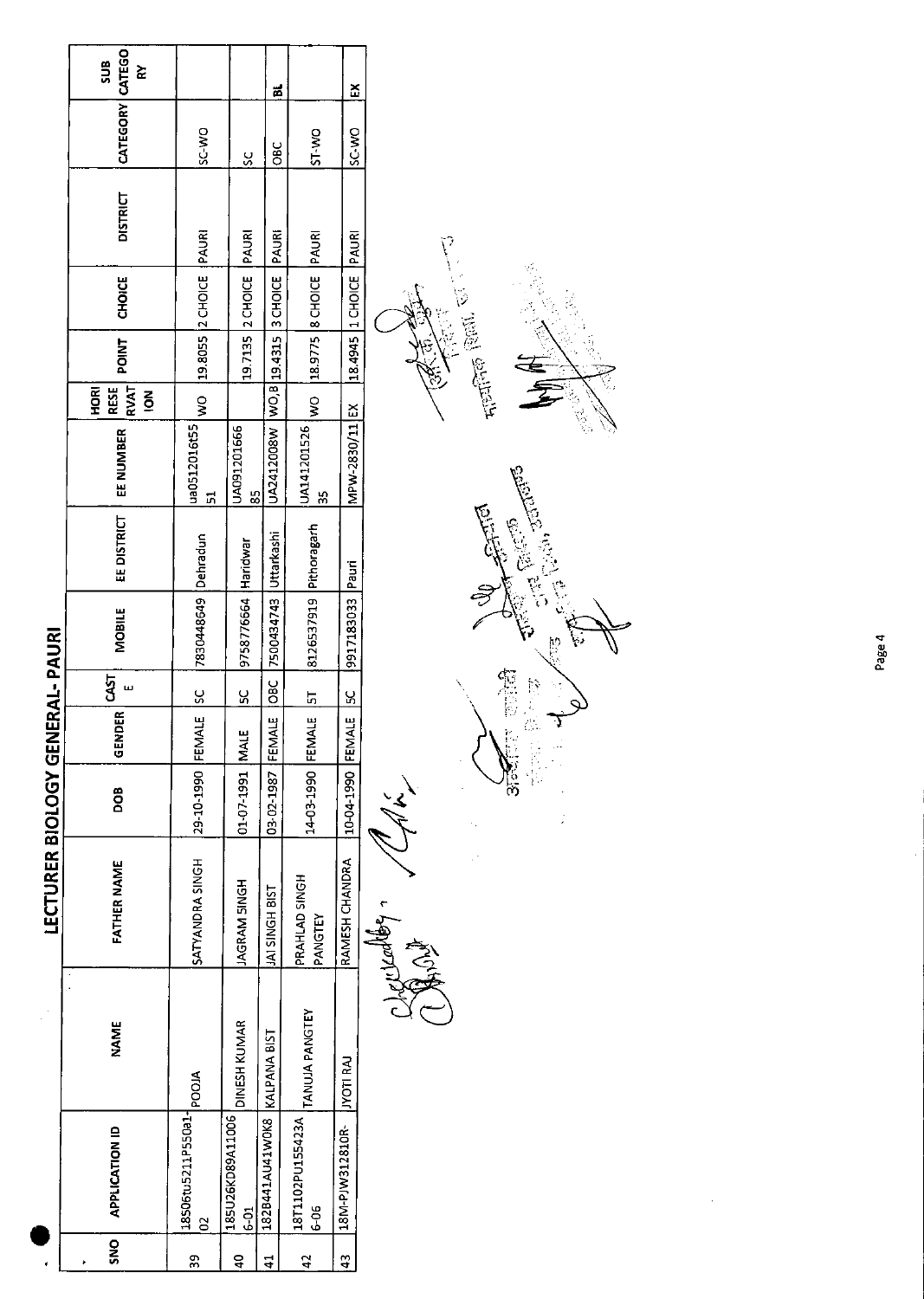| ١                                                                                                              |
|----------------------------------------------------------------------------------------------------------------|
|                                                                                                                |
| ֚֚֚֬                                                                                                           |
|                                                                                                                |
|                                                                                                                |
|                                                                                                                |
|                                                                                                                |
| I                                                                                                              |
|                                                                                                                |
|                                                                                                                |
|                                                                                                                |
|                                                                                                                |
|                                                                                                                |
|                                                                                                                |
| and the state of the state of the state of the state of the state of the state of the state of the state of th |
|                                                                                                                |
|                                                                                                                |
|                                                                                                                |
|                                                                                                                |
|                                                                                                                |
| l                                                                                                              |
|                                                                                                                |
|                                                                                                                |
|                                                                                                                |
|                                                                                                                |
|                                                                                                                |
|                                                                                                                |
|                                                                                                                |
| ֡֡֡֡֡֡                                                                                                         |
|                                                                                                                |
|                                                                                                                |

|                                 | CATEGO<br>SUB<br>ř                      |               |                       |                                      |                        |                           |                              |                                  |                        |                                 | ă                              |                          |                            |                              |                                                   |
|---------------------------------|-----------------------------------------|---------------|-----------------------|--------------------------------------|------------------------|---------------------------|------------------------------|----------------------------------|------------------------|---------------------------------|--------------------------------|--------------------------|----------------------------|------------------------------|---------------------------------------------------|
|                                 | CATEGORY                                | GEN-OBC-<br>Š | <b>OK-N-SO</b>        | <b>SEN</b>                           | GEN-OBC                | GEN-OBC-<br>$\frac{1}{2}$ | GEN-WO                       | <b>GEN-OBC-</b><br>$\frac{1}{2}$ | GEN-WO                 | $\frac{2}{9}$                   | GEN-WO                         | <b>GEN-WO</b>            | <b>GEN</b>                 | GEN-WO                       | <b>CARL CARD</b><br>一、小学                          |
|                                 | <b>DISTRICT</b>                         | PITHORAGARH   | PITHORAGARH           | PITHORAGARH                          | PITHORAGARH            | PITHORAGARH               | PITHORAGARH                  | PITHORAGARH                      | PITHORAGARH            | PITHORAGARH                     | PITHORAGARH                    | PITHORAGARH              | PITHORAGARH                | PITHORAGARH                  | Wom(L)<br>شنشيز.                                  |
|                                 | CHOICE                                  | 1 CHOICE      | 1 CHOICE              | 1 CHOICE                             | CHOICE<br>$\mathbf{r}$ | 1 CHOICE                  | 32.1995 1 CHOICE             | 1 CHOICE                         | CHOICE<br>$\mathbf{H}$ | 1 CHOICE                        | CHOICE<br>$\blacksquare$       | 1 CHOICE                 | 1 CHOICE                   | 1 CHOICE                     | $(3\pi\dot{\sigma}, \dot{\sigma})$<br>医意义         |
|                                 | <b>POINT</b>                            | 33.0205       | 32.871                | 32.5935                              | 5745<br>ಜ              | 32.2295                   |                              | 31.9605                          | 31.6525                | 31.5545                         | 31.481                         | 31.4365                  | 31.1825                    | 31.0795                      | 厚厚                                                |
|                                 | <b>RVAT</b><br>HORI<br><b>RESE</b><br>š | $\frac{1}{2}$ | $\mathop{\mathsf{S}}$ |                                      |                        | $\frac{1}{2}$             | $\frac{1}{2}$                | $\frac{0}{5}$                    | $\frac{1}{2}$          |                                 | ۵Ë,                            | $\frac{1}{2}$            |                            | $\frac{1}{2}$                |                                                   |
|                                 | EE NUMBER                               | m/1784/14     | M10413                | 420/08                               | 28342011               | M/1785/14                 | UA141201859<br>8             | F03622/2012                      | F/4006/2011            | 131/10                          | 2126/12                        | 270/14                   | 2972/12                    | UA141201541<br>$\frac{8}{3}$ |                                                   |
|                                 | EE DISTRICT                             | Pithoragarh   | Pithoragarh           | Pithoragarh                          | Pithoragarh            | Pithoragarh               | Pithoragarh                  | Pithoragarh                      | Pithoragarh            | Pithoragarh                     | Pithoragarh                    | Pithoragarh              | Pithoragarh                | Pithoragarh                  | Page et al. Civil , Januard<br><b>REGIO</b><br>医原 |
| <b>CHOMPIE</b>                  | <b>MOBILE</b>                           | 9412926923    | 9917478800            | 9634327259                           | 7579100486             | 7409652319                | 7500226769                   | 9411706912                       | 9012720559             | 9012668922                      | 8859503584                     | 9458338659               | 9690527698                 | 8057174907                   |                                                   |
|                                 | CAST<br>ш                               | OBC           | GEN                   | <b>GEN</b>                           | შე                     | ОBС<br>О                  | $rac{1}{2}$                  | <b>OBC</b>                       | $rac{z}{\sigma}$       | $\frac{2}{5}$                   | GEN                            | 6EN                      | M<br>15                    | GEN                          | þ                                                 |
|                                 | GENDER                                  | FEMALE        | FEMALE                | <b>MALE</b>                          | ш<br>NALI              | FEMALE                    | FEMALE                       | FEMALE                           | FEMALE                 | <b>MALE</b>                     | FEMALE                         | 兰<br>EEM                 | MALE                       | FEMALE                       | the<br>Color                                      |
| N<br>N<br>N<br>N<br>N<br>N<br>N | <b>BOO</b>                              | 23-03-1990    | 30-09-1984            | 07-03-1983                           | 02-07-1987             | 28-02-1989                | 03-05-1990                   | 26-06-1989                       | 04-02-1987             | 15-08-1984                      |                                | 15-06-1990               | 06-07-1988                 | 04-01-1991                   |                                                   |
| נק<br>גרב                       | <b>FATHER NAME</b>                      | SHYAM CHAND   | M C PANDEY            | <b>NARAYAN SINGH</b><br><b>DHAMI</b> | HIMMAT SINGH           | SHYAM CHAND<br>RAJWAR     | CHANDRODAYA<br><b>WALDIA</b> | КАМЦАРАТІ ВНАТТ                  | LAL SINGH              | <b>GOVIND BALLABH</b><br>PANDEY | KESHAR SINGH DIGARI 29-10-1987 | BALWANT SINGH<br>BANKOTI | OHARMANAND<br><b>BHATT</b> | VIKRAM SINGH BORA            | Y                                                 |
|                                 | <b>NAME</b>                             | NIKANSHA      | DEEKSHA JOSHI         | BHUPENDRA SINGH<br><b>DHAMI</b>      | BHEEM SINGH            | NILIMA CHAND              | MANISHA WALDIA               |                                  | ANITA SINGH            | MANOJ KUMAR PANDEY              | BHAIRAVI DIGARI                | DIVYA BANKOTI            | LALIT MOHAN BHATT          | BHAWANA DHAMI                | Cherry                                            |
|                                 | <b>APPLICATION ID</b>                   | 181N41m478-01 | 18D31M110403          | 1800B482D-01                         | 1805283411B2-01        | 1851MC7841N-01            | 18WM0814UA12991<br>56-02     | 1823GB1006F222-01 GEETA BHATT    | 18AF42116000-01        | 18P0311M1-02                    | 182B2621D1-01                  | 18B102D47-03             | 187L122B92-01              | 1841U011D45AB418<br>$2 - 01$ |                                                   |
|                                 | SNO                                     |               |                       |                                      |                        |                           |                              |                                  |                        |                                 | $\mathbf{D}$                   | $\Xi$                    | $\mathbf{2}$               | $\mathbb{S}^1$               |                                                   |
|                                 |                                         | $\mathbf{r}$  | $\sim$                | w                                    | 4                      | n,                        | $\mathbf{o}$                 | Z                                | œ                      | c,                              |                                |                          |                            |                              |                                                   |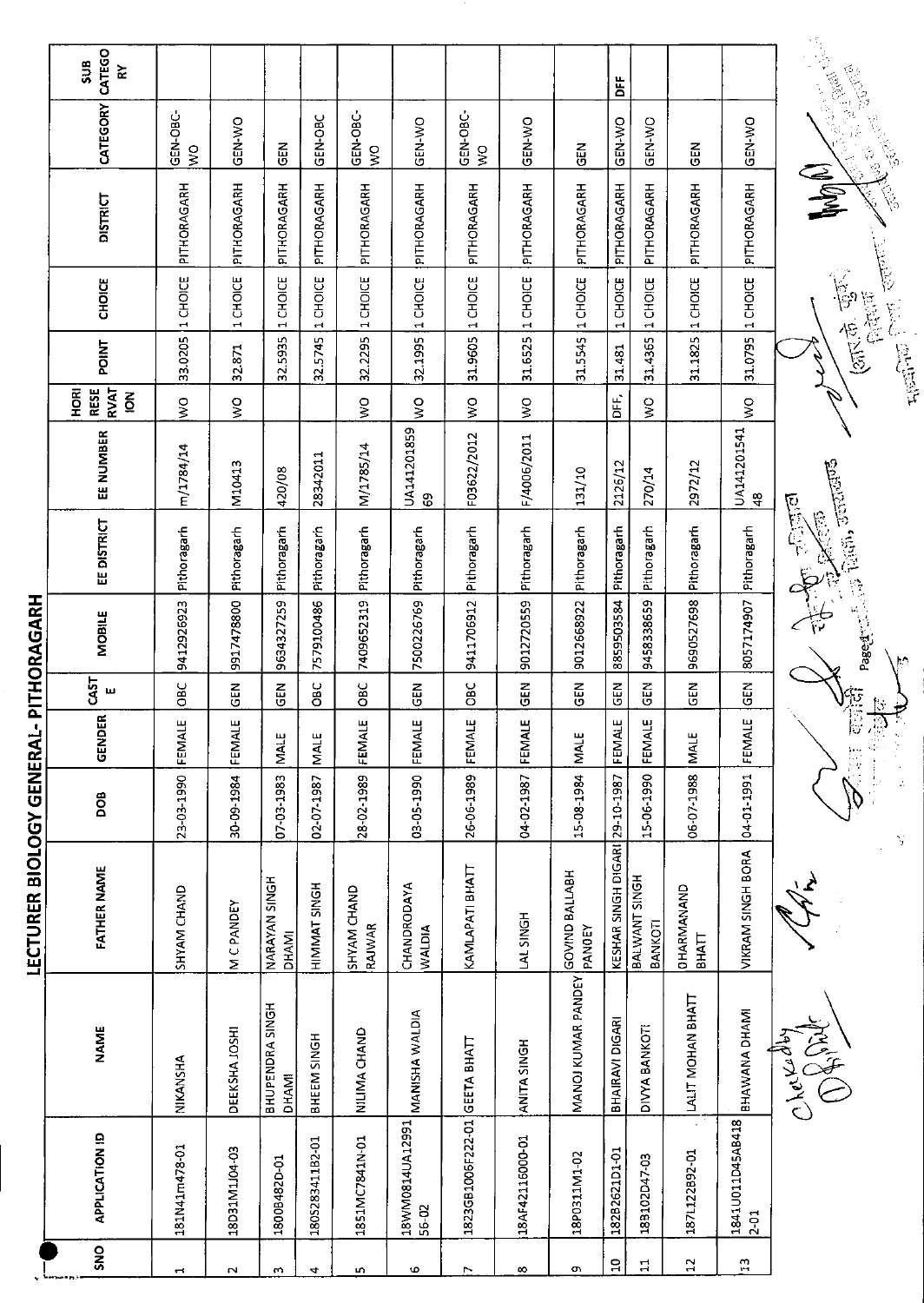| LECTURER BIOLOGY GENERAL- PITHORAG' |  |
|-------------------------------------|--|
|                                     |  |

Ļ

| SNO             | <b>APPLICATION ID</b>        | <b>NAME</b>                                                        | <b>FATHER NAME</b>                  | <b>BOD</b>      | GENDER                               | CAST<br>ш   | <b>MOBILE</b> | <b>EE DISTRICT</b>                   | EE NUMBER                    | RVAT<br>$\overline{\mathbf{g}}$<br><b>RESE</b><br>$\tilde{\mathbf{6}}$ | <b>POINT</b>      | <b>CHOICE</b>                         | <b>DISTRICT</b> | CATEGORY                       | CATEGO<br><b>SUB</b><br>Š                                           |
|-----------------|------------------------------|--------------------------------------------------------------------|-------------------------------------|-----------------|--------------------------------------|-------------|---------------|--------------------------------------|------------------------------|------------------------------------------------------------------------|-------------------|---------------------------------------|-----------------|--------------------------------|---------------------------------------------------------------------|
| Ħ,              | 189111M512S0-01              | <b>SUNIL MANOHAR</b>                                               | SURENDRA LAL ARYA                   | 23-06-1987      | <b>MALE</b>                          | ပ္တ         | 9012826559    | Pithoragarh                          | 1159/2011                    |                                                                        | 31.001            | CHOICE<br>$\blacksquare$              | PITHORAGARH     | GEN-SC                         |                                                                     |
| $25\,$          | 18D0211C72-04                | DEEPA CHANYAL                                                      | GANESH LAL                          | 01-07-1989      | FEMALE                               | ပ္ပ         | 7248580609    | Pithoragarh                          | 2071/12                      | Ş                                                                      | 30.9765           | 1 CHOICE                              | PITHORAGARH     | GEN-SC-<br>$\frac{1}{2}$       |                                                                     |
| $\frac{16}{2}$  | 18N17732W-01                 | NIRMALA                                                            | BAHADUR SINGH<br>PARIHAR            | 05-06-1986      | FEMALE                               | <b>CBC</b>  | 895B681096    | Pithoragarh                          | W/772/13                     | Š                                                                      | 30.714            | <b>CHOICE</b><br>$\blacktriangleleft$ | PITHORAGARH     | GEN-OBC<br>$\frac{1}{2}$       |                                                                     |
| $\overline{L}$  | 18U11402948A117N<br>$6-61$   | NAJMEE BEE                                                         | NABAB HUSAIN                        | 05-06-1982      | FEMALE                               | 08C         | 9917759374    | Pithoragarh                          | UA141201781<br>क्षे          | Ş                                                                      | 'n,<br>30.353     | CHOICE<br>$\blacktriangleright$       | PITHORAGARH     | GEN-OBC-<br>Ş                  |                                                                     |
| $^{26}$         | 185540112G50-01              | GANGA SINGH                                                        | <b>BHIM SINGH</b>                   | 01-06-1985      | <b>MALE</b>                          | <b>OBC</b>  | 9634257797    | Pithoragarh                          | 5054/2011                    |                                                                        | 30.3005           | 1 CHOICE                              | PITHORAGARH     | GEN-OBC                        |                                                                     |
| 악               | 18219441NM-01                | NITESH KUMAR MEHRA                                                 | ROOP SINGH MEHRA                    | 16-03-1990      | <b>MALE</b>                          | <b>GEN</b>  | 8958515623    | Pithoragarh                          | 1429/14                      |                                                                        | 30.25             | CHOICE<br>$\blacksquare$              | PITHORAGARH     | 즎                              |                                                                     |
| $\overline{20}$ | 18B1W104L1P-01               | LATA PANT                                                          | DEVENDRA PRASAD<br><b>PANT</b>      | 10-07-1988      | FEMALE                               | 군<br>영      | 9411336993    | Pithoragarh                          | W/4180/11                    | $\frac{0}{2}$                                                          | 30.2495           | CHOICE<br>$\blacksquare$              | PITHORAGARH     | GEN-VO                         |                                                                     |
| $\overline{21}$ | $\overline{5}$               | 18203644011314820-   JEEVAN CHANDRA JOSHI     HARISH CHANDRA<br>~~ | <b>IOSHI</b>                        | 25-08-1989      | <b>MALE</b>                          | $\tilde{a}$ | 972012B976    | Champawat                            | UA042201833<br>$\frac{6}{5}$ |                                                                        | 30.2325           | CHOICE<br>$\infty$                    | PITHORAGARH     | GEN                            |                                                                     |
| 22              | 18909S322D-01                | DHEERAJ SINGH                                                      | <b>SUJAN SINGH</b>                  | 26-01-1979      | <b>MALE</b>                          | СBC         | 9927659328    | Pithoragarh                          | 2932/09                      |                                                                        | 30.2285           | 1 CHOICE                              | PITHORAGARH     | GEN-OBC                        |                                                                     |
| $\mathfrak{L}$  | 181K18A2U0804B21<br>$8 - 02$ | BABITA KOHLI                                                       | TRILOK RAM                          | 06-07-1981      | FEMALE                               | S           | 8859754307    | Pithoragarh                          | UA141201880<br>28            | $\frac{1}{2}$                                                          | 30.161            | 1 CHOICE                              | PITHORAGARH     | <b>CEN-SC</b><br>$\frac{1}{2}$ |                                                                     |
| $\overline{24}$ | T0-M68LtM608T                | MEERA BISHT                                                        | FATAIH SINGH SUGRA                  | 15-08-1985      | FEMALE                               | 룹<br>영      | 8958983991    | Nainita                              | W/479/09                     | $\mathbf{S}^{\mathbf{O}}$                                              | 30.0255           | 1 CHOICE                              | PITHORAGARH     | <b>GEN-WO</b>                  |                                                                     |
| 25              | 1826NAU1622B1024<br>10930-01 | <b>NIRMAL BHANDARI</b>                                             | BHUWAN CHANDRA<br>BHANDARI          | 01-01-1988      | <b>MALE</b>                          | 즈<br>9      | 9639052422    | Nainital                             | UA122201062<br>60/1943       |                                                                        | 29.833            | 4 CHOICE                              | PITHORAGARH     | 집<br>9                         |                                                                     |
| 26              | 181P53U112H5M-01             | <b>HEM CHANDRA</b><br><b>UPADHYAY</b>                              | BHUPENDRA PRASAD<br><b>UPADHYAY</b> | 01-04-1986 MALE |                                      | <b>GEN</b>  | 9897525453    | S<br>Udham!<br><b>Inagar</b>         | M/P/11255/1<br>3             |                                                                        | 297785            | <b>SCHOICE</b>                        | PITHORAGARH     | ភូមិ<br>ច                      |                                                                     |
|                 |                              | OXAN                                                               |                                     |                 | ललोटी <sub>।</sub><br>$\sum_{i=1}^n$ |             | Page 2        | रीजानाल<br>Roje de<br>$\overline{V}$ | Red. Junior                  |                                                                        | <b>FIRETIFIED</b> |                                       |                 | $\frac{1}{2}$                  | $\begin{array}{c} \tilde{\Phi} \ , \\ \tilde{\Phi} \ , \end{array}$ |
|                 |                              |                                                                    |                                     |                 | <b>PERSON</b>                        | Į.          |               |                                      |                              |                                                                        |                   |                                       |                 |                                |                                                                     |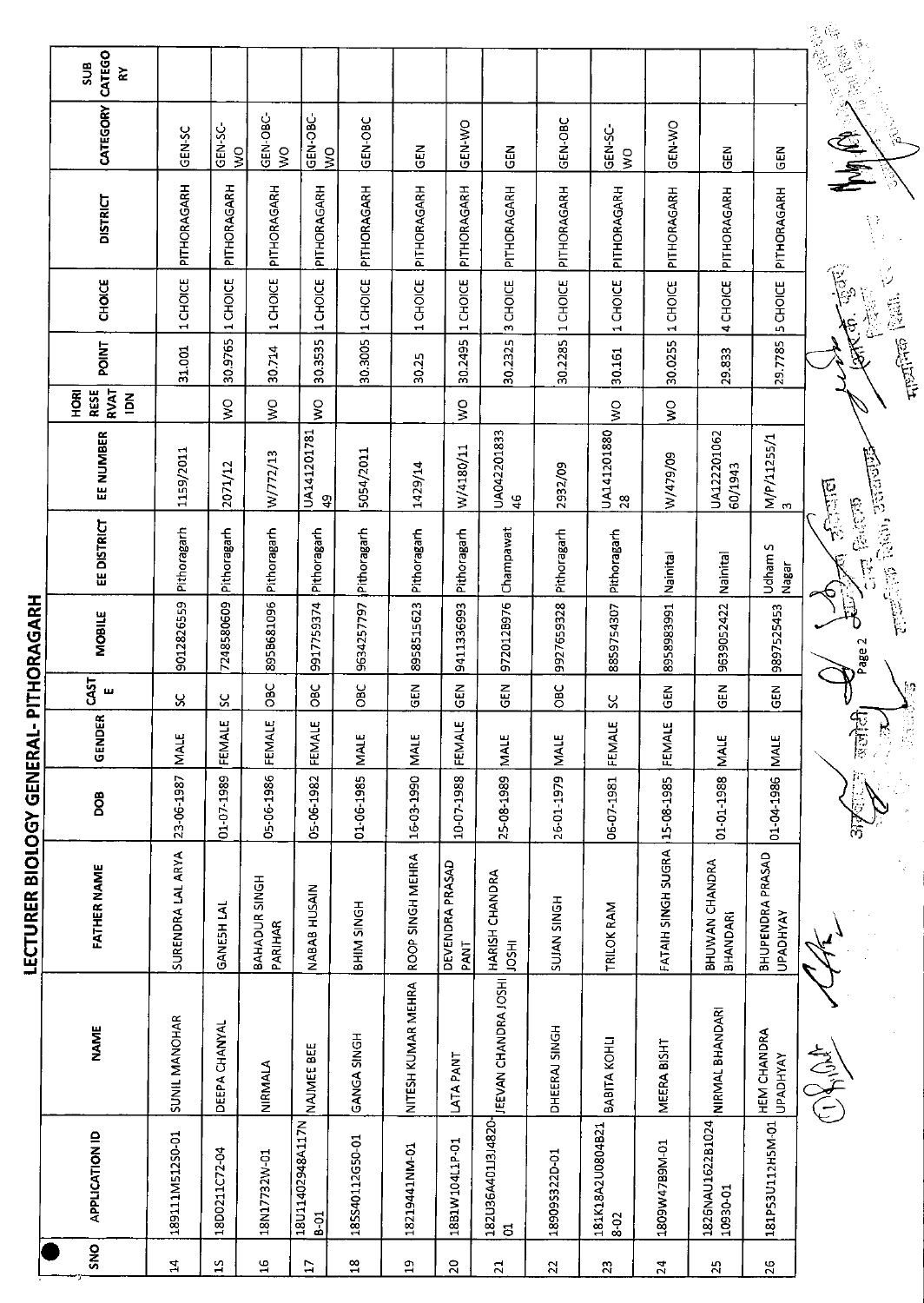|                        |                                     |                                  | LECTURER BIOLOGY GENERAL- PITHORAGARH |             |             |                          |               |                                                                                                                                                                                                                                                                                                                                                                       |                               |                                               |                                   |                                 |                 |                 |                   |  |
|------------------------|-------------------------------------|----------------------------------|---------------------------------------|-------------|-------------|--------------------------|---------------|-----------------------------------------------------------------------------------------------------------------------------------------------------------------------------------------------------------------------------------------------------------------------------------------------------------------------------------------------------------------------|-------------------------------|-----------------------------------------------|-----------------------------------|---------------------------------|-----------------|-----------------|-------------------|--|
| SNO                    | <b>APPLICATION ID</b>               | <b>NAME</b>                      | <b>FATHER NAME</b>                    | DOB         | GENDER      | CAST<br>$\mathbf{u}$     | <b>MOBILE</b> | EE DISTRICT                                                                                                                                                                                                                                                                                                                                                           | EE NUMBER                     | <b>RVAT</b><br>RESE<br>HORI<br>$\overline{6}$ | <b>POINT</b>                      | <b>CHOICE</b>                   | <b>DISTRICT</b> | <b>CATEGORY</b> | CATEGO<br>ទី<br>⋩ |  |
| 27                     | 182BR4214u156017<br>$6-6$           | REKHA BANKOTI                    | BHAGWAN SINGH<br>BANKOTI              | 01-07-1990  | FEMALE      | <b>GEN</b>               | 7248638649    | Pithoragarh                                                                                                                                                                                                                                                                                                                                                           | ua141201526<br>$\mathbf{z}$   | Ş                                             | 29.441                            | CHOICE<br>$\blacksquare$        | PITHORAGARH     | GEN-WO          |                   |  |
| 28                     | 181U07468211KS94<br>$T-02$          | BALVEER SINGH                    | TRILOK SINGH                          | 11 03 1984  | MALE        | <b>GEN</b>               | 9557386651    | Pithoragarh                                                                                                                                                                                                                                                                                                                                                           | UK1412016T9<br>$\mathbf{z}$   |                                               | 29.4105                           | CHOICE<br>$\mathbf{\mathbf{H}}$ | PITHORAGARH     | $rac{2}{5}$     |                   |  |
| 29                     | 182D1809V4-01                       | DEEPAK VERMA                     | HARISH LAL VERMA                      | 10-05-1988  | <b>MALE</b> | <b>OBC</b>               | 9458994878    | Pithoragarh                                                                                                                                                                                                                                                                                                                                                           | 4089/12                       |                                               | 29.045                            | 1 CHOICE                        | PITHORAGARH     | <b>OBC</b>      |                   |  |
| వి                     | 181049G5V-01                        | VISHVKARAMA<br><b>GEETANIALI</b> | LALITA PRASAD                         | 04-01-1982  | FEMALE      | $\overline{\mathbf{S}}$  | 9897390706    | Pithoragarh                                                                                                                                                                                                                                                                                                                                                           | 509/14                        | ş                                             | 28.1975                           | 1 CHOICE                        | PITHORAGARH     | SC-WO           |                   |  |
| ಸ                      | 18K14544M7M-04                      | MANISHA KUMARI                   | <b>GIRISH RAM</b>                     | 14-09-1993  | FEMALE      | $\overline{\mathcal{S}}$ | 8449538944    | Pithoragarh                                                                                                                                                                                                                                                                                                                                                           | M/4547/14                     | $\frac{8}{3}$                                 | 22.4415                           | 1 CHOICE                        | PITHORAGARH     | <b>OW-3S</b>    |                   |  |
| $\approx$              | 183R0910UA5B9260-<br>g              | RUPAL BENIWAL                    | ARVIND KUMAR                          | 21-08-1993  | FEMALE      | <b>OBC</b>               | 9756254508    | Haridwar                                                                                                                                                                                                                                                                                                                                                              | UA093201659<br>$\circ$        | $\mathsf{S}^{\mathsf{O}}$                     | 21.3175                           | 2 CHOICE                        | PITHORAGARH     | OBC-WO          |                   |  |
| 33                     | 18B222A3UK713970-<br>5              | <b>BHUPENDRA KUMAR</b>           | <b>ANIL KUMAR</b>                     | 10-08-1993  | MALE        | <b>OBC</b>               | 7351764658    | w<br>Udham<br>Nagar                                                                                                                                                                                                                                                                                                                                                   | UA23220173                    |                                               | 21.14                             | CHOICE<br>$\blacktriangleleft$  | PITHORAGARH     | OBC             |                   |  |
| 24                     | 18P9R8022U172401<br>$A-01$          | PRIYANKA RANA                    | AMAR SINGH RANA                       | 05-06-1993  | FEMALE      | 50<br>$\circ$            | 9760392516    | Uttarkashi                                                                                                                                                                                                                                                                                                                                                            | UA241201872<br>န္တ            |                                               | 21.12                             | CHOICE<br>$\omega$              | PITHORAGARH     | OBC-WO          |                   |  |
| 35                     | 188252204U141A15-<br>8              | SHASHI BALA                      | SHANTI RAM                            | 30-07-1994  | FEMALE      | <b>OBC</b>               | 9690832082    | Uttarkashi                                                                                                                                                                                                                                                                                                                                                            | UA241201824<br>15             | Š                                             | 20.962                            | CHOICE<br>in.                   | PITHORAGARH     | OBC-WO          |                   |  |
| 36                     | 18U402V911C3508A<br>$21 - 01$       | VEDIKA CHAUHAN                   | <b>IAIPAL SINGH</b><br>CHAUHAN        | 17-08-1991  | FEMALE      | <b>OBC</b>               | 8126482013    | Dehradun                                                                                                                                                                                                                                                                                                                                                              | UA051201813<br>492            | Ş                                             | 20.938                            | 7 CHOICE                        | PITHORAGARH     | <b>OBC-WO</b>   |                   |  |
| 55                     | 18R143M4U93-01                      | URMILA RAYPA                     | BAHADUR SINGH<br>RAYPA                | 20-07-1990  | FEMALE      | 5                        | 8433437833    | Pithoragarh                                                                                                                                                                                                                                                                                                                                                           | M/3449/13                     | Š                                             | 20.5465                           | 2 CHOICE                        | PITHORAGARH     | ST-WO           |                   |  |
| 38                     | 1810154f1C6-01                      | <b>SANGEETA CHANYAL</b>          | RAJENDRA LAL<br>CHANYAL               | 13-07-1993  | FEMALE      | $\infty$                 | 9012029508    | Pithoragarh                                                                                                                                                                                                                                                                                                                                                           | 1/4106/11                     | $\frac{1}{2}$                                 | 20.2575                           | 1 CHOICE                        | PITHORAGARH     | SC-WO           |                   |  |
| 39                     | 187241u21S01115aT<br>3              | <b>SALUJA TAMTA</b>              | RAJENDER PRASAD                       | 01-09-1993  | FEMALE      | $\frac{2}{5}$            | 7248751242    | Pithoragarh                                                                                                                                                                                                                                                                                                                                                           | ua141201521<br>$\overline{1}$ | Š                                             | 20.245                            | 1 CHOICE                        | PITHORAGARH     | SC WO           |                   |  |
| $\boldsymbol{\varphi}$ | 1810A42261U721SA-<br>b <sub>1</sub> | SANGEETA ARYA                    | <b>JAGAT RAM</b>                      | 12-08-1992  | FEMALE      | 52                       | 7405840109    | Pithoragarh                                                                                                                                                                                                                                                                                                                                                           | UA141201622                   | ş                                             | $\mathbf{\mathbf{d}}$<br> 19.7125 | CHOICE                          | PITHORAGARH     | SC-WO           |                   |  |
| $\mathbf{d}$           | 181UN7R973210262<br>$A-01$          | NEEMA RANA                       | NANAK CHANDRA<br>RANA                 | 0561-20-20  | FEMALE      | $\vdash$<br>in           | 8958677704    | Udham 5<br>Nagar                                                                                                                                                                                                                                                                                                                                                      | UA231201776<br>92             | $\mathsf{S}^{\mathsf{O}}$                     | 19.6785                           | 4 CHOICE                        | PITHORAGARH     | ST-WO           |                   |  |
|                        |                                     | ASHION                           |                                       | 軽減 Produits |             |                          |               | anteria Roch correnta<br>$\begin{picture}(220,10) \put(0,0){\line(1,0){155}} \put(15,0){\line(1,0){155}} \put(15,0){\line(1,0){155}} \put(15,0){\line(1,0){155}} \put(15,0){\line(1,0){155}} \put(15,0){\line(1,0){155}} \put(15,0){\line(1,0){155}} \put(15,0){\line(1,0){155}} \put(15,0){\line(1,0){155}} \put(15,0){\line(1,0){155}} \put(15,0){\line(1,0){155}}$ |                               |                                               | <b>FROTAGE RESEARCH</b>           | <b>ARTIC</b>                    |                 | No CA           | REAR REAR         |  |
|                        |                                     |                                  |                                       |             |             |                          |               |                                                                                                                                                                                                                                                                                                                                                                       |                               |                                               |                                   |                                 |                 |                 |                   |  |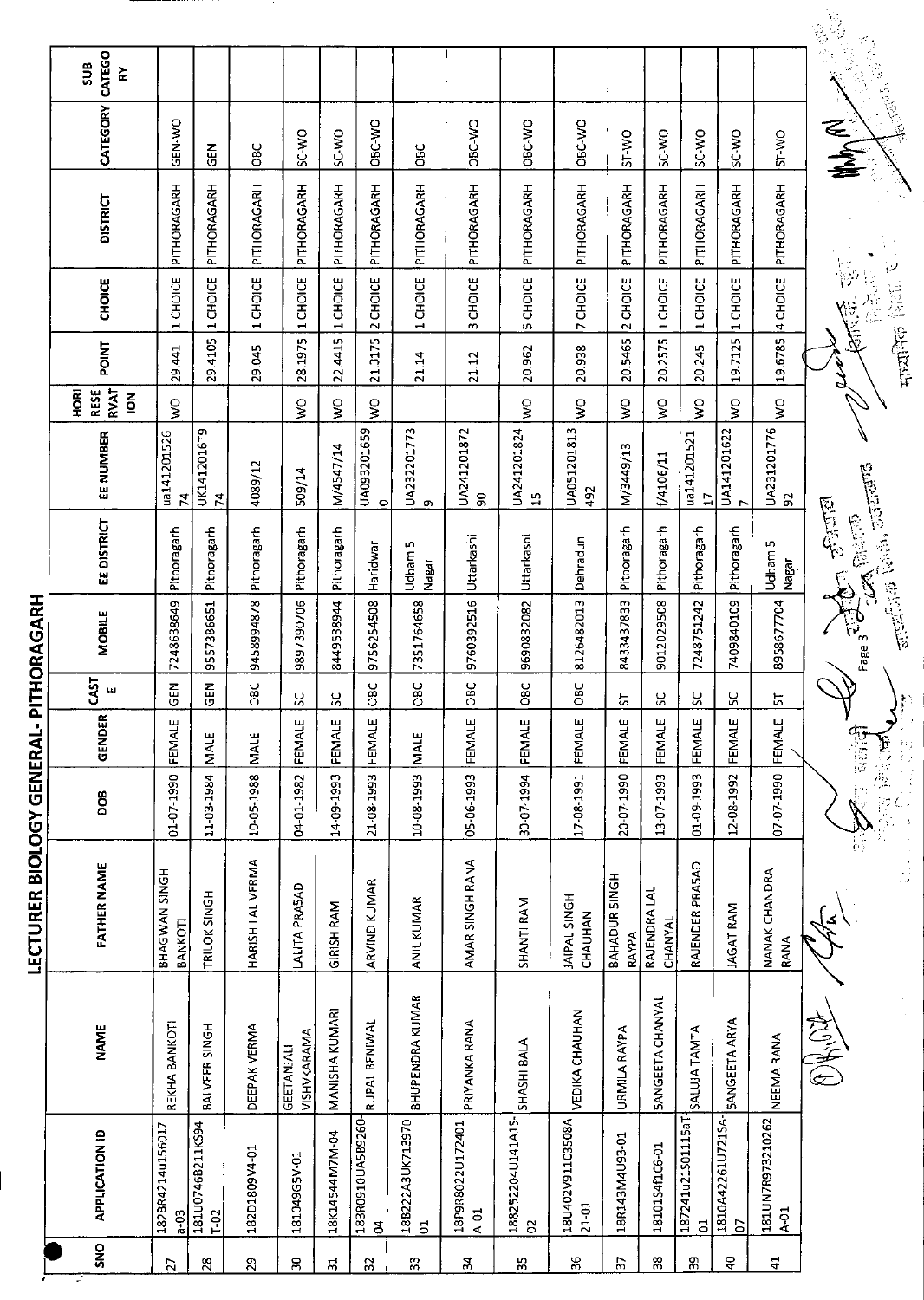|               |                              |                | <b>LECTURER BIOLOGY GENERAL- PITHORAGARH</b> |                   |        |           |                        |             |                   |                                                      |              |        |                                                                                |                   |          |
|---------------|------------------------------|----------------|----------------------------------------------|-------------------|--------|-----------|------------------------|-------------|-------------------|------------------------------------------------------|--------------|--------|--------------------------------------------------------------------------------|-------------------|----------|
| <u>ទី</u>     | <b>APPLICATION ID</b>        | <b>NAME</b>    | FATHER NAME                                  | DOB               | GENDER | 55        | <b>MOBILE</b>          | EE DISTRICT | EE NUMBER         | <b>RVAT</b><br><b>RESE</b><br>HORI<br>$\overline{6}$ | <b>POINT</b> | CHOICE | <b>DISTRICT</b>                                                                | CATEGORY   CATEGO | ສູນ<br>≿ |
| $\frac{4}{2}$ | 1876012V1W1-01               | <b>NINEETA</b> | LAXMAN RAM                                   | 13-09-1989 FEMALE |        | <u>sc</u> | 7300829932 Pithoragarh |             | W/761/2011 WO     |                                                      |              |        | 19.6175 10 CHOICE PITHORAGARH                                                  | <b>DA-2S</b>      |          |
| 43            | 183U152A5260KR25<br>$3 - 01$ | RAHUL KUMAR    | BHAWAN RAM ARYA 29-10-1992 MALE              |                   |        | <u>ყ</u>  | $ 9536467606 $ Nagar   |             | UA232201563<br>55 |                                                      |              |        | 19.4535  8 CHOICE  PITHORAGARH  SC                                             |                   |          |
| $\frac{4}{7}$ | 180R075CW21-01               | RENU           | BHUPAL RAM                                   | 02-07-1992 FEMALE |        | <u>ს</u>  |                        |             |                   |                                                      |              |        | 9568971916   Champawat   CW-0215   WO   19.416   2 CHOICE   PITHORAGARH   SCWO |                   |          |
| 45            | 18710263AS32-01              | ARVIND SINGH   | MURTI SINGH                                  | 05-08-1988 MALE   |        | <u>ა</u>  | 9557557099 Tehri       |             | 3267/2013         |                                                      |              |        | 19.3775 10 CHOICE PITHORAGARH 5C                                               |                   |          |

Ally Che



高等 市话

 $\tilde{\mathcal{C}}$ সাহ্য  $\frac{6}{12}$  $\mathbf{v}$ 

ś,

Page 4

 $\checkmark$ 

 $\cdot$  $\ddot{\phantom{0}}$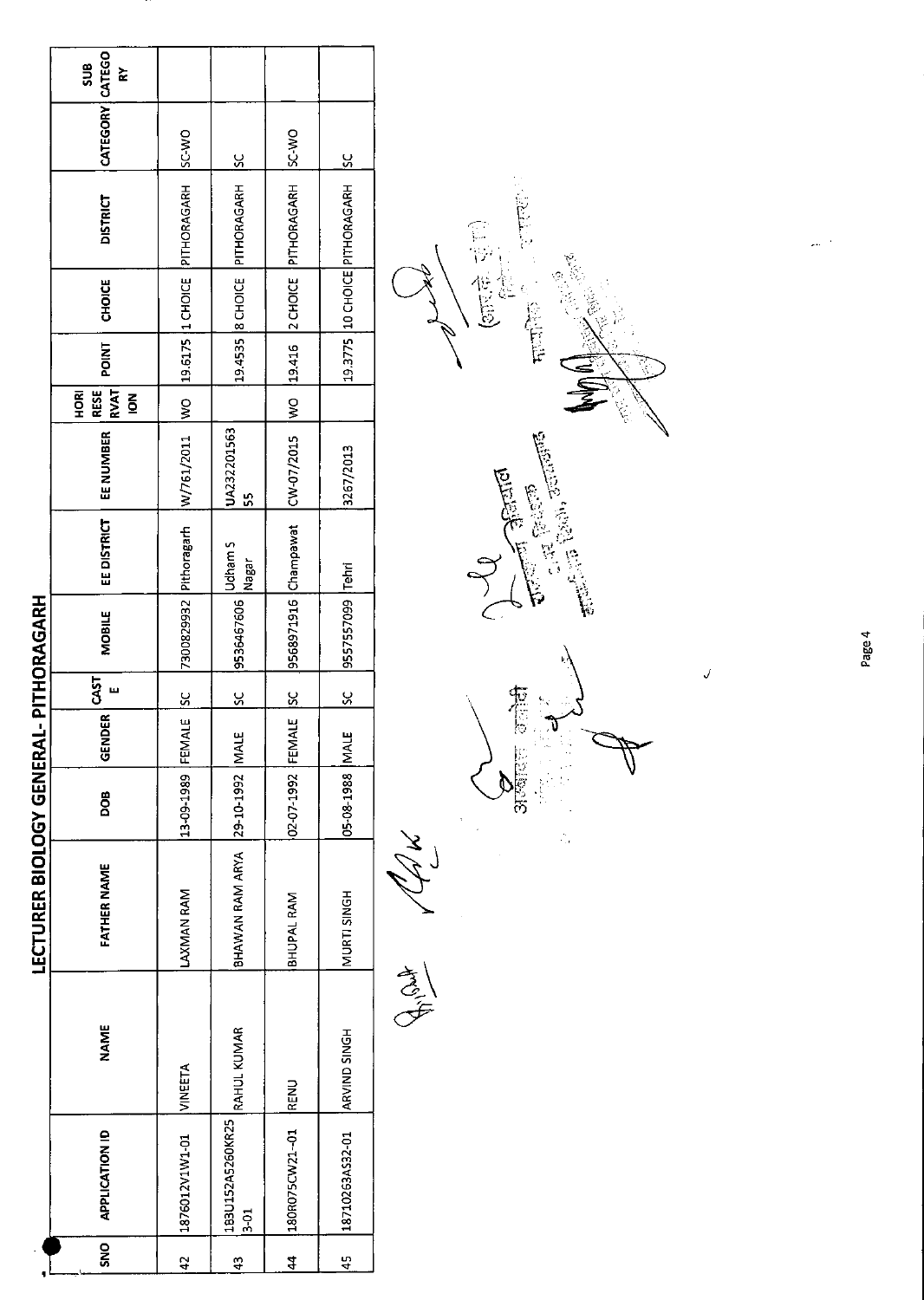|                      | CATEGO<br>SUB<br>$\mathbf{\widetilde{\alpha}}$ |                  |                                     |                              |                               |                         |                                   |                                       |                                    |                                    |                                   |                          |                           |                                                                           |
|----------------------|------------------------------------------------|------------------|-------------------------------------|------------------------------|-------------------------------|-------------------------|-----------------------------------|---------------------------------------|------------------------------------|------------------------------------|-----------------------------------|--------------------------|---------------------------|---------------------------------------------------------------------------|
|                      | CATEGORY                                       | GEN-WO           | GEN-WO                              | GEN-OBC-<br>$\overline{S}$   | GEN-OBC-<br>$\mathsf{S}$      | <b>GEN</b>              | <b>OKI-MO</b>                     | GEN-OBC-<br>$\mathsf{S}^{\mathsf{O}}$ | GEN-OBC                            | GEN-SC-<br>$\overline{\mathsf{x}}$ | GEN-SC                            | GEN-SC                   | GEN-OBC-<br>$\frac{1}{2}$ | <b>CENTER REPAIR</b><br>RA                                                |
|                      | <b>DISTRICT</b>                                | <b>TEHRI</b>     | <b>TEHRI</b>                        | TEHRI                        | TEHRI                         | <b>TEHRI</b>            | <b>TEHRI</b>                      | TEHRI                                 | TEHRI                              | TEHRI                              | TEHRI                             | TEHRI                    | TEHRI                     |                                                                           |
|                      | <b>CHOICE</b>                                  | 1 CHOICE         | 1 CHOICE                            | 1 CHOICE                     | 1 CHOICE                      | 1 CHOICE                | 1 CHOICE                          | 1 CHOICE                              | CHOICE<br>$\overline{\phantom{0}}$ | 1 CHOICE                           | 1 CHOICE                          | 1 CHOICE                 | 1 CHOICE                  | <b>THEADS</b> FREE<br><b>CATE: E</b>                                      |
|                      | <b>TVIIO4</b>                                  | 33.432           | 33.2085                             | 32.906                       | 32.56                         | 32.5585                 | S<br>32.                          | 31.503                                | 31.4685                            | 31.4095                            | 30.4955                           | 30.418                   | 30.256                    |                                                                           |
|                      | HORI<br><b>RVAT</b><br>RESE<br>$\frac{2}{9}$   | $\frac{1}{2}$    | $\boldsymbol{\mathsf{S}}$           | $\frac{1}{2}$                | $\frac{1}{2}$                 |                         | $\frac{1}{2}$                     | $\frac{1}{2}$                         |                                    | $\frac{1}{2}$                      |                                   |                          | ş                         |                                                                           |
|                      | EE NUMBER                                      | W-190/19         | UA211201632<br>G                    | UA241201816<br>မ္မ           | W-400/012                     | 1801/013                | UA211201810<br>531                | UA211201117<br>610                    | 3404/012                           | w-2284/13                          | ua211201796<br>93                 | UA211201889<br>ခြ        | W-35/5/013                | $\pi$ ( ) ( ) $\pi$ ) $\pi$ ( ) $\pi$<br><b>CERTIFICATE</b><br>CONGER CON |
|                      | EE DISTRICT                                    | Tehri            | Tehri                               | Uttarkashi                   | Tehri                         | Tehri                   | Tehri                             | Tehri                                 | Tehri                              | Tehri                              | Tehri                             | Tehri                    | Tehri                     |                                                                           |
| ERAL-TEHRI           | MOBILE                                         | 9568196909       | 8979723931                          | 8057308179                   | 9634054947                    | 8755452209              | 8958285925                        | 9410721125                            | 9456175567                         | 8126755771                         | 9012223695                        | 9568442926               | 7465949824                | Page 1                                                                    |
|                      | <b>CAST</b><br>ш                               | <b>GEN</b>       | 군<br>연                              | ОВС<br>О                     | OBC                           | GEN                     | GEN                               | OBC                                   | OBC                                | S                                  | ပ္တ                               | ပ္တ                      | <b>OBC</b>                | $\mathbb{C}^3$                                                            |
|                      | <b>GENDER</b>                                  | FEMALE           | FEMALE                              | FEMALE                       | FEMALE                        | MALE                    | FEMALE                            | FEMALE                                | MALE                               | FEMALE                             | MALE                              | MALE                     | FEMALE                    | 矩<br>$\mathbb{Z}$                                                         |
|                      | <b>BOO</b>                                     | 12-11-1988       | 04-06-1994                          | 1007-1987                    |                               | 26.06-1987              | 05-07-1990                        | 16-07-1988                            | 18-03-1987                         | 15-09-1988                         | 01-07-1979                        | 03-04-1985               | 02 10-1989                |                                                                           |
| LECTURER BIOLOGY GEN | <b>FATHER NAME</b>                             | LAKHI RAM SEMWAL | SHIVANAND JOSHI                     | DHAN SINGH ASWAL             | JAWAHAR LAL RATURI 31-07-1992 | MURARI LAL<br>THAPLIYAL | JEEVESH KUMAR<br>PANCHBHAIYA      | PRATAP SINGH<br>ASWAL                 | BACHAN SINGH<br><b>MALYAL</b>      | DEEP CHANDRA                       | SURU MISTRI                       | SUNDER SINGH             | VIJAY SINGH 5AJWAN        |                                                                           |
|                      | <b>NAME</b>                                    | MADHURI SEMWAL   | SWAITA                              | KALPANA ASWAL                | SHIVANI RATURI                | <b>VIVEK THAPLIYAL</b>  | <b>NAINIP</b>                     | SARITA                                | SANDEEP MALYAL                     | KUSUM LATA                         | RAKESH LAL                        | MADAN 5INGH              | <b>BABITA</b>             | ASA<br>لمعلى وا                                                           |
|                      | <b>APPLICATION ID</b>                          | 18W1-M19DS9-01   | 18263SU0211A6127-<br>$\overline{5}$ | 188258AK21A611U4<br>$0 - 06$ | 18DW04-2501R-01               | 18V1301T108-01          | 18225G1U1038A011<br>$\frac{1}{2}$ | 18AS121U71026011<br>$\frac{51}{2}$    | 1830S42M401-02                     | 188w142K-3L2-01                    | 180167u91a219R32-<br>$\mathbf{S}$ | 188950912U121M8A<br>7-03 | 1853501-BW3-05            |                                                                           |
|                      | <b>ONS</b>                                     | $\mathbf{r}$     | $\sim$                              | $\mathbf{c}$                 | 4                             | 5                       | 6                                 | L                                     | $\infty$                           | c                                  | $\Xi$                             | $\Xi$                    | $\mathfrak{Q}$            |                                                                           |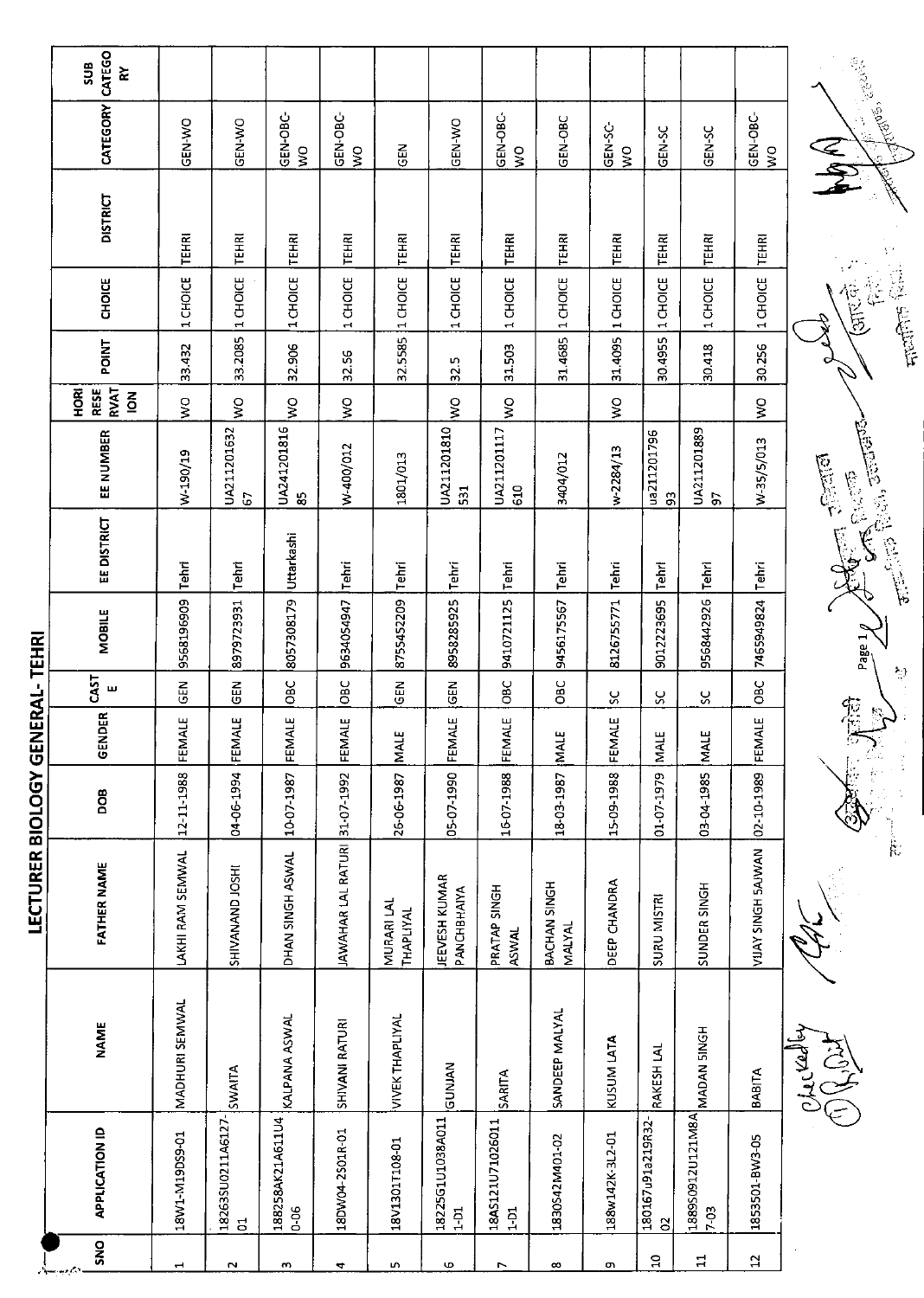|                         |                                                           |                                   |                                     |                                      |                                      |                       |                                     |                             |                            |                            |                                    |                           |                                | <b>CONTRACTOR</b><br><b>MARSIE</b>                                                                                                                                                                                                     |
|-------------------------|-----------------------------------------------------------|-----------------------------------|-------------------------------------|--------------------------------------|--------------------------------------|-----------------------|-------------------------------------|-----------------------------|----------------------------|----------------------------|------------------------------------|---------------------------|--------------------------------|----------------------------------------------------------------------------------------------------------------------------------------------------------------------------------------------------------------------------------------|
|                         | CATEGO<br>SUB<br>⋩                                        |                                   |                                     |                                      |                                      |                       |                                     |                             |                            |                            |                                    |                           |                                | <b>Carl Corporation Company Company Company Company Company Company Company Company Company Company Company Compa</b><br>Company Company Company Company Company Company Company Company Company Company Company Company Company Compa |
|                         | CATEGORY                                                  | GEN-5C                            | GEN-WO                              | GEN-WO                               | GEN-5C-<br>$\mathsf{S}^{\mathsf{O}}$ | $rac{2}{9}$           | <b>GEN-OBC</b>                      | GEN-SC-<br>$\boldsymbol{S}$ | GEN-WO                     | $\frac{z}{9}$              | GEN-WO                             | OBC-WO                    | SC-WO                          | 全事                                                                                                                                                                                                                                     |
|                         | <b>DISTRICT</b>                                           | <b>TEHRI</b>                      | TEHRI                               | TEHRI                                | <b>TEHRI</b>                         | TEHRI                 | <b>TEHRI</b>                        | <b>TEHRI</b>                | TEHRI                      | TEHRI                      | TEHRI                              | TEHRI                     | <b>TEHRI</b>                   |                                                                                                                                                                                                                                        |
|                         | <b>CHOICE</b>                                             | CHOICE<br>$\blacksquare$          | 1 CHOICE                            |                                      | 1 CHOICE                             | 1 CHOICE              | 1 CHOICE                            | 1 CHOICE                    | 1 CHOICE                   | 1 CHOICE                   | 4 CHOICE                           | CHOICE<br>$\sim$          | CHOICE<br>$\blacksquare$       | $\hat{\mathcal{F}}$                                                                                                                                                                                                                    |
|                         | POINT                                                     | 30.201                            | 29.8885                             | 28.5945  1 CHOICE                    | 28.402                               | 27.9985               | 27.9105                             | 27.7295                     | 27.4195                    | 27.4115                    | 25.9085                            | 24.6855                   | 24.4085                        | <b>HERE CONTENT</b>                                                                                                                                                                                                                    |
|                         | <b>RVAT</b><br><b>RESE</b><br><b>BOH</b><br>$\frac{2}{9}$ |                                   | $\frac{1}{2}$                       | Ş                                    | Ş                                    |                       |                                     | ş                           | ş                          |                            | š                                  | $\frac{8}{2}$             | $\sum_{i=1}^{n}$               |                                                                                                                                                                                                                                        |
|                         | EE NUMBER                                                 | UA211201523<br>064                | 557/2016/699<br>₹                   | UA211201118<br>547                   | UA211201011<br>980                   | 1205/012              | UA211200994<br>$\circ$              | 4136                        | UA2112008W<br>204          | UA051201812<br>220         | UA051200823<br>ुर                  | UA2412012W<br>1160        | UA211201829<br>$\overline{3}9$ | <b>POSTER</b>                                                                                                                                                                                                                          |
|                         | <b>EE DISTRICT</b>                                        | Tehri                             | Tehri                               | <b>Tehri</b>                         | Tehri                                | Tehri                 | Tehri                               | Tehri                       | Tehn                       | Dehradun                   | Dehradun                           | Uttarkashi                | Tehn                           | حزائقا وأنارتشها<br>海军                                                                                                                                                                                                                 |
| L-TEHRI                 | MOBILE                                                    | 8057757917                        | 9411572381                          | 9761959518                           | 9557817826                           | 7351782358            | 7060187218                          | 7830904435                  | 9997464056                 | 9627024407                 | 9897338187                         | 9634225197                | 8171286544                     | Page                                                                                                                                                                                                                                   |
|                         | CAST<br>ш                                                 | $\overline{S}$                    | 깊<br>υ                              | 롭<br><u>ଓ</u>                        | <u>S</u>                             | $\tilde{E}$<br>φ      | $rac{1}{2}$                         | $\frac{8}{2}$               | $\mathbf{r}$<br><u>ൗ</u>   | $\Xi$<br>≗                 | $\tilde{E}$<br><u>୍</u>            | Dac                       | $\frac{8}{2}$                  |                                                                                                                                                                                                                                        |
|                         | GENDER                                                    | <b>MALE</b>                       | FEMALE                              | FEMALE                               | FEMALE                               | <b>MALE</b>           | <b>MALE</b>                         | FEMALE                      | FEMALE                     | <b>MALE</b>                | FEMALE                             | FEMALE                    | FEMALE                         |                                                                                                                                                                                                                                        |
|                         | DOB                                                       | 07-08-1987                        | 19-05-1986                          | 04-10-1991                           | 05-11-1990                           | 08-01-1982            | 01-07-1985                          | 08-05-1989                  | 20-07-1984                 | 04-08-1991                 | 16-01-1980                         | 13-03-1986                | 10-07-1986                     | .<br>E                                                                                                                                                                                                                                 |
| LECTURER BIOLOGY GENERA | <b>FATHER NAME</b>                                        | KUSHALA DAS                       | <b>RP SAKLANI</b>                   | <b>VIDHYA BHUSAN</b><br><b>IRSOT</b> | SHAMBHU LAL<br>DHIMAN                | <b>GUNANAND RAYAL</b> | DURGA SINGH                         | GAMDHIR SINGH               | DHARMPAL SINGH             | <b>SAROP SINGH</b>         | GOPAL KRISHNA                      | BACHAN SINGH<br>PANWAR    | SUNDRA SINGH SHAH              |                                                                                                                                                                                                                                        |
|                         | <b>NAME</b>                                               | SURESH KUMAR                      | BEENA SAKLANI                       | KAMINI JOSHI                         | <b>ITI DHIMAN</b>                    | NARESH DUTT RAYAL     | HONIS NINAN                         | DEVANTI                     | POOJA PARMAR               | <b>SANDEEP</b>             | ANITA SHRIVASTAVA                  | PRIYANKA PANWAR           | YUKTI SHAH                     | CHECHT                                                                                                                                                                                                                                 |
|                         | <b>APPLICATION ID</b>                                     | 18S110K213204562-<br><b>UA-01</b> | 18917W596B52-056-<br>$\overline{5}$ | 185211K8AU1J4721<br>$01 - 01$        | 18D0018AI1U92120<br>$11-01$          | 18RN2012150-01        | 180U96A11NS02492-<br>$\overline{5}$ | 18431D6-07                  | 1828W40P2U121A0<br>$OP-01$ | 180S0815A102212U<br>$2-01$ | 185S82023A40AU16<br>5 <sup>1</sup> | 18022641U2P01PA1<br>1W-01 | 189A12US1Y328190<br>2-01       |                                                                                                                                                                                                                                        |
|                         | SNO                                                       | $\mathbf{u}$                      | $\overline{4}$                      | $\frac{5}{11}$                       | $\frac{9}{1}$                        | $\overline{L}$        | $\mathbf{a}$                        | 욕                           | $20$                       | $\overline{z}$             | 22                                 | 23                        | $\mathbf{z}$                   |                                                                                                                                                                                                                                        |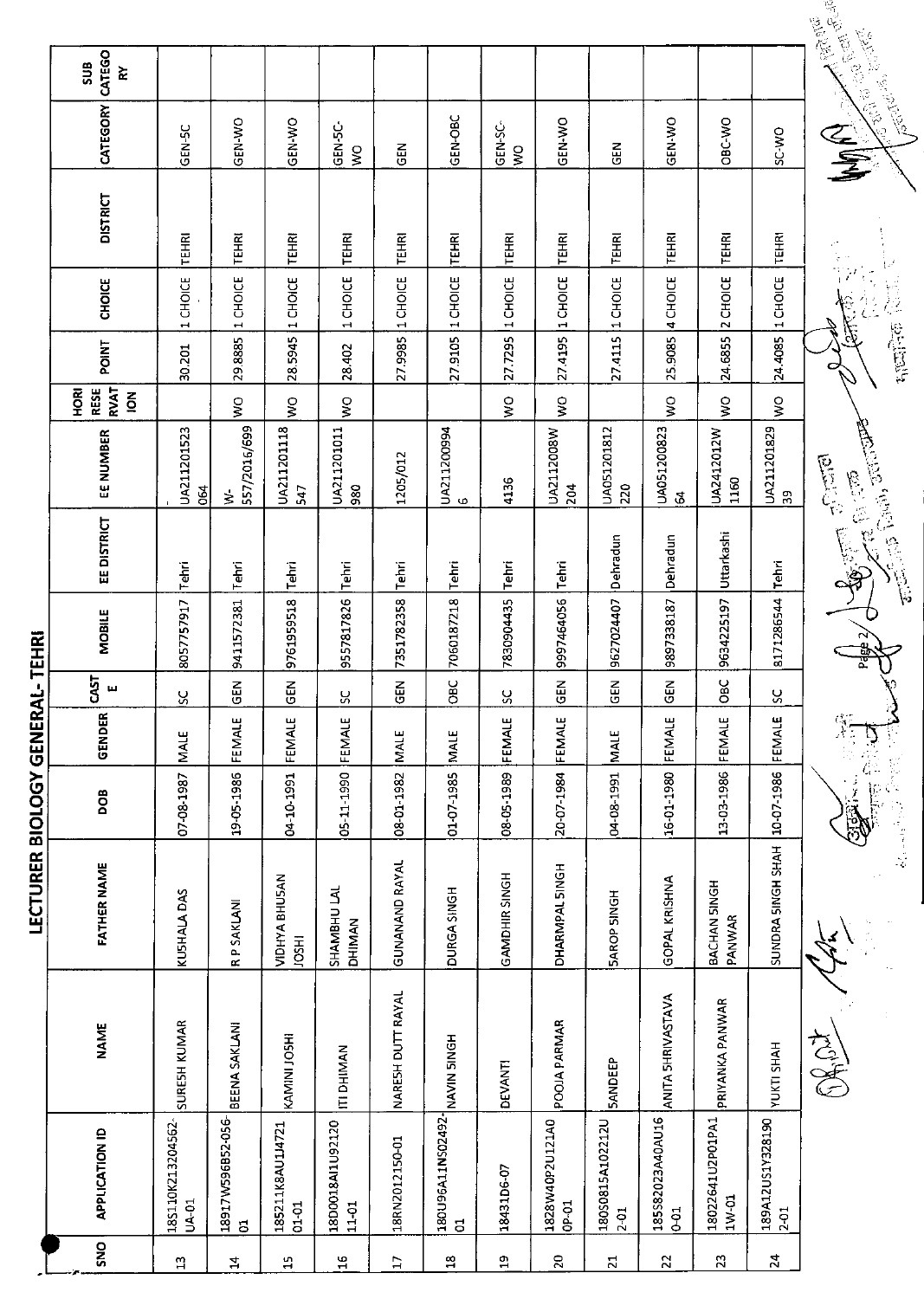|                 |                                        |                    | LECTURER BIOLOGY GENERAL-TEHRI        |                 |               |                       |            |             |                                  |                                               |         |                                    |                 |                 |                                       |
|-----------------|----------------------------------------|--------------------|---------------------------------------|-----------------|---------------|-----------------------|------------|-------------|----------------------------------|-----------------------------------------------|---------|------------------------------------|-----------------|-----------------|---------------------------------------|
| <b>ONS</b>      | <b>APPLICATION ID</b>                  | <b>NAME</b>        | <b>FATHER NAME</b>                    | <b>BOO</b>      | <b>GENDER</b> | CAST<br>ш             | MOBILE     | EE DISTRICT | EE NUMBER                        | <b>RVAT</b><br>HORI<br>RESE<br>$\overline{6}$ | POINT   | <b>CHOICE</b>                      | <b>DISTRICT</b> | <b>CATEGORY</b> | CATEGO<br>5UB<br>⋩                    |
| 25              | 181AW4M32U1S204 MAMTA PRASAD<br>$50-6$ | <b>SEMWAL</b>      | SHAKTI PRASAD<br><b>SEMWAL</b>        | 25-07-1987      | FEMALE        | O8C                   | 7409108200 | Uttarkashi  | UA24/2013W9<br>$\ddot{a}$        | $\frac{1}{2}$                                 | 23.8875 | 3 CHOICE                           | TEHRI           | ORC VO          |                                       |
| 26              | 1842U3312WOOR1A<br>11P-05              | PRIYANKA RAWAT     | PURSHOTTAM SINGH<br>RAWAT             | 01-07-1991      | FEMALE        | oec                   | 9458979832 | Uttarkashi  | UA2412013W<br>1301               | $\frac{1}{2}$                                 | 23.171S | CHOICE<br>$\sim$                   | <b>TEHRI</b>    | OBC-WO          |                                       |
| 27              | 1888RD4421-01                          | DEEPAK RAWAT       | HUKAM SINGH<br>RAWAT                  | 05-07-1991      | <b>MALE</b>   | <b>DBC</b>            | 9634646733 | Tehri       | 8448/12                          |                                               | 23.158  | 1 CHOICE                           | TEHRI           | Эас<br>Овс      |                                       |
| $\overline{2}8$ | 181C9316A24S02U6<br>$1-01$             | SONIKA CHAUHAN     | <b>HONIS TAAKYI</b><br><b>CHAUHAN</b> | 30-06-1994      | FEMALE        | <b>OBC</b>            | B755662357 | Uttarkashi  | UA241201661<br>සි                | $\frac{1}{2}$                                 | 23.021  | 3 CHOICE                           | TEHRI           | OBC-WO          |                                       |
|                 | 18A821240KAS11U9<br>$-6 - 6$           | <b>AJAY KUMAR</b>  | RANJEET LAL                           | 10-10-1990      | <b>MALE</b>   | <u>ყ</u>              | 8126240673 | Uttarkashi  | UA241201819<br>95                |                                               | 20.8385 | 2 CHOICE                           | TEHRI           | Χ,              |                                       |
|                 | 181490A29024URC1<br>15-01              | RAJESH CHAND       | <b>RAM LAL</b>                        | 08-09-1991      | <b>NALE</b>   | S.                    | 9897024297 | Uttarkashi  | UA241201519<br>849               |                                               | 20.7525 | 2 CHOICE                           | TEHRI           | ႘               |                                       |
|                 | 1821UA11002S84A3-<br>$\overline{5}$    | AJAY SINGH         | SURESH BHAI                           | 02-04-1996      | <b>MALE</b>   | ပ္ပ                   | 8755227508 | Tehri       | UA241201810<br>$\sim$            |                                               | 20.5525 | CHOICE<br>$\sim$                   | TEHRI           | ပ္တ             |                                       |
|                 | 18U12S711S289A76<br>$0 - 01$           | SUSHMA SHAH        | RAMESH SHAH                           | 26-05-1989      | FEMALE        | $\mathcal{S}$         | 9557300568 | Tehri       | UA211201787<br>96                | Š                                             | 20.455  | CHOICE<br>$\overline{\phantom{0}}$ | <b>TEHRI</b>    | <b>OWSS</b>     |                                       |
|                 | 18136792802UA01S-<br>$\overline{5}$    | SEEMA              | JAGVEER SINGH                         | 04 06-1990      | FEMALE        | <u>ყ</u>              | 6396618788 | Haridwar    | UA091201837<br>26                | ş                                             | 20.3795 | 3 CHOICE                           | TEHRI           | SC-WO           |                                       |
|                 | 18U380RKD0062021<br>8-02               | DIKSHA RANA        | KHUSHAL SINGH<br>RANA                 | 14-06-1993      | FEMALE        | 5                     | 7579121961 | Uttarkashi  | UK201800063<br>28                | ΟM                                            | 20.1755 | 3 CHOICE                           | <b>TEHRI</b>    | <b>DW-1S</b>    |                                       |
|                 | 18N826309-01                           | NAVANEET           | NAND KISHOR                           | 31-08-1987 MALE |               | $rac{1}{2}$           | 9411594468 | Nainital    | 2639/08                          | ЪË                                            | 20.08   | 12 CHOICE                          | <b>TEHRI</b>    | <b>GEN</b>      | ă                                     |
|                 | 18US0P48A22P7113<br>11-01              | PRIYANKA POKHRIYAL | <b>BRIJMOHAN</b><br>POKHRIYAL         | 07-07-1991      | FEMALE        | $\tilde{\mathcal{S}}$ | 7895142310 | Uttarkashi  | UA241201517<br>381               |                                               | 19.8475 | 3 CHOICE                           | TEHRI           | ow SS           |                                       |
|                 |                                        | Addis Call<br>190  |                                       |                 |               |                       |            |             |                                  |                                               |         |                                    |                 |                 |                                       |
|                 |                                        |                    | # 写真<br>「大人!!<br>ŀ.                   |                 | 放货的<br>春藤     |                       |            |             | <b>December</b><br><b>CANNER</b> |                                               |         | ris<br>Silici<br>$\pi$ and $\pi$   |                 |                 | <b>Barnet Barnet</b><br><b>SECTED</b> |
|                 |                                        |                    |                                       | Ä               |               |                       | Page 3     |             | erich Ran artere                 |                                               |         |                                    |                 | <b>CONSOR</b>   |                                       |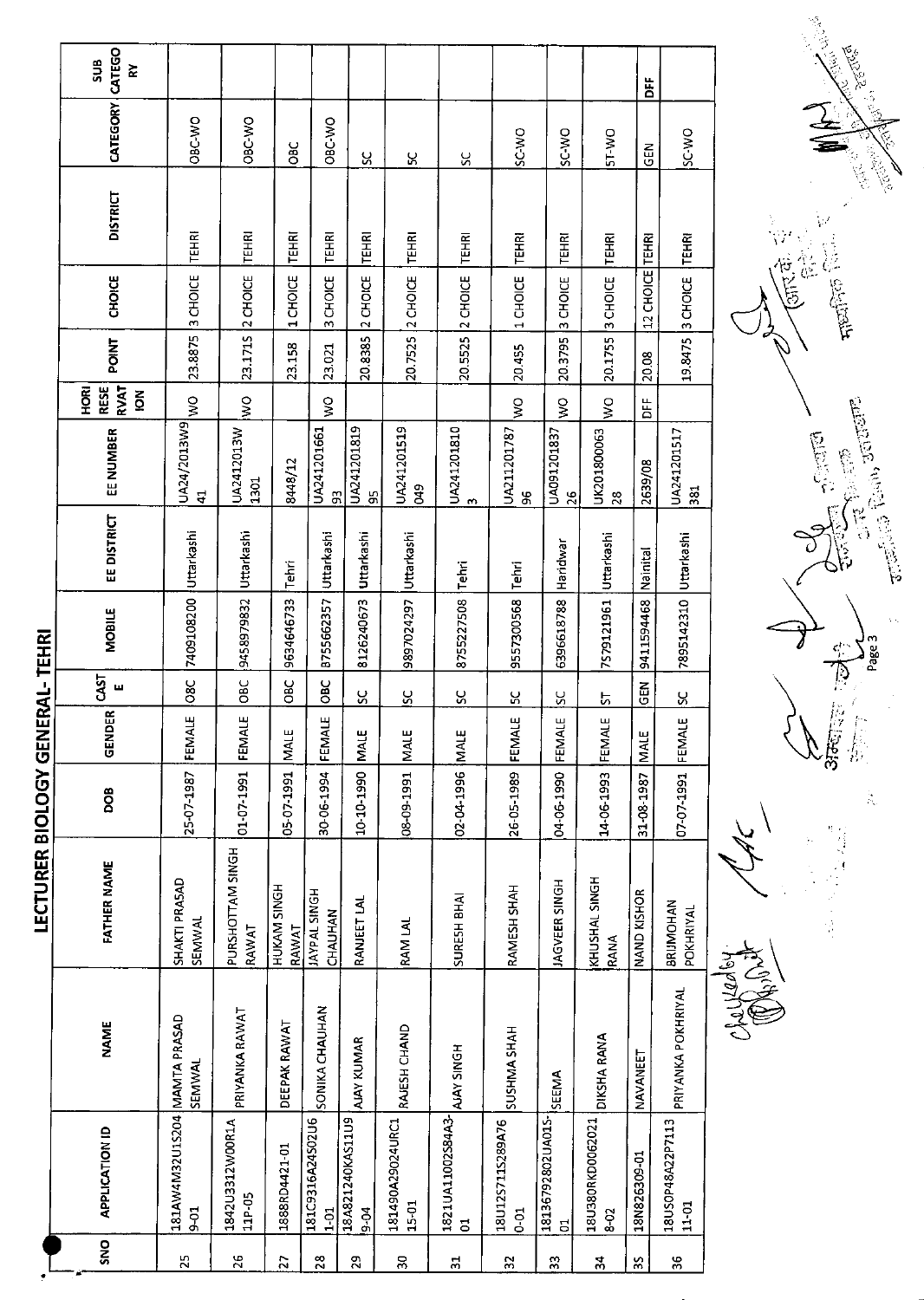| $s$ us<br>RY          |                                                                                                              |                                                                             |                                                                                                                                                                                                                                                                                                                                                                                                                                                                                                                                              |
|-----------------------|--------------------------------------------------------------------------------------------------------------|-----------------------------------------------------------------------------|----------------------------------------------------------------------------------------------------------------------------------------------------------------------------------------------------------------------------------------------------------------------------------------------------------------------------------------------------------------------------------------------------------------------------------------------------------------------------------------------------------------------------------------------|
|                       | GEN-OBC-<br>$\frac{1}{2}$                                                                                    | ĵ,                                                                          |                                                                                                                                                                                                                                                                                                                                                                                                                                                                                                                                              |
| <b>DISTRICT</b>       | US NAGAR                                                                                                     |                                                                             | $\frac{1}{2}$                                                                                                                                                                                                                                                                                                                                                                                                                                                                                                                                |
| <b>CHOICE</b>         |                                                                                                              |                                                                             |                                                                                                                                                                                                                                                                                                                                                                                                                                                                                                                                              |
| <b>POINT</b>          |                                                                                                              |                                                                             |                                                                                                                                                                                                                                                                                                                                                                                                                                                                                                                                              |
| $\overline{6}$        |                                                                                                              |                                                                             |                                                                                                                                                                                                                                                                                                                                                                                                                                                                                                                                              |
| EE NUMBER             | UA141201884<br>66                                                                                            |                                                                             |                                                                                                                                                                                                                                                                                                                                                                                                                                                                                                                                              |
| EE DISTRICT           | Pithoragarh                                                                                                  |                                                                             |                                                                                                                                                                                                                                                                                                                                                                                                                                                                                                                                              |
| <b>MOBILE</b>         | 7351340092                                                                                                   | $\mathcal{V}(\cdot)$                                                        | Page 1                                                                                                                                                                                                                                                                                                                                                                                                                                                                                                                                       |
| CAST<br>щ             | DBC                                                                                                          |                                                                             |                                                                                                                                                                                                                                                                                                                                                                                                                                                                                                                                              |
|                       |                                                                                                              | $\frac{1}{2}$                                                               |                                                                                                                                                                                                                                                                                                                                                                                                                                                                                                                                              |
| DDB                   |                                                                                                              | $\mathbf{F}_i$                                                              |                                                                                                                                                                                                                                                                                                                                                                                                                                                                                                                                              |
| <b>FATHER NAME</b>    | <b>GOPAL NATH</b><br><b>GOSWAMI</b>                                                                          |                                                                             |                                                                                                                                                                                                                                                                                                                                                                                                                                                                                                                                              |
| <b>NAME</b>           |                                                                                                              |                                                                             |                                                                                                                                                                                                                                                                                                                                                                                                                                                                                                                                              |
| <b>APPLICATION ID</b> | 188816K16U2014A4<br>$\overline{6}$ -51                                                                       |                                                                             |                                                                                                                                                                                                                                                                                                                                                                                                                                                                                                                                              |
| SNO                   | $\overline{\phantom{0}}$                                                                                     |                                                                             |                                                                                                                                                                                                                                                                                                                                                                                                                                                                                                                                              |
|                       | CATEGORY CATEGO<br><b>RVAT</b><br><b>RESE</b><br>HORI<br>LECTURER BIOLOGY GENERAL- US NAGAR<br><b>GENDER</b> | 1 CHOICE<br>33.1485<br>$\frac{1}{2}$<br>06-09-1990 FEMALE<br>KAVITA GOSWAMI | <b>Highlog</b> 1911<br>V.<br>In Free 216<br>ان المالي المالي عليه المالي.<br>منابع<br><b>Contractions</b><br>Civil Railly arranged<br><b>Elistic</b><br>$\begin{bmatrix} 1 & 1 & 1 \\ 1 & 1 & 1 \\ 1 & 1 & 1 \\ 1 & 1 & 1 \\ 1 & 1 & 1 \\ 1 & 1 & 1 \\ 1 & 1 & 1 \\ 1 & 1 & 1 \\ 1 & 1 & 1 \\ 1 & 1 & 1 \\ 1 & 1 & 1 \\ 1 & 1 & 1 \\ 1 & 1 & 1 \\ 1 & 1 & 1 \\ 1 & 1 & 1 \\ 1 & 1 & 1 \\ 1 & 1 & 1 \\ 1 & 1 & 1 \\ 1 & 1 & 1 \\ 1 & 1 & 1 \\ 1 & 1 & 1 \\ 1 & 1 & 1 \\ 1 & 1 & 1 \\ 1 & 1 & $<br>医巨<br>3551/75<br>$\sqrt{1/2}$<br>Charleston |

 $\mathbb{Z}^2$ 

 $\mathcal{A}^{\mathcal{A}}$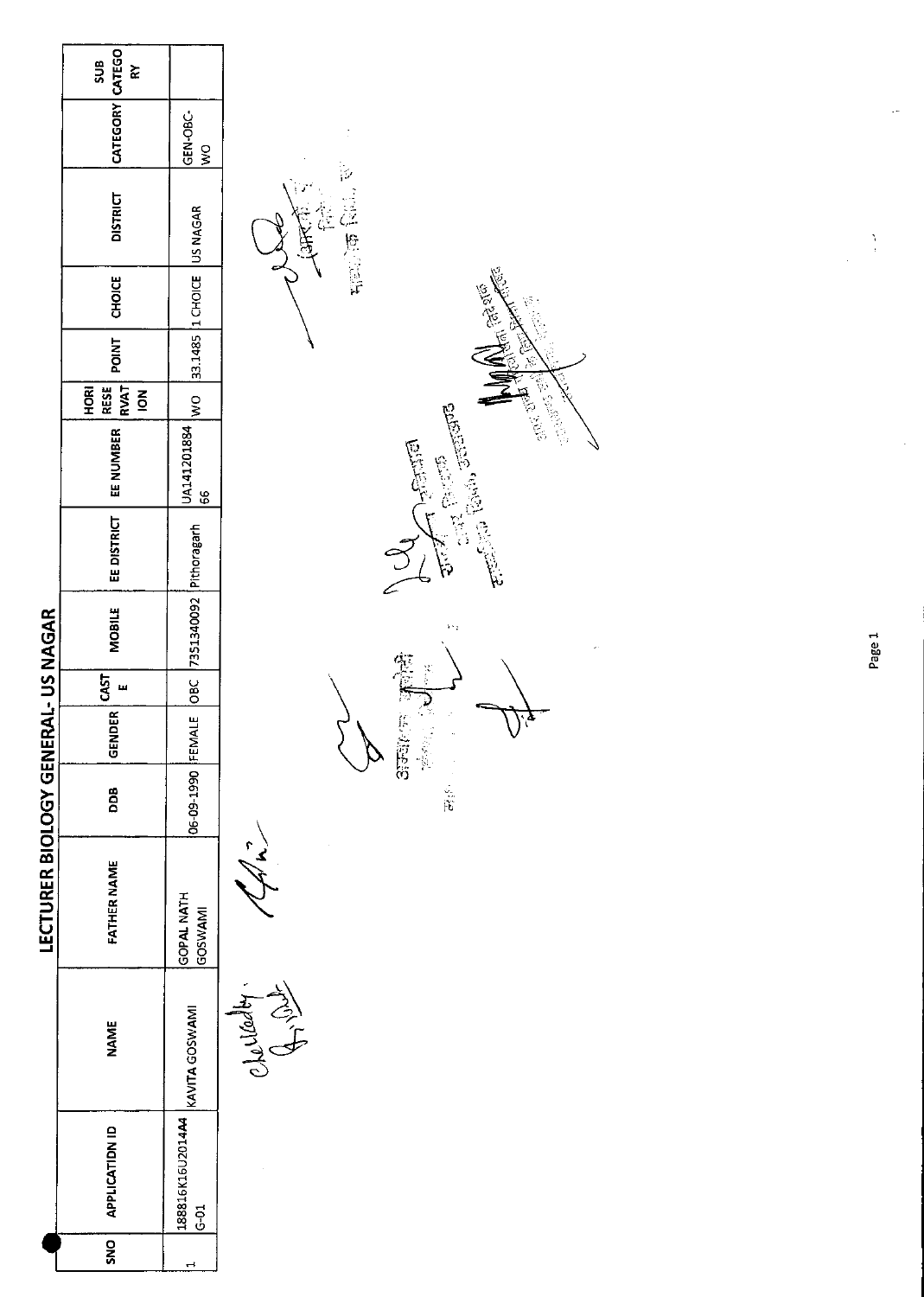|            |                                     |                      | <b>LECTURER BIOLOGY GENERAL- UTTARKASHI</b> |                 |                   |                  |                       |             |                               |                                                        |              |                    |                   |                                      |                                       |
|------------|-------------------------------------|----------------------|---------------------------------------------|-----------------|-------------------|------------------|-----------------------|-------------|-------------------------------|--------------------------------------------------------|--------------|--------------------|-------------------|--------------------------------------|---------------------------------------|
| <b>SNS</b> | <b>APPLICATION ID</b>               | <b>NAME</b>          | FATHER NAME                                 | DOB             | E<br><b>GENDI</b> | <b>GAST</b><br>ш | MOBILE                | EE DISTRICT | EE NUMBER                     | <b>RVAT</b><br><b>RESE</b><br>훈<br>오<br>$\overline{6}$ | <b>POINT</b> | <b>CHOICE</b>      | <b>DISTRICT</b>   | CATEGORY CATEGO                      | $\frac{2}{3}$<br>$\mathbf{\tilde{x}}$ |
|            | 182A1126A490U848-<br>$\overline{c}$ | <b>AMBALIKA</b>      | POORAN SINGH BISHT                          | 01-07-1990      | щ<br>FEMAL        | OBC              | 8126488785            | Uttarkashi  | UA241201846<br>89             | ş                                                      | 32.681       | 1 CHOICE           | UTTARKASHI        | GEN-OBC-<br>ş                        |                                       |
| Z          | 18702A73U1T4K612-<br>ă              | <b>KUSUMLATA</b>     | <b>JAYPAL SINGH</b><br>CHAUHAN              | 01-07-1988      | щ<br><b>FEMAI</b> | OBC              | 7579241959            | Uttarkashi  | UA2412017T6<br>73             | Š                                                      | 32.105       | 1 CHOICE           | UTTARKASHI        | GEN-OBC-<br>Ş                        |                                       |
| m          | 18P0218S7A5U6714<br>$2 - 02$        | PINKEE SEMWAL        | DHARMANAD<br>SEMWAL                         | 15-10-1989      | щ<br>FEMAL        | ප<br>පී          | 9410596660 Uttarkashi |             | UA241201778<br>56             | ş                                                      | 32.036       | 1 CHOICE           | <b>UTTARKASHI</b> | GEN-OBC-<br>$\widetilde{\mathbf{z}}$ |                                       |
| ₹          | 182A1727U5R10A3T<br>$4 - 01$        | ANJANA RAWAT         | LAKSHMAN SINGH                              | 01-01-1989      | بىر<br>FEMAL      | 9C               | 9760615519 Uttarkashi |             | UA2412017T7<br>ă,             | S)                                                     | 31.973       | 1 CHOICE           | <b>UTTARKASHI</b> | GEN-OBC-<br>Š                        |                                       |
| ъ          | 182UV7AW190N002<br>74-01            | VIJAY LAXMI NAUTIYAL | PREM DEV NAUTIYAL                           | 8<61-10-19      | FEMALE            | $rac{C}{C}$      | 7248286695 Uttarkashi |             | UA2412007W<br>790             | $\frac{1}{2}$                                          | 31.823       | 1 CHOICE           | UTTARKASHI        | GEN-OBC                              |                                       |
| G          | 1801B2U1021A1124<br>P7-01           | POOJA BHANDARI       | <b>HORAN SINGH</b><br>BHANDARI              | 01-08-1986      | FEMALE            | $rac{1}{2}$      | 9410593690 Uttarkashi |             | UA241201110<br>712            | $\geq$                                                 |              | 30.8195 1 CHOICE   | <b>UTTARKASHI</b> | GEN-OBC-<br>$\zeta$                  |                                       |
| r          | 18610NU20A72J614<br>$1-1$           | NAVNEET JAGURI       | KRISHANANAND<br><b>JAGURI</b>               | 30-03-1985 MALE |                   | OBC              | 7895174668 Uttarkashi |             | UA241200716<br>$\frac{6}{1}$  |                                                        |              | 27.7555 1 CHOICE   | <b>UTTARKASHI</b> | GEN-OBC                              |                                       |
| ∞          | 1840261A1U681R28-<br>ā              | RAJKUMARI            | MUNNA LAL                                   | 10-04-1991      | ۳<br>FEMAL        | X                | 7902017187            | lUttarkashi | UA241201618<br>86             | ş                                                      | 27.3475      | 1 CHOICE           | UTTARKASHI        | SC WO                                |                                       |
| თ          | 18U201R1A1055A12<br>08-01           | <b>ARTI RAWAT</b>    | TEJENDAR SINGH<br>RAWAT                     | 29-11-1990      | щ<br>FEMAL        | OBC              | 9411353371            | Dehradun    | UA051201510<br>218            | Š                                                      | 24.7545      | 1 CHOICE           | UTTARKASHI        | OBC-WO                               |                                       |
| $\Omega$   | 18V7604RA21124U2<br>3-02            | VUAY RAJ             | BHAGENDRA LAL                               | 20-08-1993 MALE |                   | χ                | 9897697585 Uttarkashi |             | UA241201637<br>$\overline{4}$ |                                                        |              | 21.2155   1 CHOICE | UTTARKASHI        | X                                    |                                       |

 $\frac{1}{2}$ Chellesta

E

Page 1 erreadium Noolu Services et  $\frac{1}{2\sqrt{2}}\sum_{n=1}^{\infty}\frac{1}{2\sqrt{2}}$  $\sum_{i=1}^{n}$ **SIPPER NOTE** 



MAN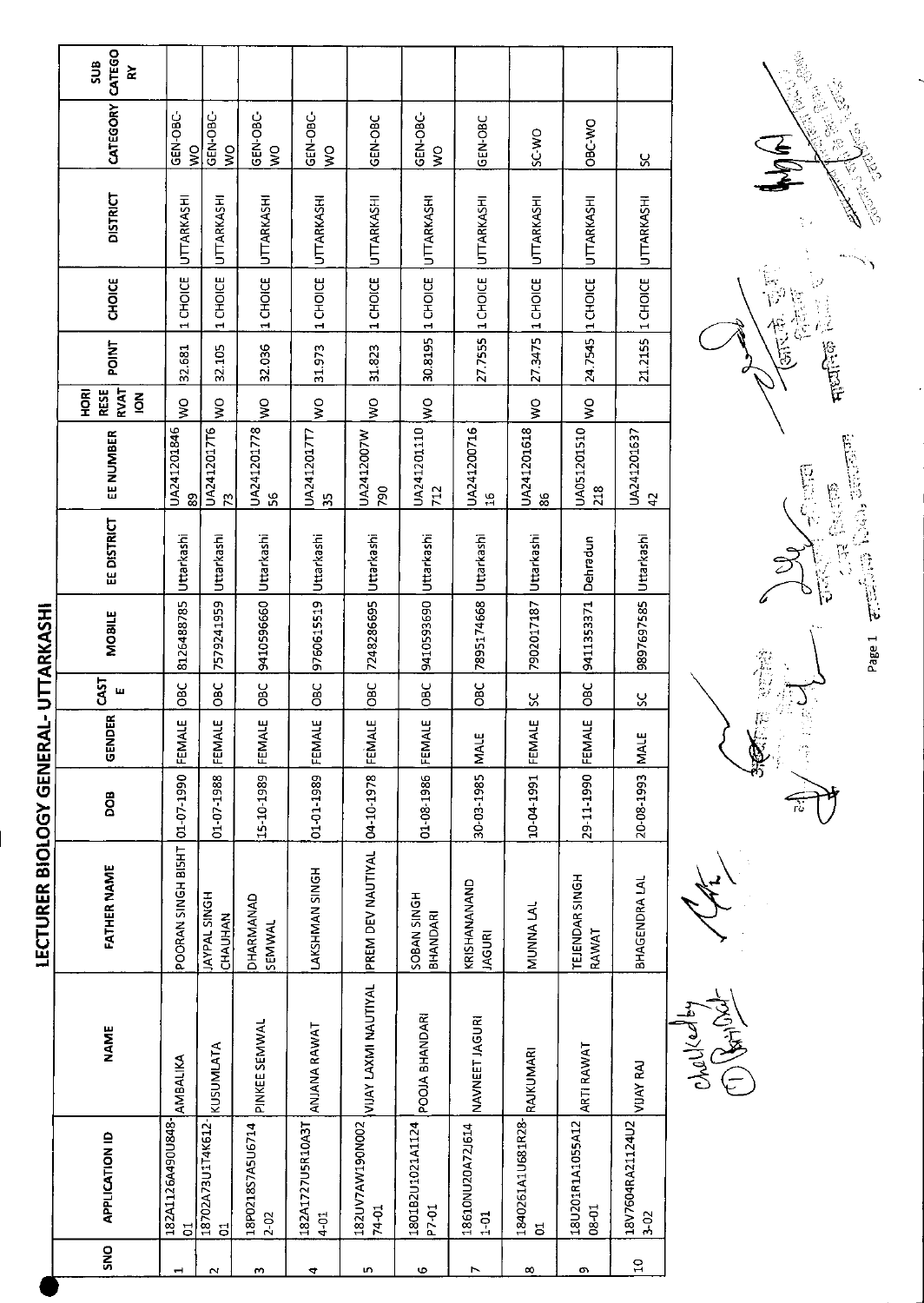|                           | CATEGO<br>SUB<br>⋩                                   |                            |                                     |                               |                           |                                   |                                    |                          |                           |                                     |                          |                                     |                                     |                               |                           |                           |                                                                |
|---------------------------|------------------------------------------------------|----------------------------|-------------------------------------|-------------------------------|---------------------------|-----------------------------------|------------------------------------|--------------------------|---------------------------|-------------------------------------|--------------------------|-------------------------------------|-------------------------------------|-------------------------------|---------------------------|---------------------------|----------------------------------------------------------------|
|                           | CATEGORY                                             | GEN-WO                     | GEN-WO                              | GEN                           | GEN-WO                    | GEN-WO                            | <b>GEN WO</b>                      | GEN-SC                   | GEN-OBC-<br>$\frac{1}{2}$ | GEN WO                              | <b>GEN WO</b>            | GEN WO                              | GEN-WO                              | GEN-WO                        | <b>OWS</b>                | <b>OBC</b>                |                                                                |
|                           | <b>DISTRICT</b>                                      | RUDRAPRAYAG                | RUDRAPRAYAG                         | RUDRAPRAYAG                   | RUDRAPRAYAG               | RUDRAPRAYAG                       | RUDRAPRAYAG                        | RUDRAPRAYAG              | <b>RUDRAPRAYAG</b>        | RUDRAPRAYAG                         | RUDRAPRAYAG              | RUDRAPRAYAG                         | RUDRAPRAYAG                         | RUDRAPRAYAG                   | RUDRAPRAYAG               | RUDRAPRAYAG               |                                                                |
|                           | CHOICE                                               | 1 CHOICE                   | 1 CHOICE                            | 1 CHOICE                      | 1 CHOICE                  | 1 CHOICE                          | CHOICE<br>$\overline{\phantom{0}}$ | CHOICE<br>$\blacksquare$ | 1 CHOICE                  | 1 CHOICE                            | 3 CHOICE                 | 2 CHOICE                            | 7 CHOICE                            | <b>6 CHOICE</b>               | CHDICE<br>$\mathbf \cdot$ | 4 CHOICE                  | 愕                                                              |
|                           | <b>POINT</b>                                         | 33.931                     | 33.902                              | 32.8615                       | 32.8365                   | 32.7115                           | 30.453                             | 30.311                   | 25.2385                   | 24.8045                             | 24.4385                  | 23.7975                             | 23.2985                             | 23.1065                       | 22.467                    | 22.005                    |                                                                |
|                           | <b>RVAT</b><br>HORI<br><b>RESE</b><br>$\overline{6}$ | $\frac{1}{2}$              | Ş                                   |                               | $\mathsf{S}^{\mathsf{O}}$ | $\frac{1}{2}$                     | $\frac{1}{2}$                      |                          | ş                         | $\zeta$                             | $\geq$                   | ş                                   | Ş                                   | $\frac{1}{2}$                 | $\frac{1}{2}$             |                           |                                                                |
|                           | EE NUMBER                                            | UA191201752<br>ŗ           | UK191201612<br>ය                    | UA191201510<br>403            | M4086/14                  | UA191201845<br>ို                 | M767/14                            | RUDM591/11               | UA191201510<br>609        | UA191201847<br>ශ                    | UA051201697<br>8         | UA191201690<br>$\mathbf{H}$         | UA152201311<br>Н                    | UA152201306<br>$\mathbf{P}$   | UA191201624<br>S,         | UA241201415<br>254        | री होती<br>$\Omega_{\rm E}$ fermine<br>$\overline{\mathbb{R}}$ |
|                           | EE DISTRICT                                          | Rudraprayag                | Rudraprayag                         | Rudraprayag                   | Rudraprayag               | Rudraprayag                       | Rudraprayag                        | Rudraprayag              | Rudraprayag               | Rudraprayag                         | Dehradun                 | Rudraprayag                         | Pauri                               | Pauri                         | Rudraprayag               | Uttarkashi                |                                                                |
| RUDRAPRAYAG               | <b>MOBILE</b>                                        | 9897894121                 | 9675570509                          | 7830032944                    | 9761006617                | 9675192207                        | 9675759030                         | 9639905145               | 8954036806                | 8449458210                          | 7252048428               | 9690393524                          | 7535866054                          | 8126491498                    | 9758098497                | 9536382737                | ्रोंडी<br>लाडी                                                 |
|                           | CAST<br>ш                                            | $\tilde{5}$                | <b>GEN</b>                          | $rac{1}{2}$                   | <b>GEN</b>                | GEN                               | <b>GEN</b>                         | χ                        | OBC                       | <b>GEN</b>                          | $rac{1}{2}$              | <b>GEN</b>                          | GEN                                 | <b>GEN</b>                    | ပ္ပ                       | OBC                       |                                                                |
|                           | <b>GENDER</b>                                        | FEMALE                     | FEMALE                              | <b>MALE</b>                   | FEMALE                    | FEMALE                            | FEMALE                             | <b>MALE</b>              | FEMALE                    | FEMALE                              | FEMALE                   | FEMALE                              | FEMALE                              | ш<br>FEMALI                   | ш<br>FEMALE               | <b>MALE</b>               | N<br>आर्ट्                                                     |
|                           | DOB                                                  | 13 07 1991                 | 09-03-1990                          | 10-07-1990                    | 10-06-1987                | 10-07-1989                        | 01-01-1989                         | 12-07-1987               | 12-06-1990                | 28-02-1988                          | $01 - 01 - 1993$         | 31-12-1994                          | 23-10-1991                          | 04-04-1993                    | 01-06-1992                | 03-12-1993                |                                                                |
| LECTURER BIOLOGY GENERAL- | <b>FATHER NAME</b>                                   | YASHPAL 5INGH NEGI         | KAMAL SINGH<br>PANWAR               | PREM DATT JOSHI               | KUSHAL SINGH              | <b>JAY SINGH</b>                  | BALWANT SINGH<br>RAWAT             | SHIV LAL ARYA            | BALDAR SINGH<br>PANWAR    | SHRI SISHUPAL SINGH<br><b>RAWAI</b> | P BAJPAI                 | <b>S RANA</b><br>S,                 | RAJENDRA SINGH<br>RAUTHAN           | JAGDEV SINGH NEGI             | SHIVRAJ LAL               | BHARAT SINGH              |                                                                |
|                           | <b>NAME</b>                                          | SHWETA NEGI                | PRIYANKA PANWAR                     | PRAVEEN JOSHI                 | SARITA NEGI               | <b>SAPNA</b>                      | NEHA RAWAT                         | SUBHASH CHANDRA          | LAXMI RANI PANWAR         | <b>SUMITA</b>                       | TANUJA BAJPAI            | SANGEETA RANA                       | AARTI RAUTHAN                       | KM TANUJA                     | MEENAKSHI                 | MANVEER SINGH             | Clairdes                                                       |
|                           | <b>APPLICATION ID</b>                                | 18UN0291527A1715<br>$5-01$ | 186KU112P3126019-<br>$\overline{c}$ | 18UA90213J11P540<br>$01 - 01$ | 184861M450-01             | 181A896517S2U014-<br>$\mathbf{S}$ | 1871NRM476-01                      | 1819D15RUM51-02          | 18L59111U260A900<br>1P-01 | 18258194U171305A-<br>E,             | 18171562AT9U00B0<br>5-02 | 18R9119AS1U00216-<br>$\overline{5}$ | 18211123AAU5R110-<br>$\overline{5}$ | 1816K93041UA0522-<br>$\delta$ | 182M404911128U6<br>A-03   | 182A252SU044111<br>MS4-01 |                                                                |
|                           | SND                                                  |                            |                                     | m                             | $\blacktriangleright$     | m                                 | <b>v</b>                           |                          | $\infty$                  | ጣ                                   | $\overline{10}$          | $\mathbf{1}$                        | $12 \text{ }$                       | $\mathfrak{a}$                | $\mathbf{z}$              | 15                        |                                                                |

**Letter Control**<br>Control Cape 1 in die 1

یستها می<br>من

رينې)<br>د سر

1. 2010年

医脂腺